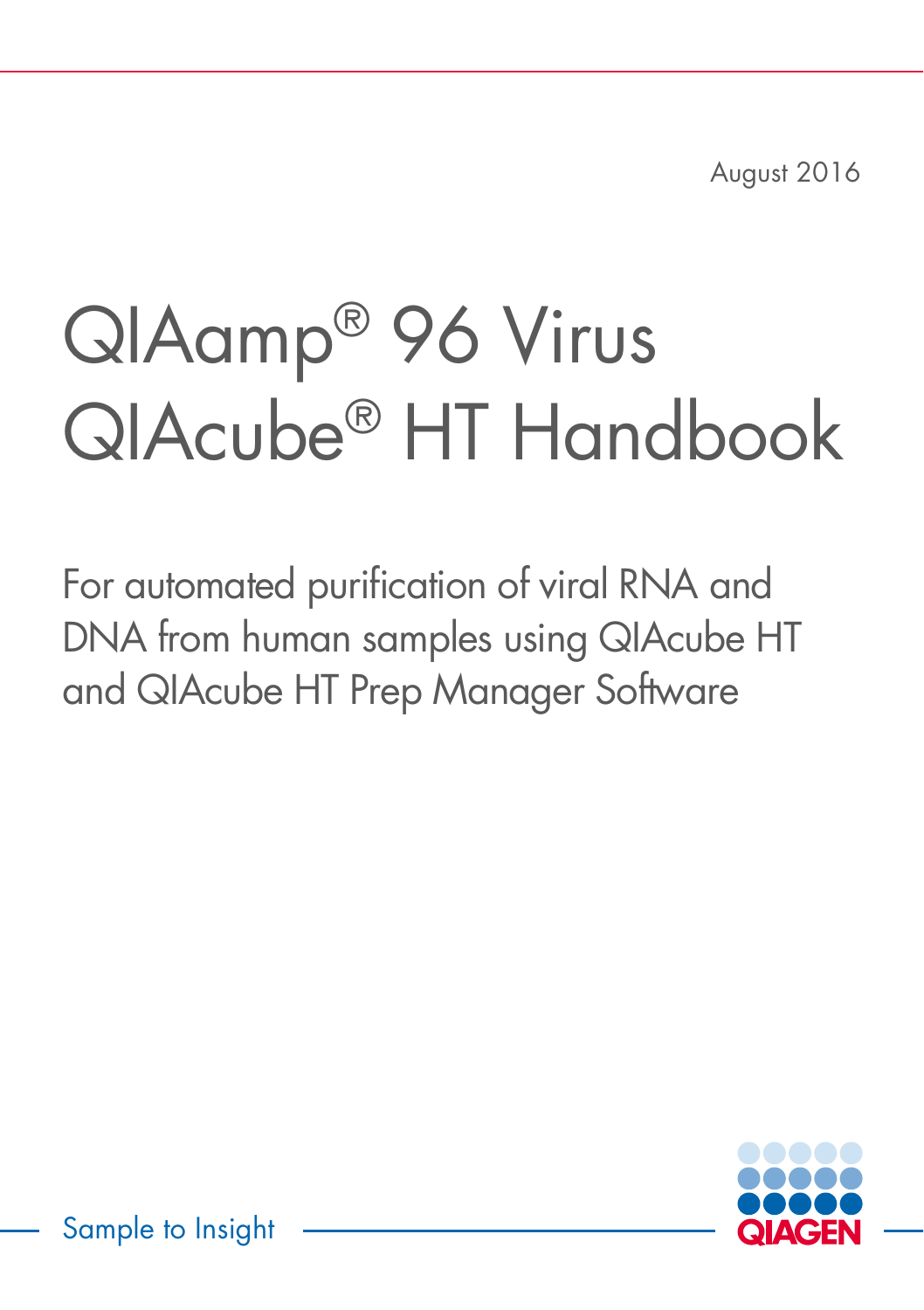## Contents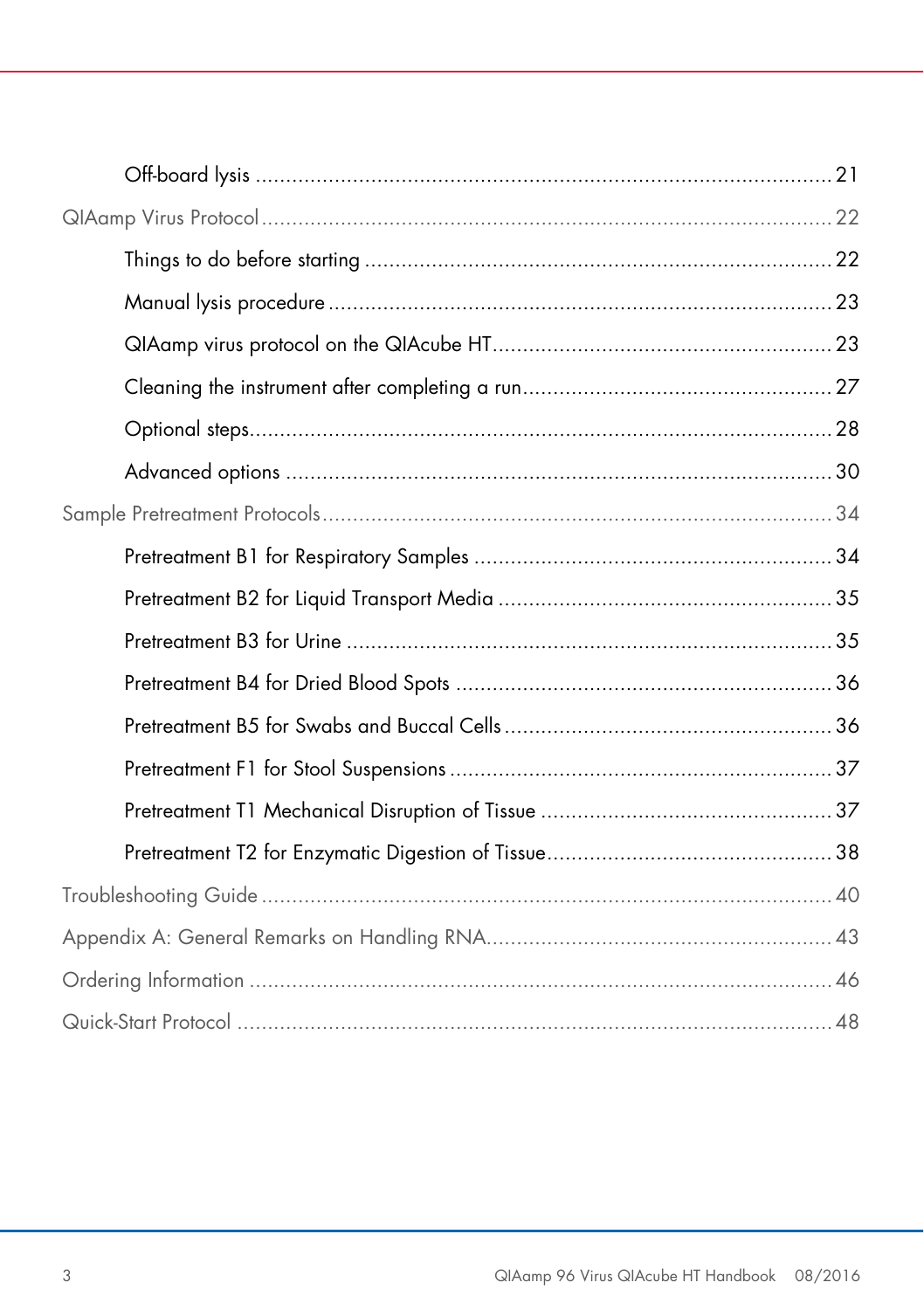## <span id="page-3-0"></span>Kit Contents

| QIAamp 96 Virus QIAcube HT Kit         | (5)               |
|----------------------------------------|-------------------|
| Catalog no.                            | 57731             |
| Number of preps                        | 480               |
| QIAamp 96 plates                       | 5                 |
| Buffer ACL*                            | $1 \times 220$ ml |
| Buffer ACB <sup>*†</sup> (concentrate) | $3 \times 60$ ml  |
| <b>QIAGEN Proteinase K</b>             | $3 \times 6$ m    |
| Carrier RNA (poly A)                   | $2 \times 310$ µg |
| <b>Buffer ATL</b>                      | $2 \times 50$ ml  |
| Buffer AW1 <sup>*†</sup> (concentrate) | $1 \times 190$ ml |
| Buffer AW2 <sup>‡</sup> (concentrate)  | $1 \times 127$ ml |
| Buffer AVE <sup>§</sup>                | $1 \times 125$ ml |
| TopElute Fluid                         | $1 \times 60$ ml  |
| Quick-Start Protocol                   |                   |

\* CAUTION: Contains a chaotropic salt. Take appropriate laboratory safety measures and wear gloves when handling. Not compatible with disinfectants containing bleach. See page [6](#page-5-0) for safety information.

† Before using for the first time, add isopropanol as indicated on the bottle to obtain a working solution.

‡ Before using for the first time, add ethanol (96–100%) as indicated on the bottle to obtain a working solution.

§ CAUTION: Contains sodium azide as a preservative.

| <b>QIAcube HT Plasticware</b><br>Catalog no. | (480)<br>950067 |
|----------------------------------------------|-----------------|
| Number of preps                              | 480             |
| S-Blocks                                     | 5               |
| Filter-Tips OnCor C                          | $9 \times 96$   |
| Tape Pad                                     |                 |
| Elution Microtubes RS (EMTR)                 | 5               |
| 8-Well Strip Caps for EMTR                   | 120             |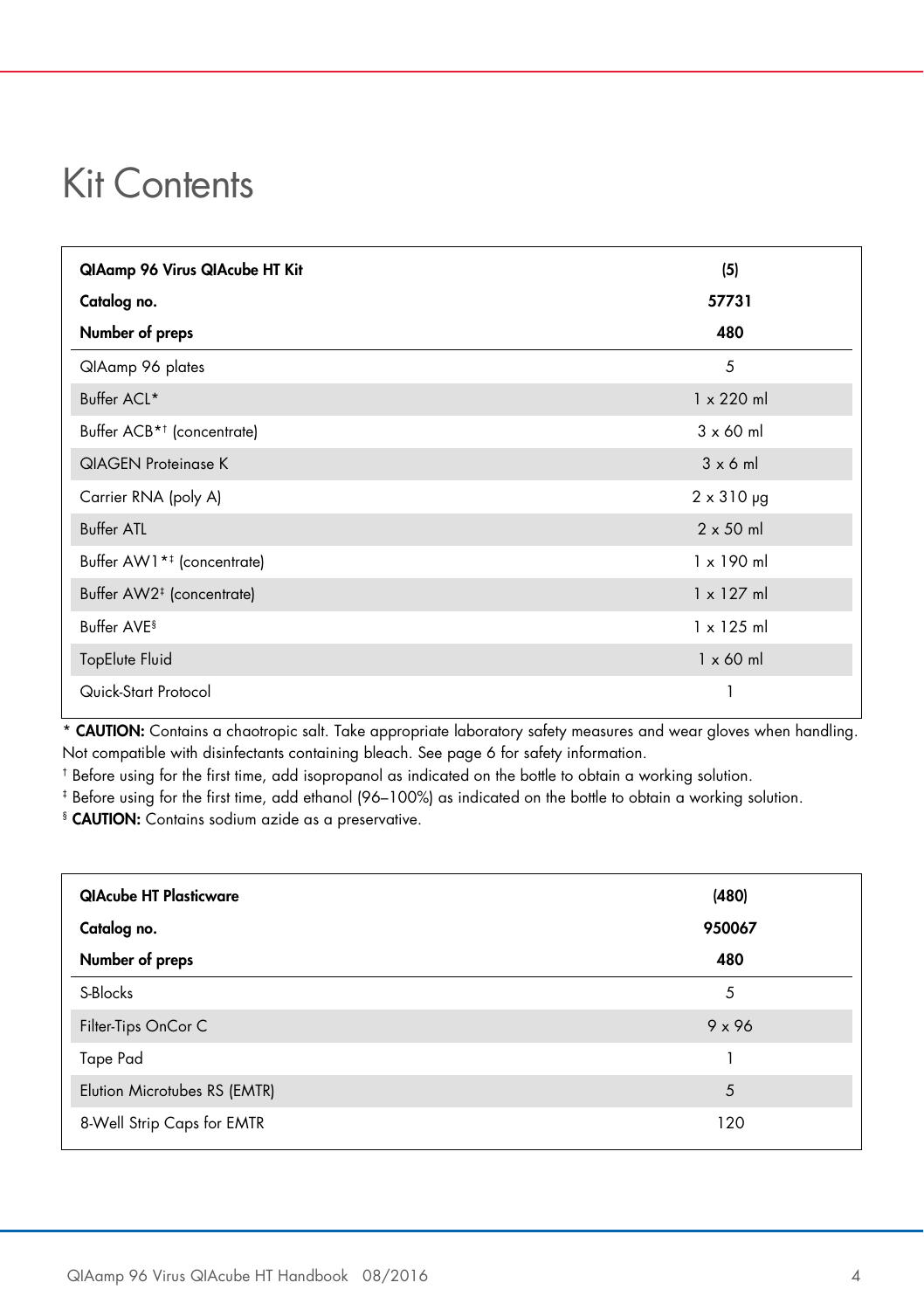## <span id="page-4-0"></span>**Storage**

QIAamp 96 plates, buffers and lyophilized carrier RNA are stable until the expiration date on the kit box at room temperature (15–25°C) and dry conditions without affecting performance.

Freeze Carrier RNA dissolved in Buffer AVE immediately in aliquots at –30 to –15°C. Do not subject aliquots of carrier RNA to more than 3 freeze–thaw cycles. Carrier RNA dissolved in Buffer AVE is stable at room temperature (15–25°C) for up to 48 hours (see ["Preparing](#page-16-1)  [reagents and instrument"](#page-16-1) on page [17](#page-16-1) for further information).

QIAGEN Proteinase K can be stored at room temperature (15–25°C). To store for extended periods of time, or if the ambient temperature often exceeds 25°C, we recommend storing at  $2 - 8^\circ C$ 

## <span id="page-4-1"></span>Intended Use

The QIAamp 96 Virus QIAcube HT Kit is intended for the automated extraction of viral RNA and DNA from human whole blood, serum, plasma, body fluids, swabs, washes, tissue and stool using the QIAcube HT instrument. The QIAamp 96 Virus QIAcube HT Kit is intended for molecular biology applications. This product is not intended for the diagnosis, prevention, or treatment of a disease.

All due care and attention should be exercised in the handling of the products. We recommend all users of QIAGEN products to adhere to the NIH guidelines that have been developed for recombinant DNA experiments, or to other applicable guidelines.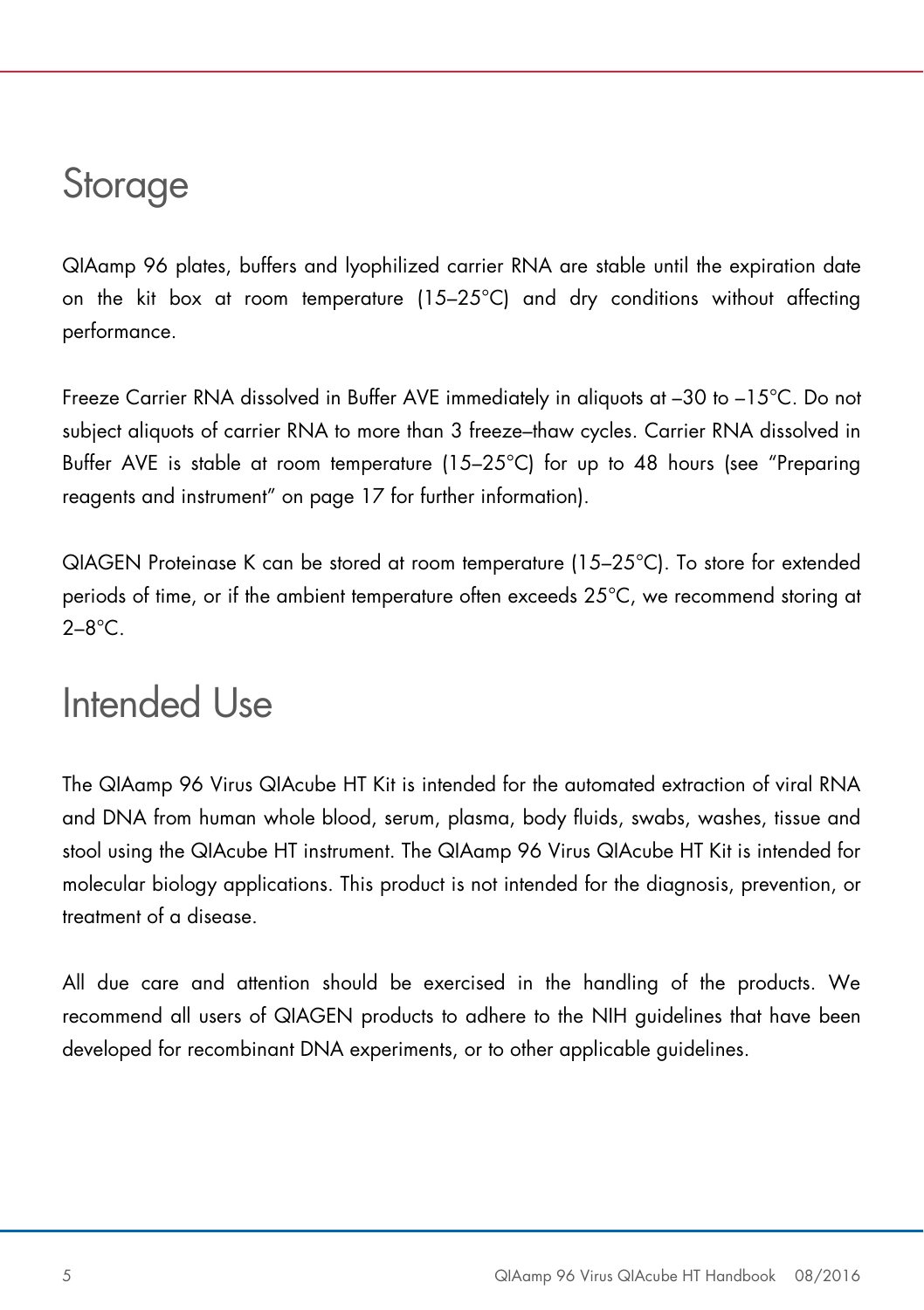## <span id="page-5-0"></span>Safety Information

When working with chemicals, always wear a suitable lab coat, disposable gloves and protective goggles. For more information, please consult the appropriate safety data sheets (SDSs). These are available online in convenient and compact PDF format at www.qiagen.com/safety where you can find, view and print the SDS for each QIAGEN kit and kit component.



CAUTION: DO NOT add bleach or acidic solutions directly to the sample preparation waste.

Buffer ACL and Buffer ACB contain guanidine thiocyanate and Buffer AW1 contains guanidine hydrochloride, which can form highly reactive compounds if combined with bleach.

If liquid containing these buffers is spilled, clean with suitable laboratory detergent and water. If the spilled liquid contains potentially infectious agents, clean the affected area first with laboratory detergent and water, and then with 1% (v/v) sodium hypochlorite.

## <span id="page-5-1"></span>Quality Control

In accordance with QIAGEN's ISO-certified Quality Management System, each lot of QIAamp 96 Virus QIAcube HT Kit is tested against predetermined specifications to ensure consistent product quality.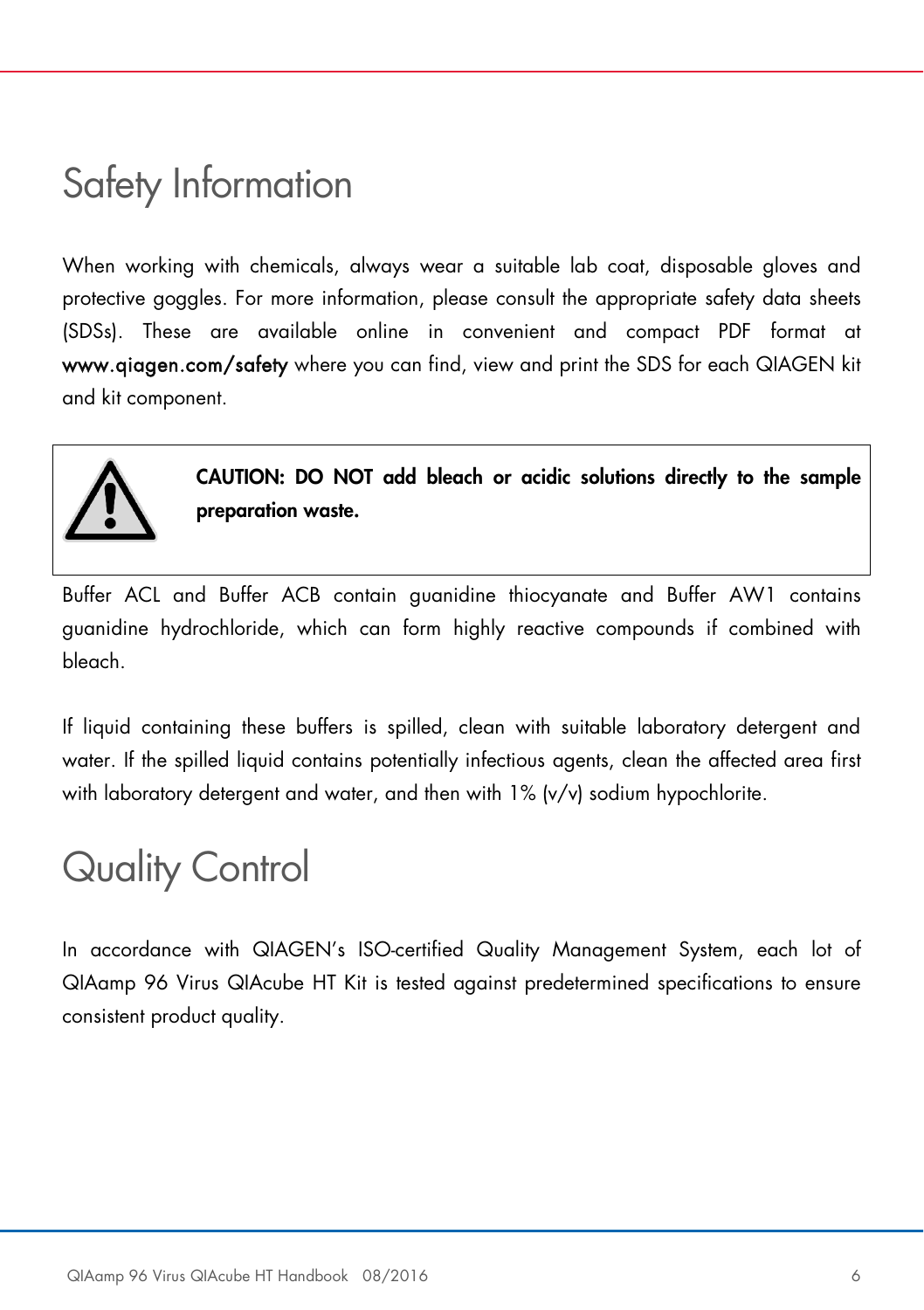## <span id="page-6-0"></span>Introduction

The QIAamp 96 Virus QIAcube HT Kit uses well-established technology to enable efficient purification of viral RNA and DNA from a broad range of sample types (see [Table 1](#page-8-0) on page [9\)](#page-8-0).

The kit combines the selective binding properties of a silica-based membrane with a highthroughput 96-well format, and is designed for fully-automated, simultaneous processing of 96 samples on the QIAcube HT. Purified nucleic acids are eluted in Buffer AVE, and are free of proteins, nucleases and other impurities, ready for use in downstream applications. The kit is not intended for host RNA or host DNA preparation.

## <span id="page-6-1"></span>Principle and procedure

Samples are lysed under highly denaturing conditions at room temperature in the presence of QIAGEN proteinase K and Buffer ACL, which together ensure the inactivation of nucleases. Adding Buffer ACB adjusts the binding conditions for the co-purification of DNA and RNA. The lysate is then transferred to a QIAamp 96 plate. During vacuum, nucleic acids are adsorbed onto the silica membranes while contaminants pass through. Three efficient wash steps remove the remaining contaminants and enzyme inhibitors, and nucleic acids are eluted in Buffer AVE.

Performance is not guaranteed for every combination of starting material and virus species and must be validated by the user. Some samples may require a pretreatment (see [Table 1](#page-8-0) on page [9\)](#page-8-0).

## <span id="page-6-2"></span>Description of protocols

Samples will either directly undergo nucleic acid purification, or undergo pretreatment followed by nucleic acid purification.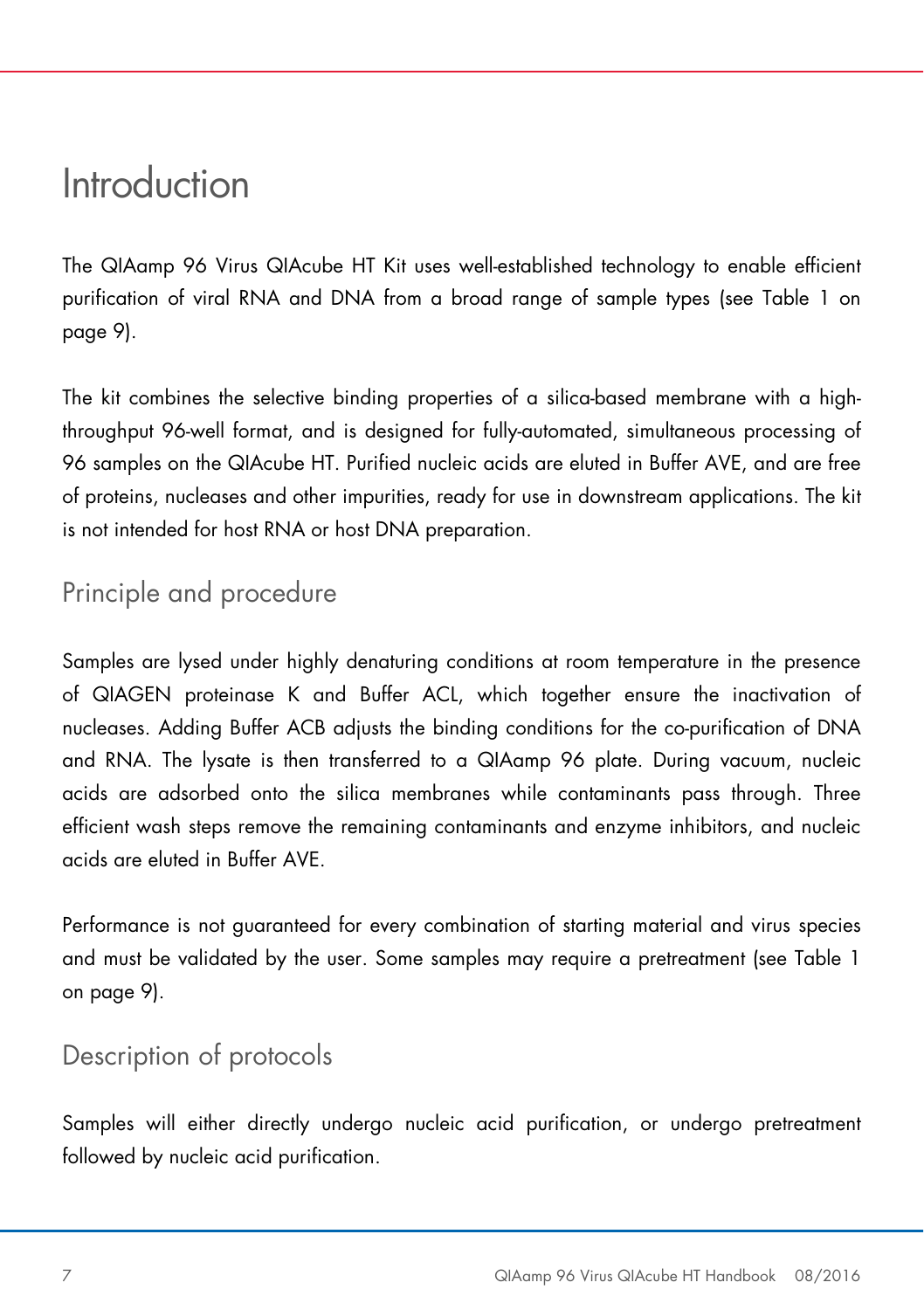Many sample types can be directly processed without pretreatment. However, depending on the starting material, a sample pretreatment may be needed. [Table 1](#page-8-0) provides an overview of pretreatment protocols suited to different starting materials. This handbook includes the following protocols:

- [QIAamp Virus Protocol](#page-21-0) (page [21\)](#page-20-0)
- [Sample Pretreatment Protocols](#page-33-0) (pages [34](#page-33-0)[–39\)](#page-38-0)

<span id="page-7-0"></span>Nucleic acid purification protocol

The protocol ["QIAamp Virus Protocol"](#page-21-0), page [21,](#page-20-0) is optimized for purification of viral RNA and DNA from up to 200 µl of fluid material. Suitable starting materials for direct processing using this method include:

- Cell-free body fluids such as plasma, serum and CSF
- Whole blood

## <span id="page-7-1"></span>Pretreatments

The various pretreatments included in this handbook are optimized for specific combinations of starting material. The choice of pretreatment depends on the workflow focus, and is to be followed by nucleic acid purification. [Table 1](#page-8-0) on page [9](#page-8-0) summarizes the pretreatments and their applications.

Some of the pretreatments may require additional components (see pages [10–](#page-9-1)[11\)](#page-10-0).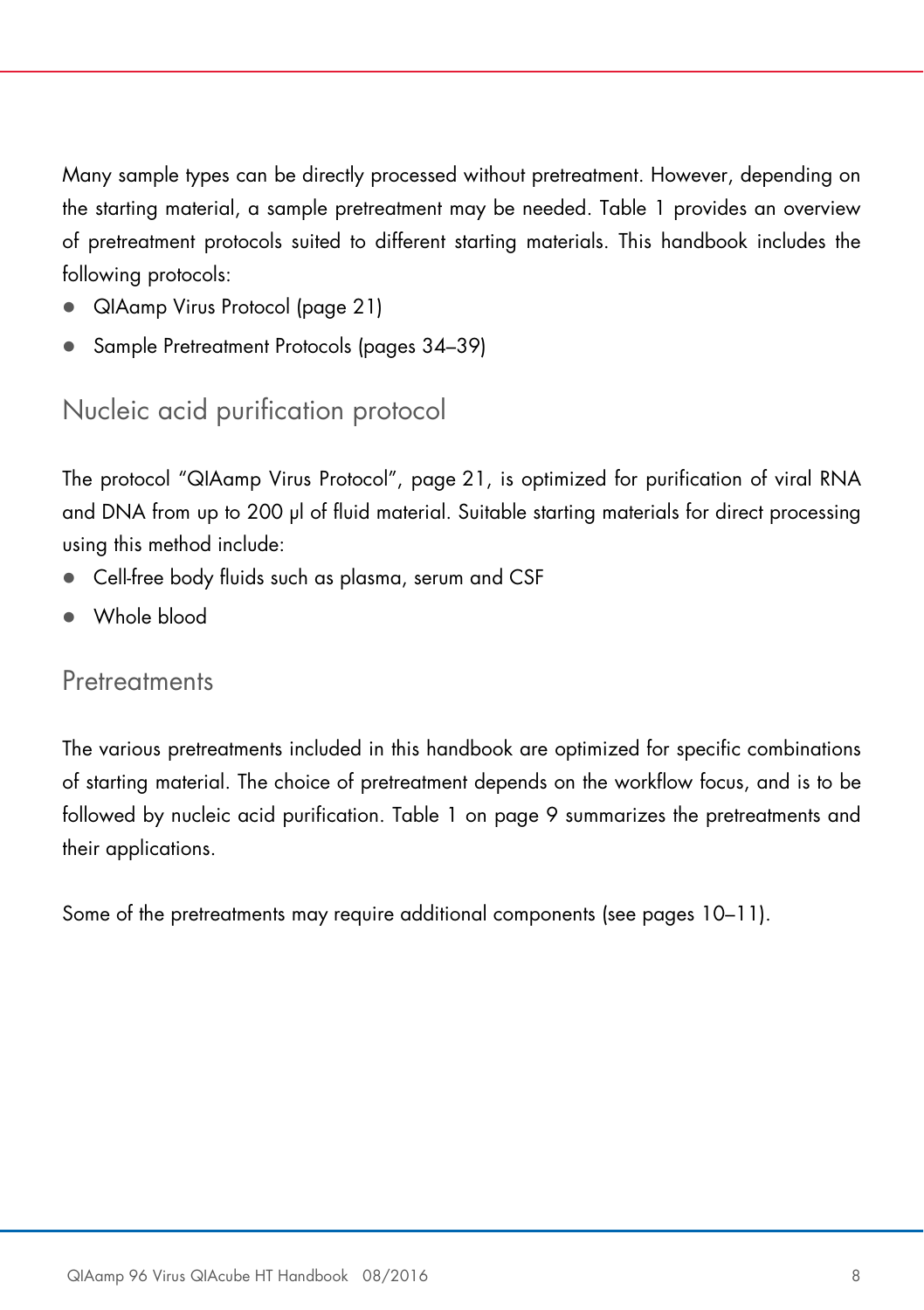<span id="page-8-0"></span>Table 1. Pretreatment protocols for various sample types

<span id="page-8-1"></span>

| Sample                                                                                                                | Name                                                                         | Page |
|-----------------------------------------------------------------------------------------------------------------------|------------------------------------------------------------------------------|------|
| Fluids<br>(e.g., plasma and serum <sup>*</sup> , cell-free<br>body fluids* <sup>†</sup> , whole blood <sup>†‡</sup> ) | No pretreatment necessary; proceed directly with "QIAamp"<br>Virus Protocol" | 21   |
| Respiratory samples and sputum <sup>§</sup>                                                                           | Pretreatment B1 for Respiratory Samples                                      | 34   |
| Liquid transport media                                                                                                | Pretreatment B2 for Liquid Transport Media                                   | 35   |
| Urine                                                                                                                 | Pretreatment B3 for Urine                                                    | 35   |
| Dried blood spots                                                                                                     | Pretreatment B4 for Dried Blood Spots                                        | 36   |
| Swabs and buccal cells                                                                                                | Pretreatment B5 for Swabs and Buccal Cells                                   | 36   |
| Stool suspensions                                                                                                     | Pretreatment F1 for Stool Suspensions                                        | 37   |
| <b>Tissues</b><br>(e.g., liver, spleen, kidney, lymph                                                                 | Pretreatment T1 Mechanical Disruption of Tissue                              | 37   |
| node)                                                                                                                 | Pretreatment T2 for Enzymatic Digestion of Tissue <sup>1</sup>               | 38   |

\*Samples can be fresh or frozen, provided they have not been frozen and thawed more than once.

† Includes amniotic fluid, cerebrospinal fluid, ocular fluid, synovial fluid and pleural fluid.

‡ Includes samples containing EDTA or citrate.

§ Includes nasopharyngeal aspirates (NPA), bronchoalveolar lavage (BAL) fluid, sputum and nasal and throat swabs.

¶ Not suitable for viral RNA as the lysis conditions do not sufficiently conserve RNA integrity.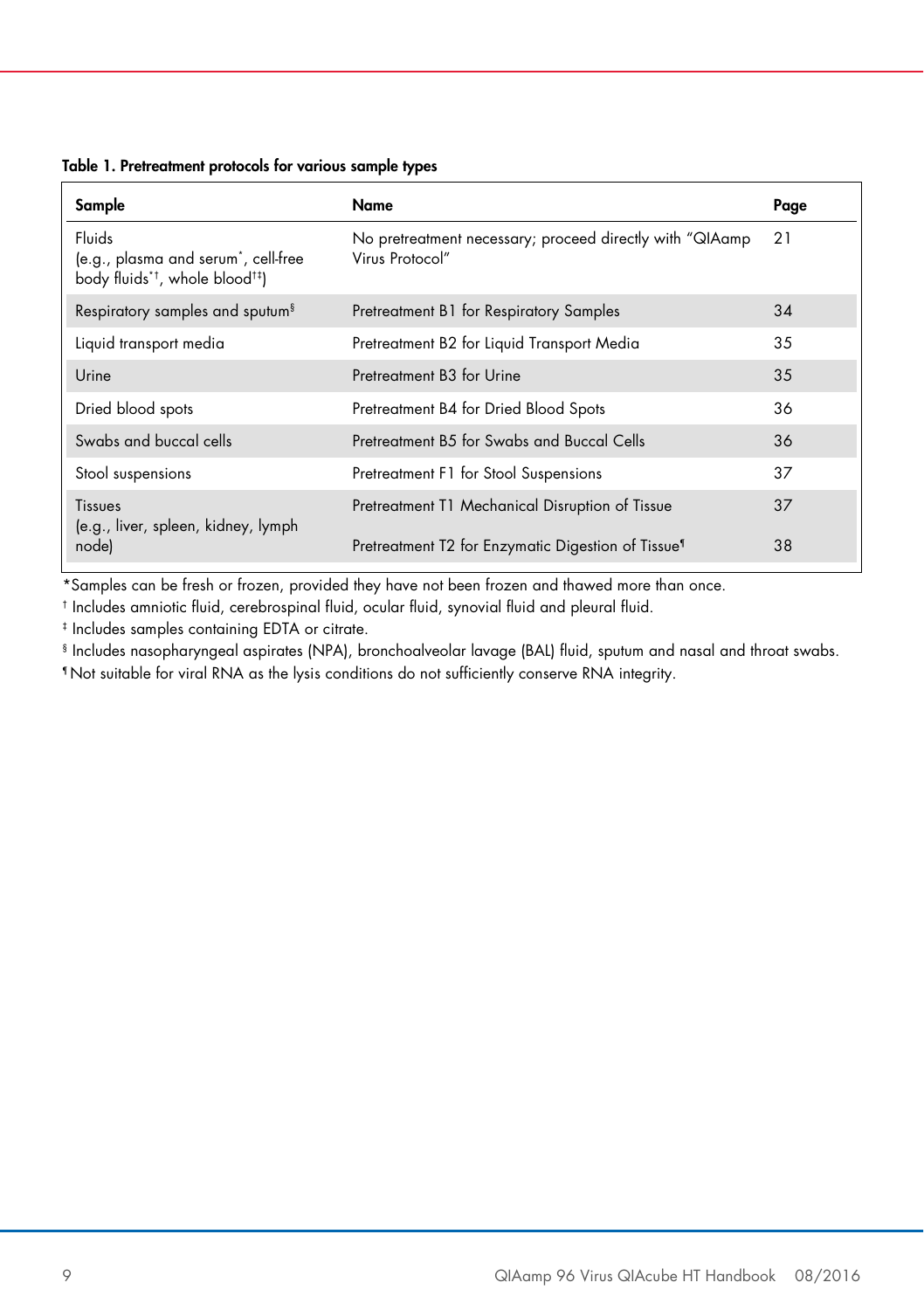## <span id="page-9-0"></span>Equipment and Reagents to Be Supplied by User

When working with chemicals, always wear a suitable lab coat, disposable gloves and protective goggles. For more information, consult the appropriate safety data sheets (SDSs), available from the product supplier.

For all protocols:

- Pipets and disposable pipet tips with aerosol barriers (20–1000 µl)
- Isopropanol
- Ethanol (96–100%)[\\*](#page-9-2)
- Phosphate-buffered saline (PBS) may be required for sample dilution
- QIAcube HT Instrument
- QIAcube HT Prep Manager Software
- QIAcube HT Reagent troughs
- <span id="page-9-1"></span>Vortexer

Pretreatment B1 – for respiratory samples

- Sputasol (Oxoid Limited) and 37°C water bath, or
- NAC buffer (10 g N-acetylcysteine per liter of 0.9% NaCl solution), or
- PBS or Buffer AE (cat. no. 19077), DTT and 37°C water bath

Pretreatment B2, B3, B4 and B5 – for liquid transport media, urine and dried blood spots

- Buffer ATL (cat. no. 19076)
- QIAGEN Proteinase K (cat. nos. 19131 or 19133)

<span id="page-9-2"></span>\*Do not use denatured alcohol, which contains other substances such as methanol or methylethylketone.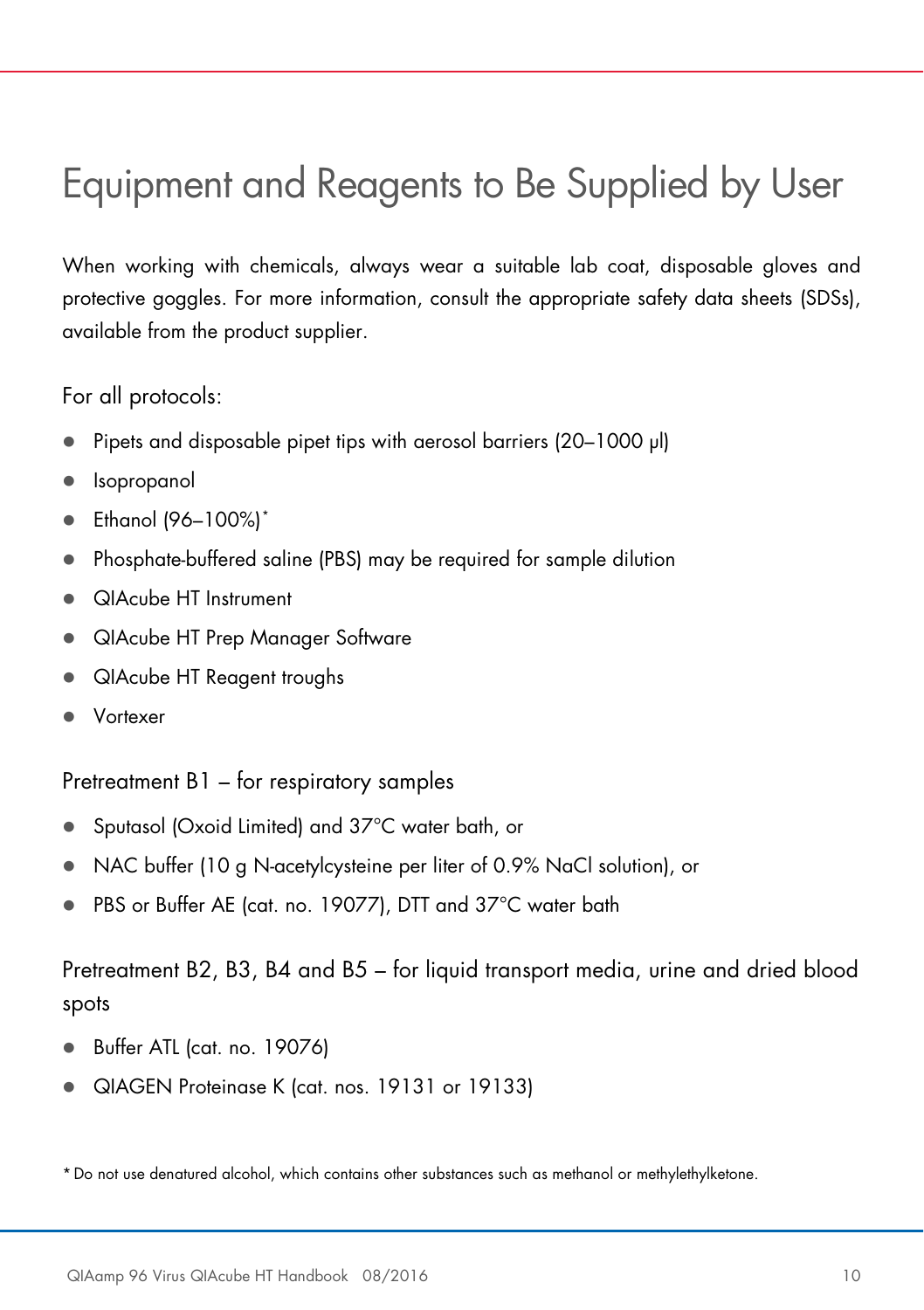Pretreatment F1 — stool samples

0.9% NaCl solution

Pretreatment T1 – mechanical disruption of tissue

- TissueLyser II (QIAGEN, cat. no. 85300) with a TissueLyser II Adapter Set 2 x 24 (QIAGEN, cat. no. 69982), or TissueLyser LT (QIAGEN, cat. no. 85600) with the TissueLyser LT Adapter for 12 tubes (QIAGEN, cat. no. 69980), or other bead-mill homogenizer<sup>[\\*](#page-10-1)</sup>
- 5 mm stainless steel beads (cat. no. 69989)
- Buffer ATL (cat. no. 19076)
- QIAGEN Proteinase K (cat. nos. 19131 or 19133)

<span id="page-10-0"></span>Pretreatment T2 – enzymatic digestion of tissue

- Thermoshaker suitable for 2 ml collection tubes
- Buffer ATL (cat. no. 19076)
- QIAGEN Proteinase K (cat. nos. 19131 or 19133)

<span id="page-10-1"></span>\* This is not a complete list of suppliers and does not include many important vendors of biological supplies.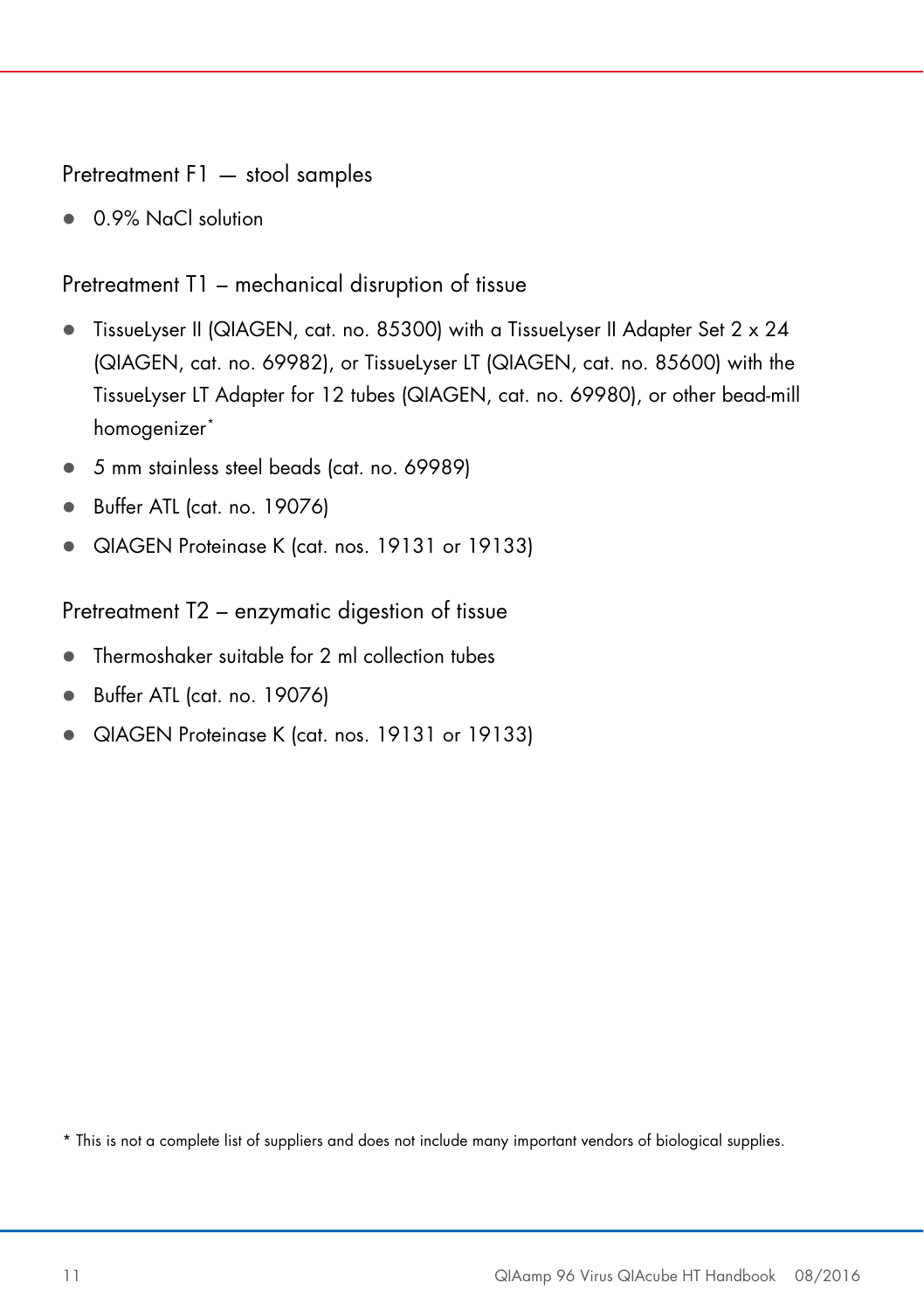## <span id="page-11-0"></span>Important Notes

## <span id="page-11-1"></span>Starting materials

Do not overload the QIAamp membrane, as this can lead to impaired nucleic acid extraction and/or performance in downstream assays. For samples with very high host nucleic acid contents (e.g., for certain tissues, such as spleen or blood samples with highly increased cell counts), use less than the maximum amount of sample recommended in the protocol or pretreatments. In some downstream applications such as PCR and RT-PCR, very high background concentrations of nucleic acids may impair the reaction. Use appropriate controls (e.g., an internal control) to verify successful PCR amplification.

Avoid transferring solid material to the S-Block that could reduce flow through the membrane (e.g., blood clots, solid tissue, swab fibers, etc.). When working with difficult samples, use a vacuum performance step to check if all liquid has passed the membrane. See ["Troubleshooting Guide"](#page-39-0) on pag[e 40](#page-39-0) and the *QIAcube HT User Manual* for guidance.

Highly viscous fluids may require a treatment to reduce their viscosity to allow for efficient extraction of viral nucleic acids.

Avoid repeated thawing and freezing of samples since this may reduce nucleic acid yield and quality.

Serum, plasma, other body fluids and swab media

Up to 200 µl serum, plasma, other body fluid or swab media supernatant can be processed.

Carrier RNA should be used in the nucleic acid purification protocol to prevent the loss of nucleic acids during the procedure (see page [16](#page-15-3) for information about the use of carrier RNA).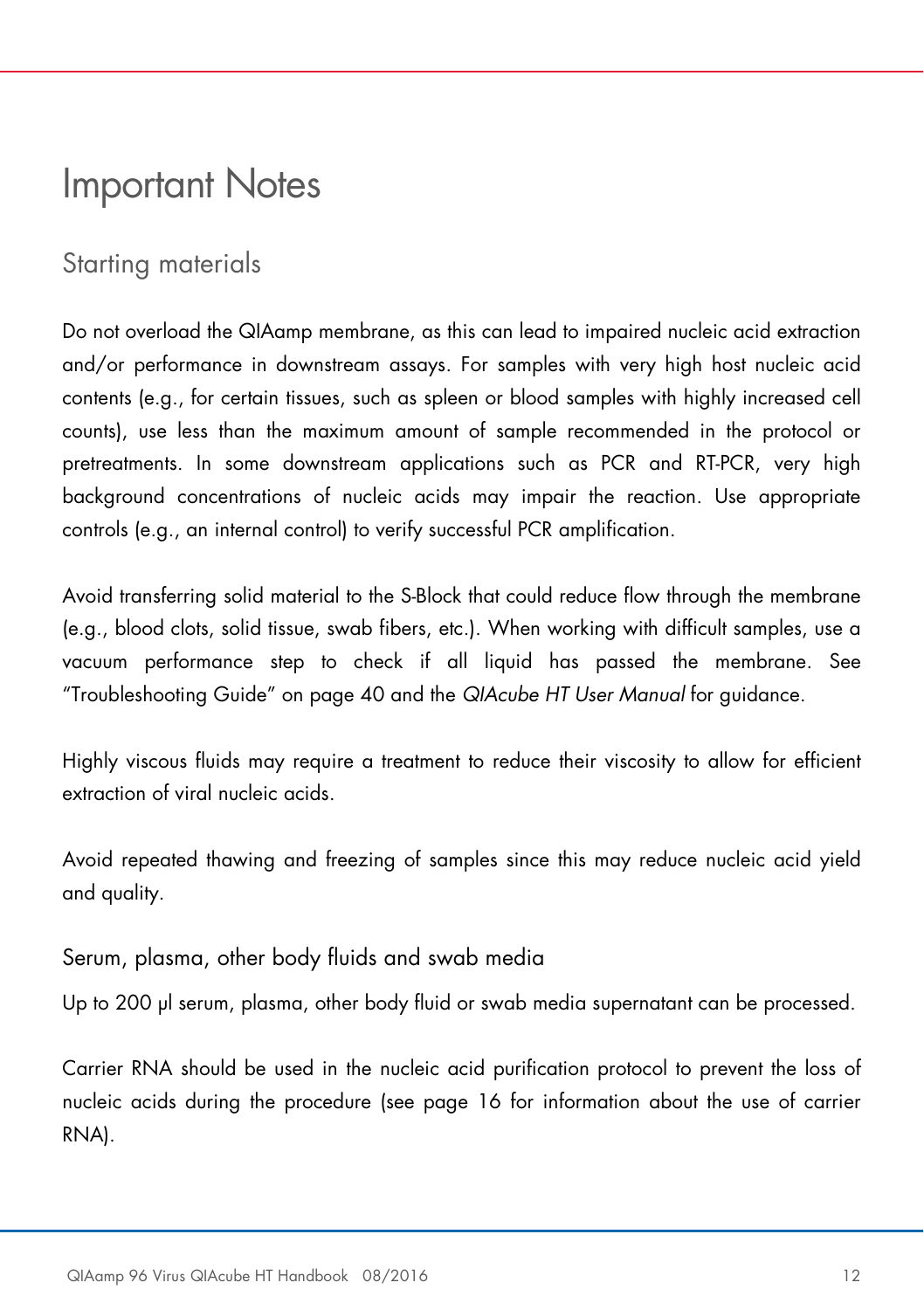The processing of samples with very high inhibitor contents, such as urine or stool, may require a reduction in sample input volume and/or an extra pretreatment to remove inhibitors. To reduce the input volume, use 25–50 µl of the sample and adjust the volume to 200 µl with PBS or 0.9% NaCl.

#### Plasma and serum samples

After collection, centrifugation and phase separation, plasma or serum can be stored at  $2-8^{\circ}$ C for up to 6 hours. For long-term storage, freezing at  $-30$  to  $-15^{\circ}$ C or  $-70^{\circ}$ C in aliquots is recommended. Frozen plasma or serum samples must not be thawed more than once. Repeated freeze–thawing leads to reduced viral titers and therefore reduced yields of viral nucleic acids.

Freezing of samples can lead to denaturation and precipitation of proteins that may aggregate on the QIAamp membrane. If cryo-precipitates are visible, they can be pelleted by centrifugation at 6800 x *g* for 3 minutes. The cleared supernatant should be transferred to a new sample tube without disturbing the pellet and processed immediately. This step will not reduce viral titers.

#### <span id="page-12-0"></span>Swabs

Swabs may be processed on the same day as collection or stored for future processing. While storage at -30 to -15°C is recommended, DNA of suitable quality for single-copy gene amplification has been documented from swabs stored at room temperature for 24 months.

Alternatively, samples can be collected using plastic swabs with cotton or Dacron® tips. Puritan® applicators with plastic shafts and cotton or Dacron tips are available from Hardwood Products Company (www.hwppuritan.com, cat. nos. 25-806 1PC and 25-806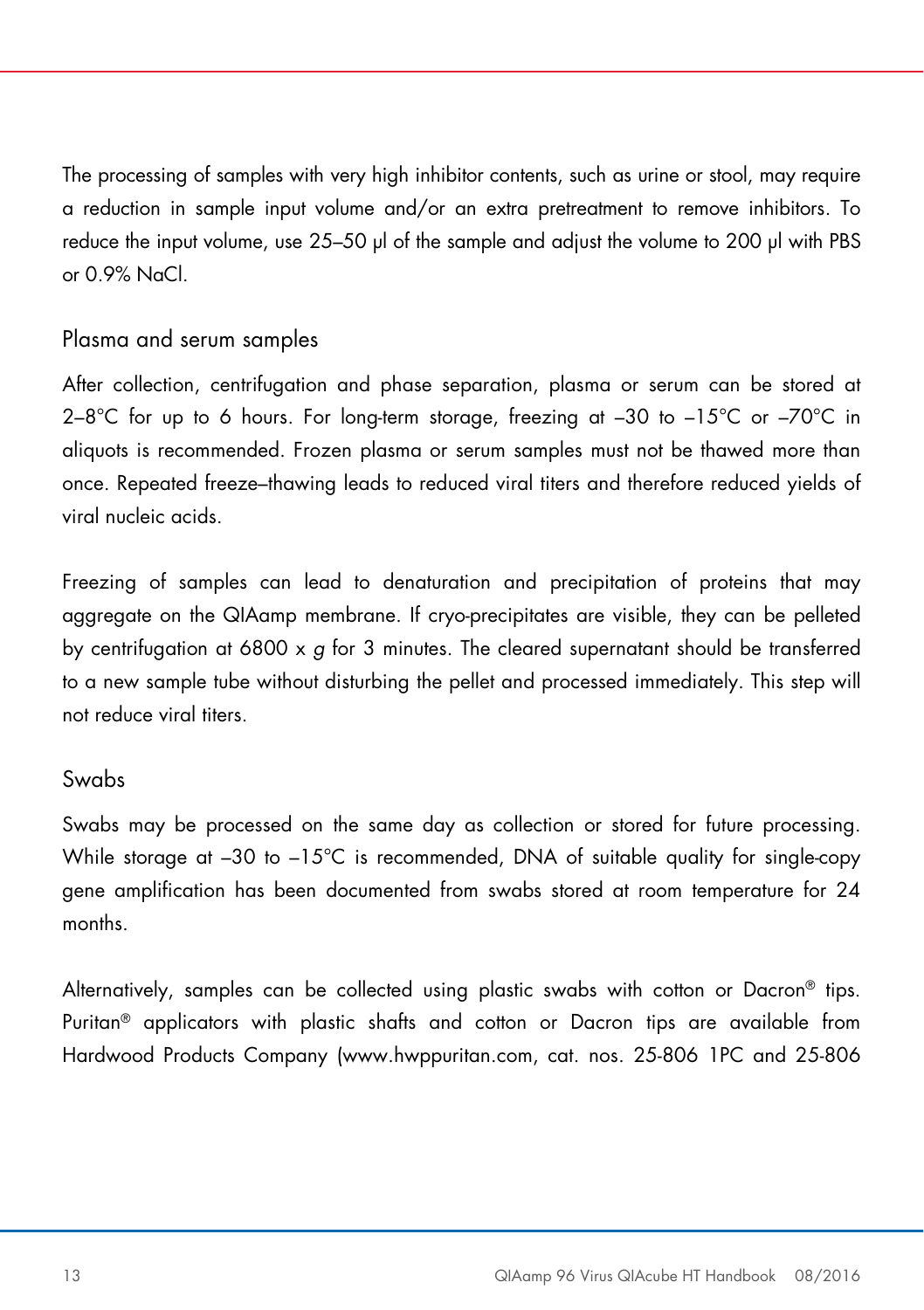1PD) and from Daigger (www.daigger.com, cat. nos. EF22008D and EF22008DA).[\\*](#page-13-0) Nylon cytology brushes and other swab types may also be used.

Note: Solid pieces remaining in the sample fluid may aggregate on the QIAamp membrane, which may decrease nucleic acid yield.

#### Whole blood

Blood samples treated with EDTA or citrate as anticoagulant can be used for nucleic acid purification. Samples can be either fresh or frozen, provided that they have not been frozen and thawed more than once. After collection, whole blood samples can be stored at 2–8°C for up to 6 hours. For longer storage, we recommend freezing aliquots at  $-30$  to  $-15^{\circ}$ C or  $-70^{\circ}$ C.

We recommend using 50–200 µl blood per sample. Typically, 200 µl of blood can be used with most blood samples. However, highly elevated cell counts due to inflammatory or neoplastic diseases may strongly increase the host nucleic acid content of a sample. In this case, reduction of sample input to 50 µl may improve results in downstream assays, particularly in RT-PCR. If using less than 200 µl blood, adjust the sample volume to 200 µl with PBS or 0.9% NaCl.

#### <span id="page-13-1"></span>Dried blood spots

Drying blood on filter paper (e.g., Whatman FTA Cards) is an effective form of storage, and samples prepared in this manner are less expensive and safer to transport. A disc (3 mm diameter) punched out from filter paper stained with dried blood contains white blood cells from approximately 5 µl whole blood.

<span id="page-13-0"></span><sup>\*</sup> This is not a complete list of suppliers and does not include many important vendors of biological supplies.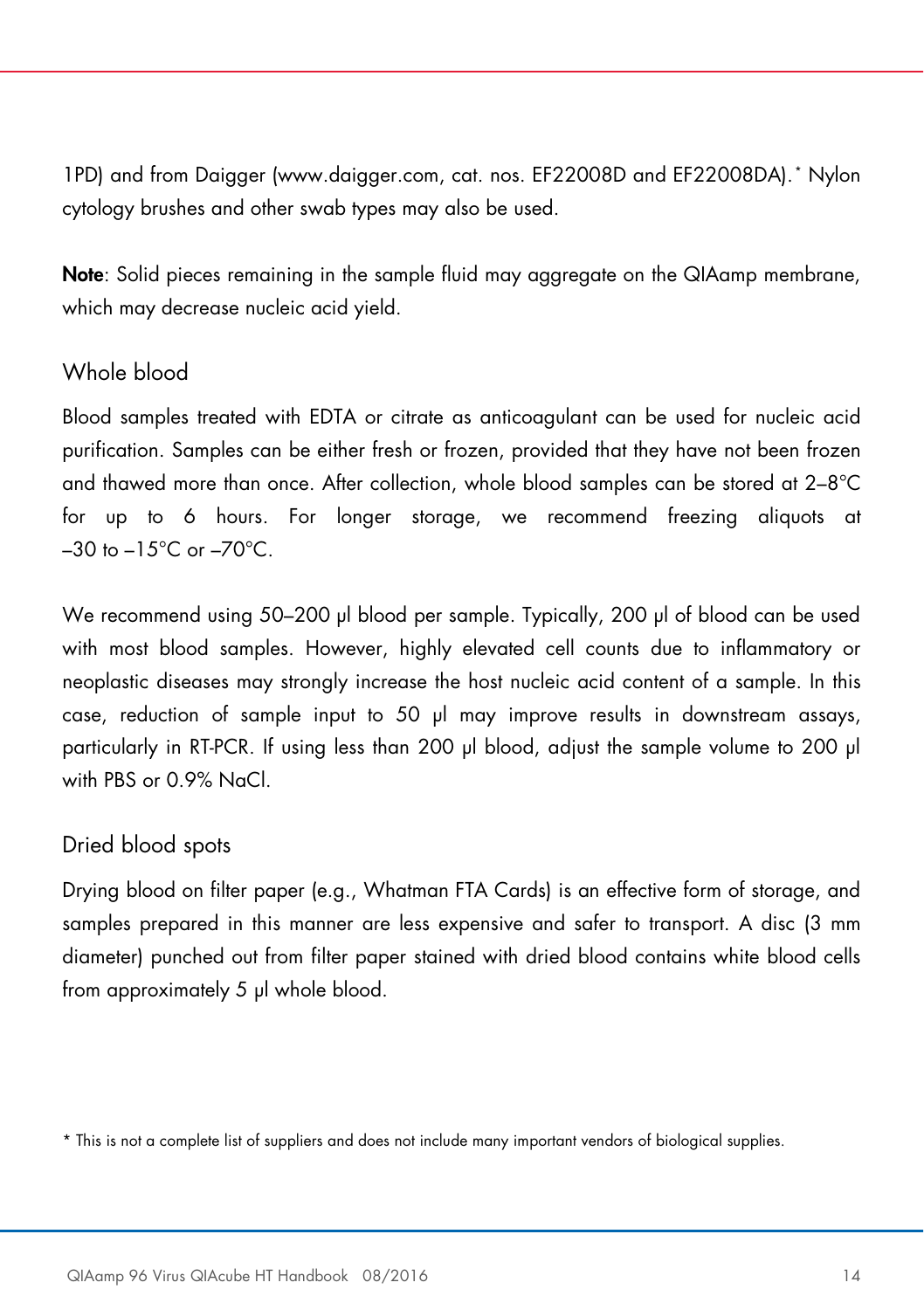#### Tissues

When working with tissue samples, mechanical or enzymatic disruption of the tissue structure is the prerequisite for liberation of cells, subsequent release of nucleic acids, and membrane permeability of the material.

Different tissue types can vary widely with regard to texture and rigidity, cell types and content of host nucleic acids and inhibitory substances. In addition, the localization of viral nucleic acids in the tissue may vary depending on tissue type, virus and stage of infection.

Up to 5 mg of fresh or frozen tissue can be used as a starting amount. For higher amounts of tissue it might be necessary to check whether this amount of tissue can still be processed. Furthermore we recommend enabling the vacuum performance check during the vacuum step to ensure that the liquids have completely passed through the membrane before the protocol proceeds.

## <span id="page-14-0"></span>Yields of nucleic acids

For samples containing a low amount of cells (e.g., serum and plasma), the yield of nucleic acids obtained can be below 1 µg and is therefore difficult to quantify using a spectrophotometer. In addition, eluates prepared with carrier RNA may contain much more carrier RNA than target nucleic acids. The QIAamp 96 Virus QIAcube HT Kit recovers total nucleic acids. Therefore, cellular DNA and RNA and circulating cell-free nucleic acids will be co-purified along with viral RNA and DNA (and bacterial nucleic acid if present) and cannot be distinguished using spectrophotometric measurements. We recommend using quantitative amplification methods such as quantitative real-time PCR or real-time RT-PCR to determine viral nucleic acid yields.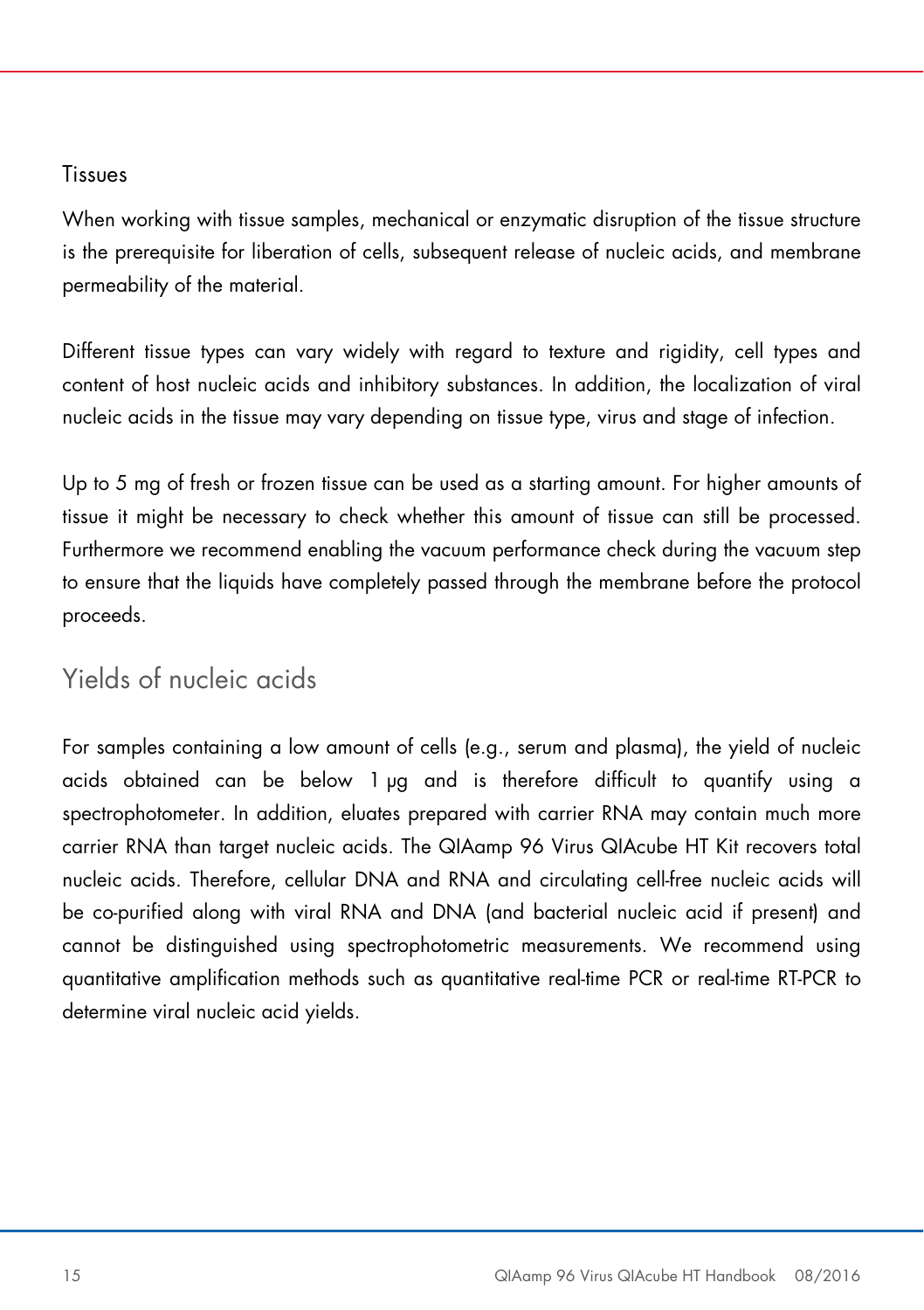## <span id="page-15-0"></span>Using carrier RNA and internal controls

### <span id="page-15-3"></span>Carrier RNA

We recommend adding carrier RNA to fluids containing low amounts of cells such as serum, plasma, swab media and wash fluid. This enhances adsorption of viral RNA and DNA to the silica membranes, which is especially important when the target molecules are not abundant. In addition, an excess of carrier RNA reduces the chances of viral RNA degradation in the rare event that RNases are not denatured by the chaotropic salts and detergents in the lysis buffer. Not using carrier RNA may decrease the recovery of viral nucleic acids.

### Internal control

Using the QIAamp 96 Virus QIAcube HT Kit in combination with commercially available amplification systems may require the introduction of an internal control into the purification procedure. Internal control RNA or DNA should be added together with the carrier RNA to the lysis buffer (see [Table 2](#page-25-0) on page [26\)](#page-25-1). Refer to the assay manufacturer's instructions in order to determine the optimal concentration.

For the standard protocol, it is recommended to add 5 µl internal control solution. Using a concentration other than that recommended may reduce amplification efficiency.

## <span id="page-15-1"></span>Storing nucleic acids

For short-term storage of up to 24 hours, we recommend storing the purified viral RNA and DNA at 2–8°C. For storage longer than 24 hours, we recommend storing purified nucleic acids at –30 to –15°C, or even –70°C in the case of RNA.

## <span id="page-15-2"></span>Handling RNA

RNases are very stable and active enzymes that generally do not require cofactors to function. Since RNases are difficult to inactivate and only minute amounts are sufficient to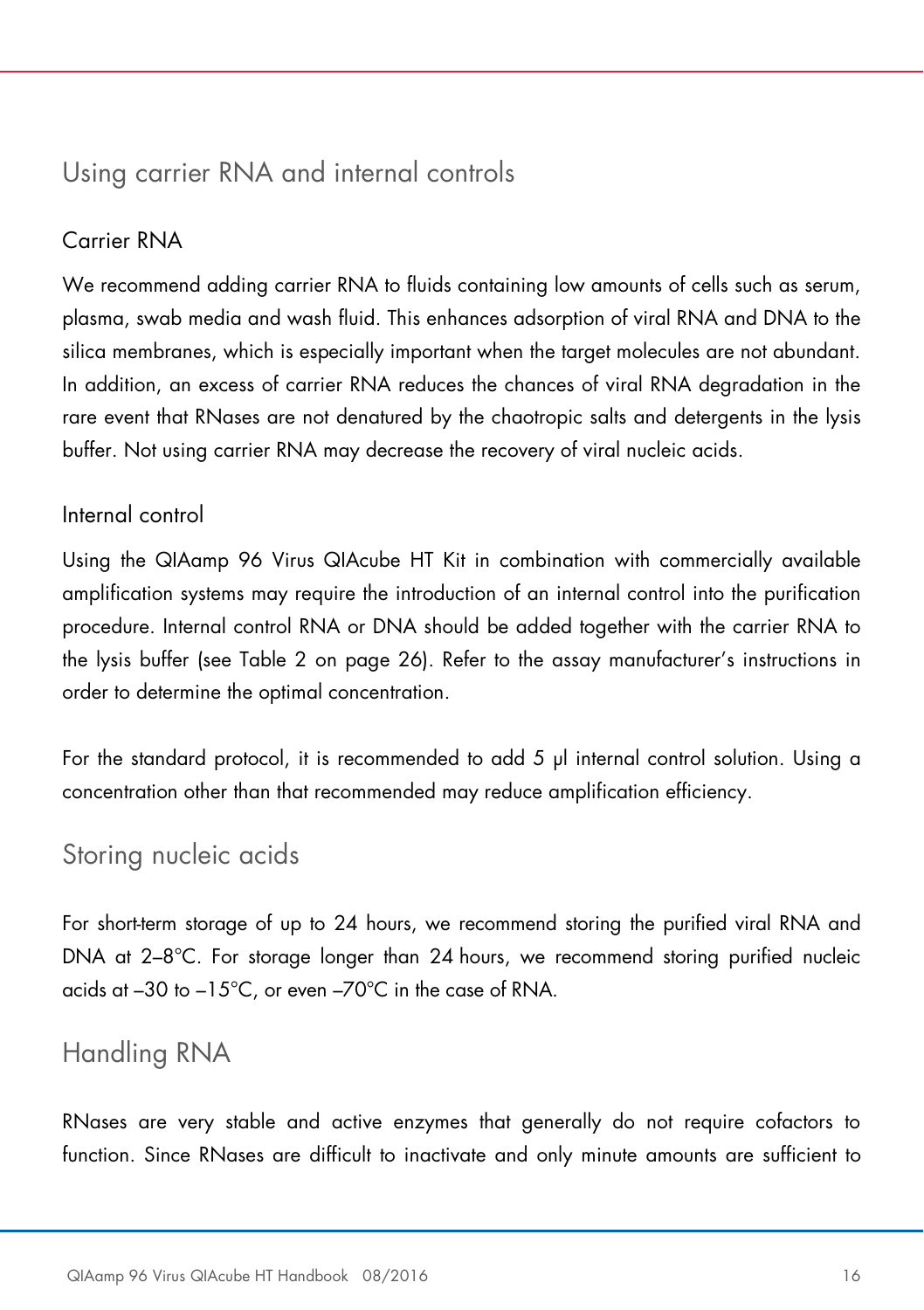destroy RNA, do not use any plasticware or glassware without first eliminating possible RNase contamination. Care should be taken to avoid inadvertently introducing RNases into the RNA sample during or after the purification procedure.

## <span id="page-16-0"></span>Preparing RNA

When preparing viral RNA, work quickly during the manual steps of the procedure. If you have not previously worked with RNA, read Appendix A on page [43](#page-42-0) before starting. Buffer AVE is RNase-free upon delivery. It contains sodium azide, an antimicrobial agent that prevents growth of RNase–producing organisms. However, as this buffer does not contain any RNase inhibitors, it will not actively inhibit RNases introduced by inappropriate handling. Extreme care should be taken to avoid contamination with RNases when handling Buffer AVE.

## <span id="page-16-1"></span>Preparing reagents and instrument

### Carrier RNA stock solution

For use, lyophilized carrier RNA should first be dissolved in Buffer AVE. Add 1550 µl Buffer AVE to the tube containing 310 µg lyophilized carrier RNA to obtain a stock solution of 0.2 µg/µl. Add this solution to Buffer ACL as described in [Table 2](#page-25-0) on page [26.](#page-25-1) Unused carrier RNA dissolved in Buffer AVE should be frozen in aliquots at –30 to –15°C. Aliquots of carrier RNA should not be subjected to more than 3 freeze–thaw cycles.

### QIAGEN Proteinase K

The QIAamp 96 Virus QIAcube HT Kit contains ready-to-use QIAGEN Proteinase K supplied in a specially formulated storage buffer. The activity of the QIAGEN Proteinase K solution is 600 mAU/ml.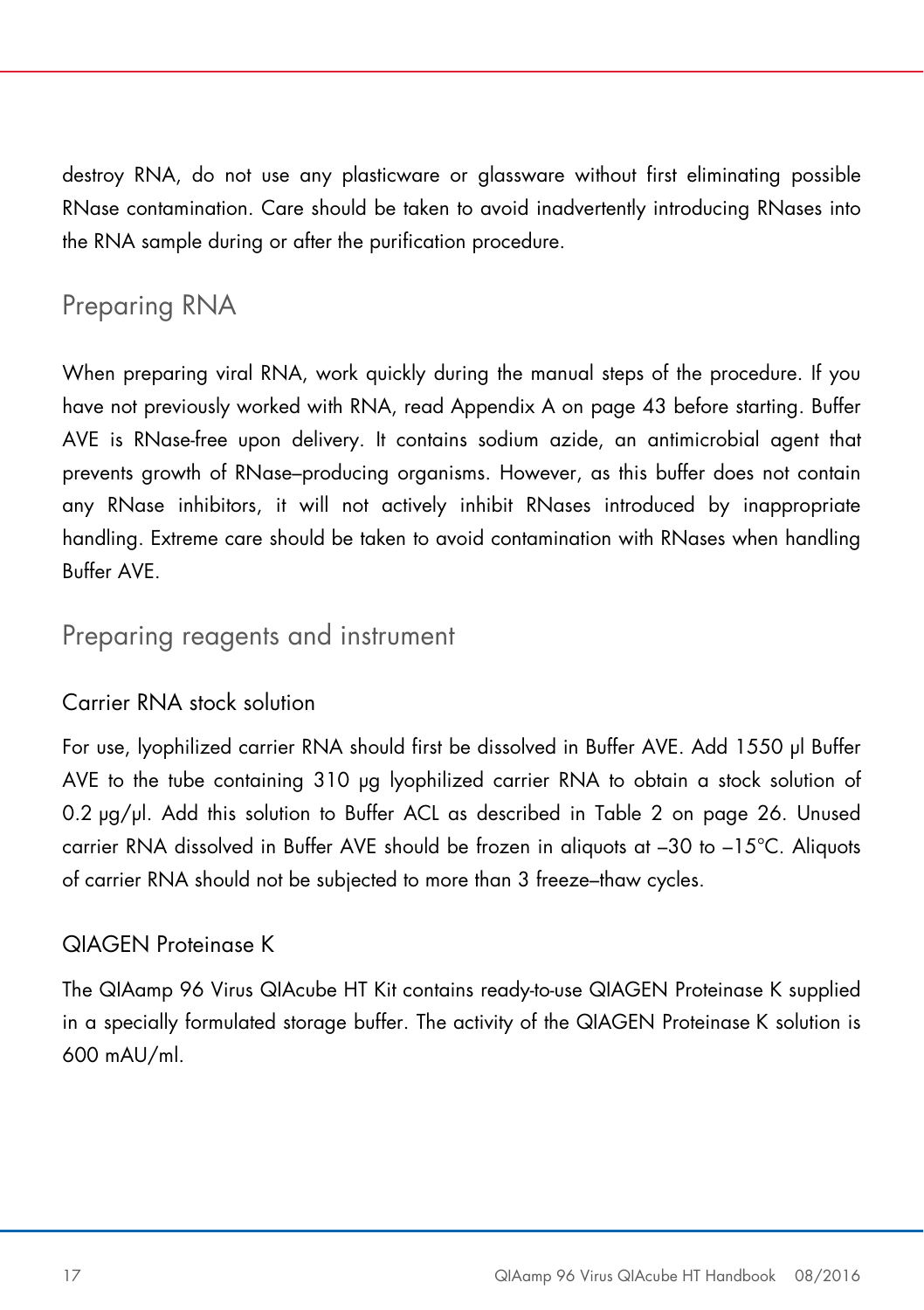QIAGEN Proteinase K is stable for at least 1 year after delivery when stored at room temperature (15–25°C). To store for more than 1 year or if ambient temperature often exceeds 25°C, we recommend storing QIAGEN Proteinase K at 2–8°C.

### Buffer ACB

Buffer ACB is supplied as a concentrate. Before using for the first time, add isopropanol (100%) as indicated on the bottle to obtain a working solution. Tick the check box on the bottle label to indicate that isopropanol has been added. Mix well after adding isopropanol.

#### Buffer AW1

Buffer AW1 is supplied as a concentrate. Before using for the first time, add ethanol (96– 100%) as indicated on the bottle to obtain a working solution. Tick the check box on the bottle label to indicate that ethanol has been added. Mix well after adding ethanol.

#### Buffer AW2

Buffer AW2 is supplied as a concentrate. Before using for the first time add ethanol (96– 100%) as indicated on the bottle to obtain a working solution. Tick the check box on the bottle label to indicate that ethanol has been added. Mix well after adding ethanol.

#### Handling Buffer AVE

Buffer AVE is RNase-free upon delivery. It contains sodium azide, an antimicrobial agent that prevents growth of RNase-producing organisms. However, as this buffer does not contain any RNase-degrading chemicals, it will not actively inhibit RNases introduced by inappropriate handling. For RNA applications, when handling Buffer AVE, avoid contamination with RNases. Follow general precautions for working with RNA, such as frequent change of gloves and keeping tubes closed whenever possible.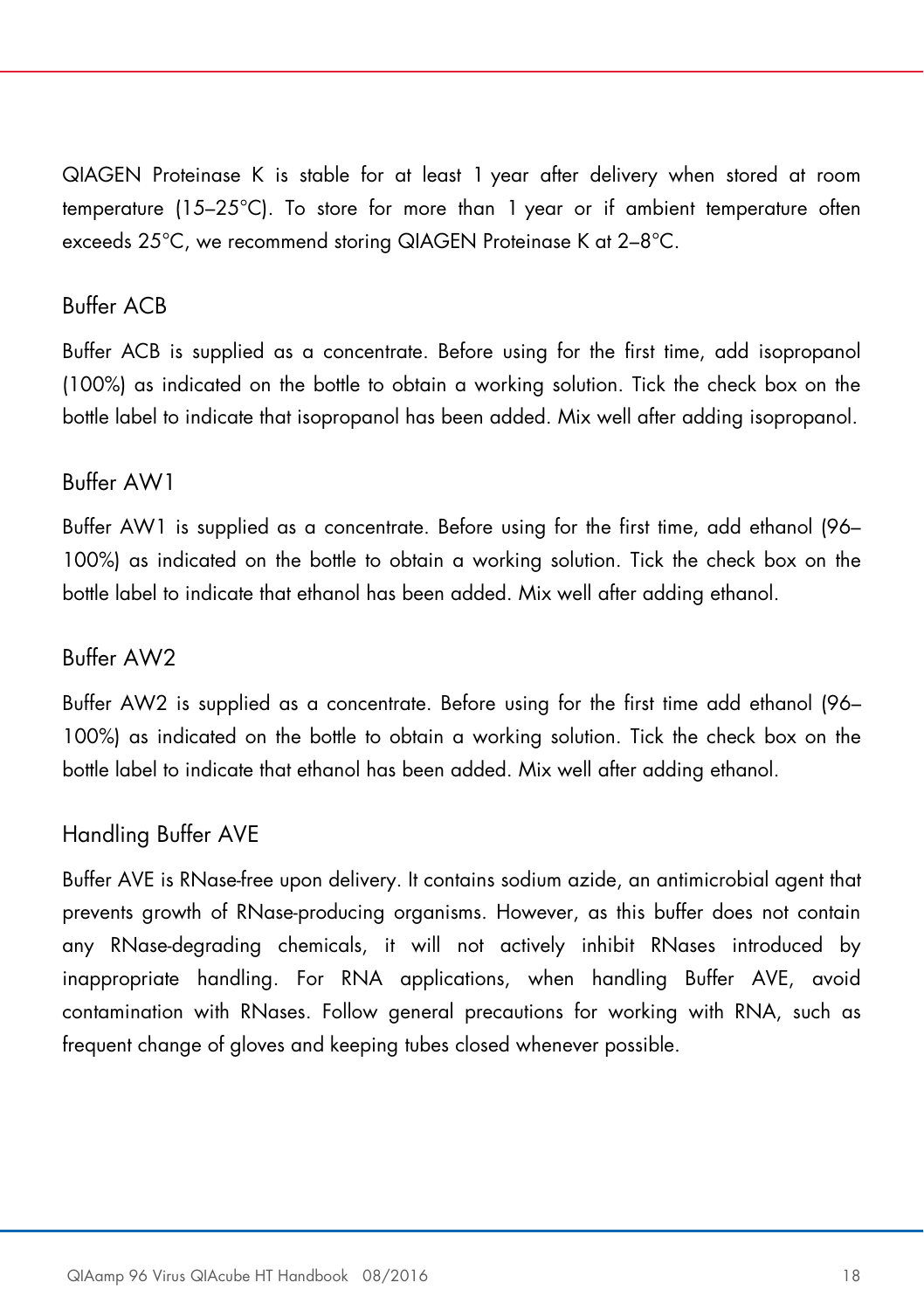### TopElute Fluid

TopElute Fluid is used during elution of nucleic acids from the QIAamp membrane. It enables application of a stable and high vacuum and results in equal eluate volumes. In addition, TopElute Fluid eliminates the formation of drops of elution buffer at the outlet nozzles of the QIAamp 96 plates.

TopElute Fluid might be found as a top layer over the elution buffer. It is inert and has no effects on downstream applications.

Important: Please ensure that you only take the eluate from below the top layer.

## <span id="page-18-0"></span>Assembling the vacuum chamber

Figure 1 illustrates the assembly of the vacuum chamber. For further information, please refer to the *QIAcube HT User Manual*.

- 1. Insert the channeling block holder into the left (waste) chamber of the vacuum chamber.
- 2. Press firmly on the sides of the channeling block holder to seat it in the chamber, sealing the O-ring on the spigot into the drain.
- 3. Then, place the channeling block into the channeling block holder.
- 4. Place the QIAamp 96 plate in the transfer carriage. Load the carriage with the QIAamp 96 plate into the left (waste) chamber of the vacuum chamber.
- 5. Ensure that the carriage is positioned to the left inside the vacuum chamber. Place the riser block EMTR in the right (elution) chamber of the vacuum chamber with the pin of the riser block EMTR in the top right position.
- 6. Load an elution microtubes rack (EMTR) into the elution chamber.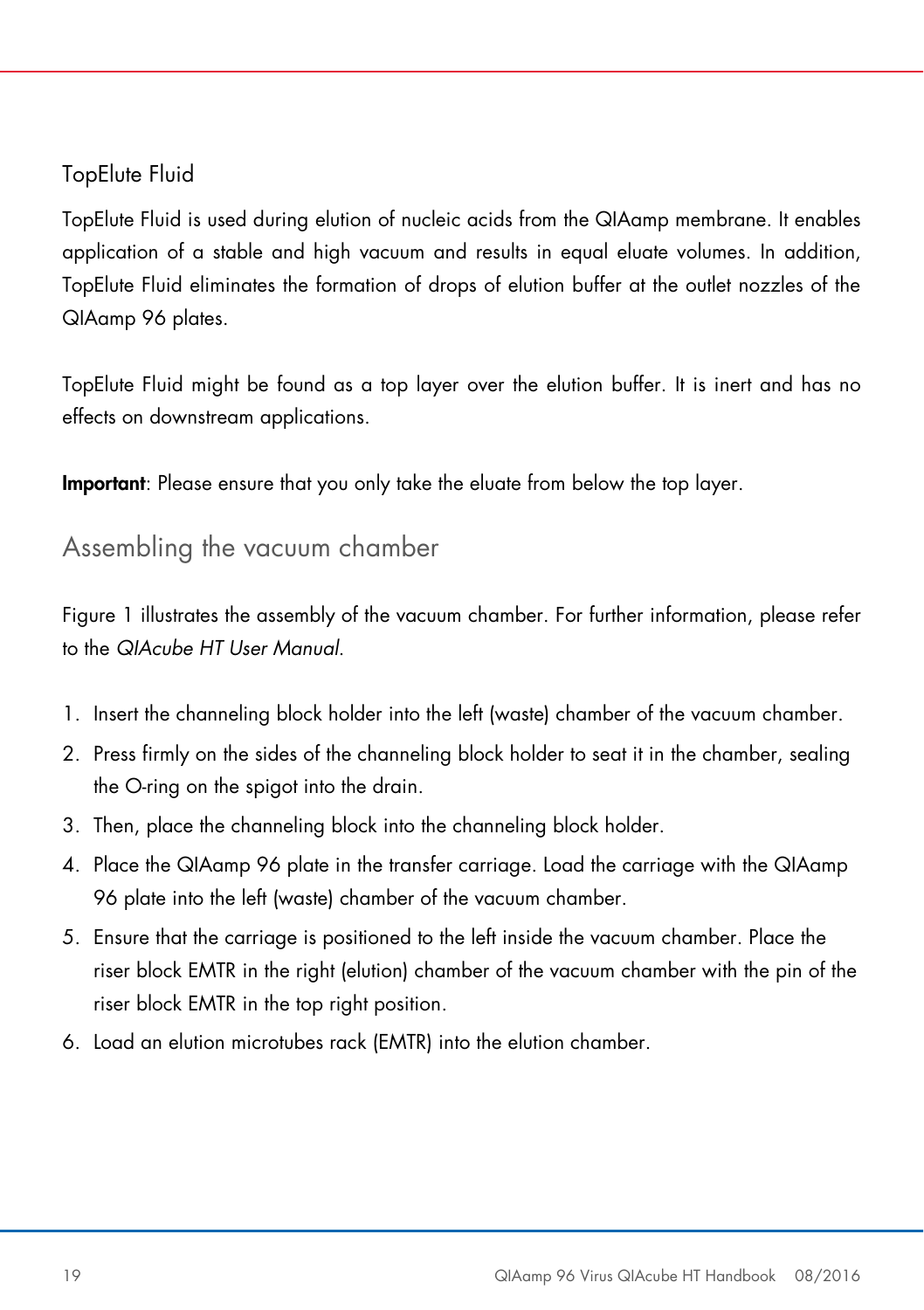

<span id="page-19-0"></span>Figure 1. Assembling the vacuum chamber.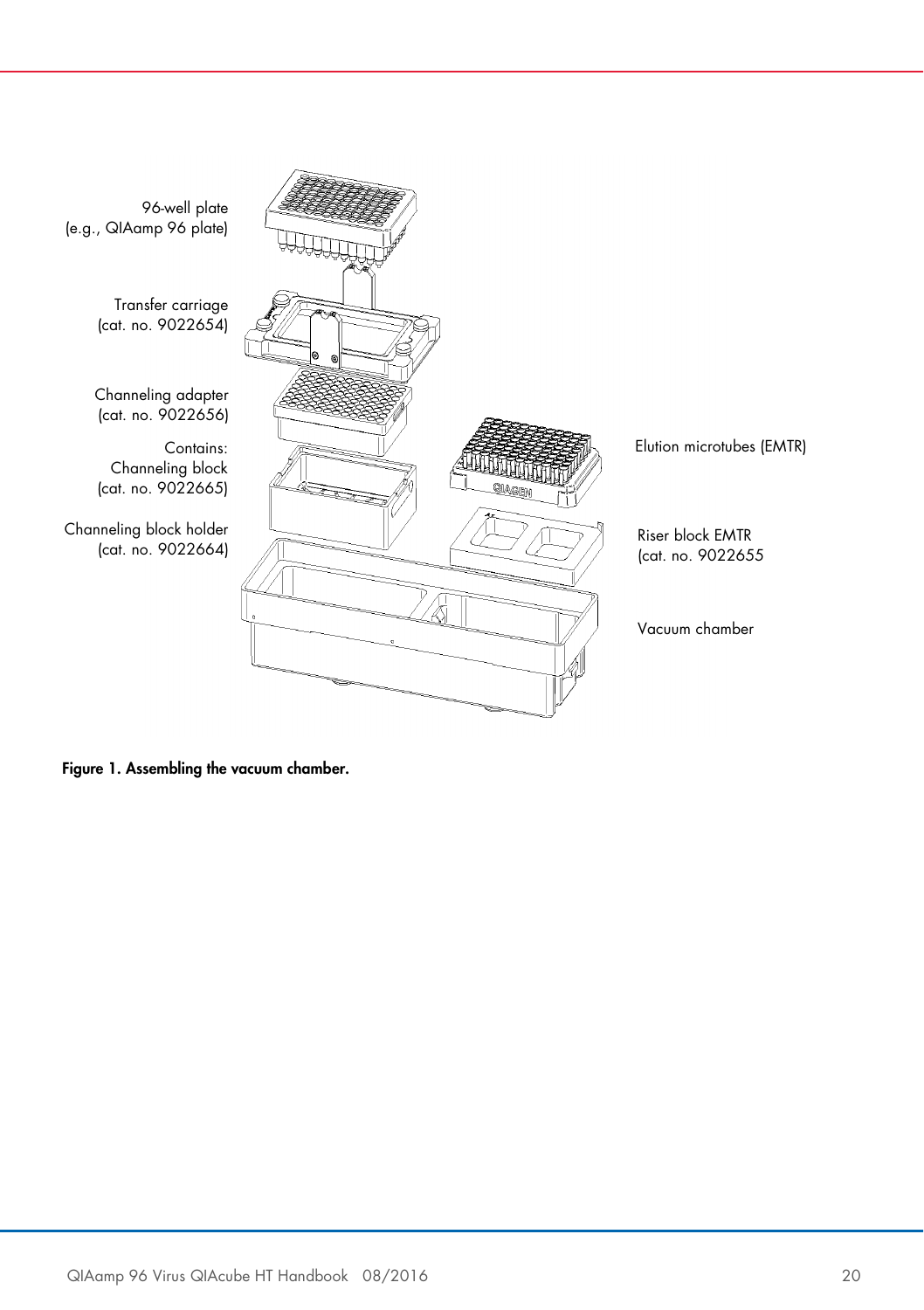## <span id="page-20-0"></span>Optional features

## <span id="page-20-1"></span>Processing fewer than 96 samples per run

If processing fewer than 96 samples reuse of QIAamp 96 plates, S-Block and EMTR is possible up to three times.

Note: We recommend using fresh plasticware for every run. If reusing, take extreme care to prevent cross-contamination.

- Store plates in a way that separates the outlet nozzles under the plate, for example, in the S-Block used in the same run or in a fresh 96-well microtiter plate.
- Cover unused wells of the S-Block and QIAamp 96 plate with a tape sheet at all times.

## <span id="page-20-2"></span>Off-board lysis

For some applications, it may be necessary to lyse samples in a safety cabinet. For some sample types, lysis outside the instrument might be necessary. Please refer to [Sample](#page-33-0)  [Pretreatment Protocols](#page-33-0) on pages [34](#page-33-0)[–39.](#page-38-0)

When using an off-board lysis protocol, choose the QIAamp virus off-board lysis protocol in the software setup step under the selected protocol.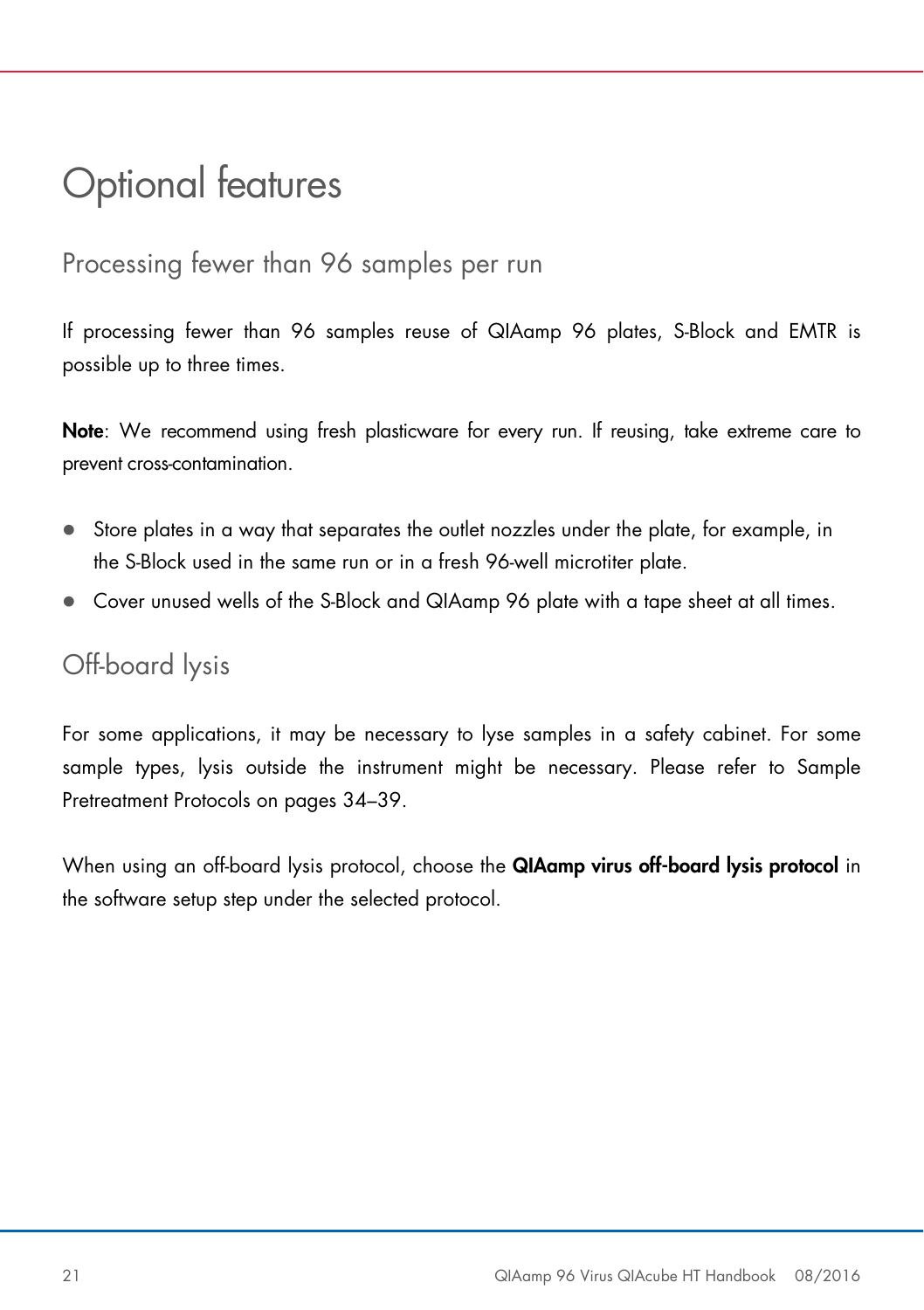## <span id="page-21-0"></span>QIAamp Virus Protocol

This protocol is for the purification of viral nucleic acids from diverse samples. See Table 1 on page [9](#page-8-1) for sample pretreatments. There are two types of protocols:

- QIAamp virus protocol: this protocol starts with the lysis of the samples after a necessary pretreatment.
- QIAamp virus off-board lysis protocol: this protocol starts with adding the binding buffer to manually lysed samples.

## <span id="page-21-1"></span>Things to do before starting

- **E** Ensure all reagents and samples are equilibrated to room temperature (15–25 $^{\circ}$ C).
- Check for precipitates in reagents. If a reagent contains precipitates, incubate at 37°C with gentle shaking to dissolve precipitates. Avoid vigorous shaking, which causes foaming.
- Check that Buffer ACB, Buffer AW1, Buffer AW2 and carrier RNA have been prepared according to the instructions in ["Preparing reagents and instrument"](#page-16-1) (page [17\)](#page-16-1).
- When working with difficult samples, use a vacuum performance check to check if all liquid has passed the membrane. See ["Troubleshooting Guide"](#page-39-0) on page [40](#page-39-0) and the *QIAcube HT User Manual* for guidance.
- **Ensure that the relevant version of the QIAamp 96 Virus** protocol is available on the computer.

QIAcube HT Prep Manager protocol files (file extension \*.qpmx), which contain all the information required to perform a run on the QIAcube HT instrument, are available from www.qiagen.com/p/QIAcubeHT, under the Resources tab.

- Ensure that QIAcube HT Prep Manager Software is installed.
- Ensure that you are familiar with operating the instrument. Refer to the *QIAcube HT User Manual* for operating instructions.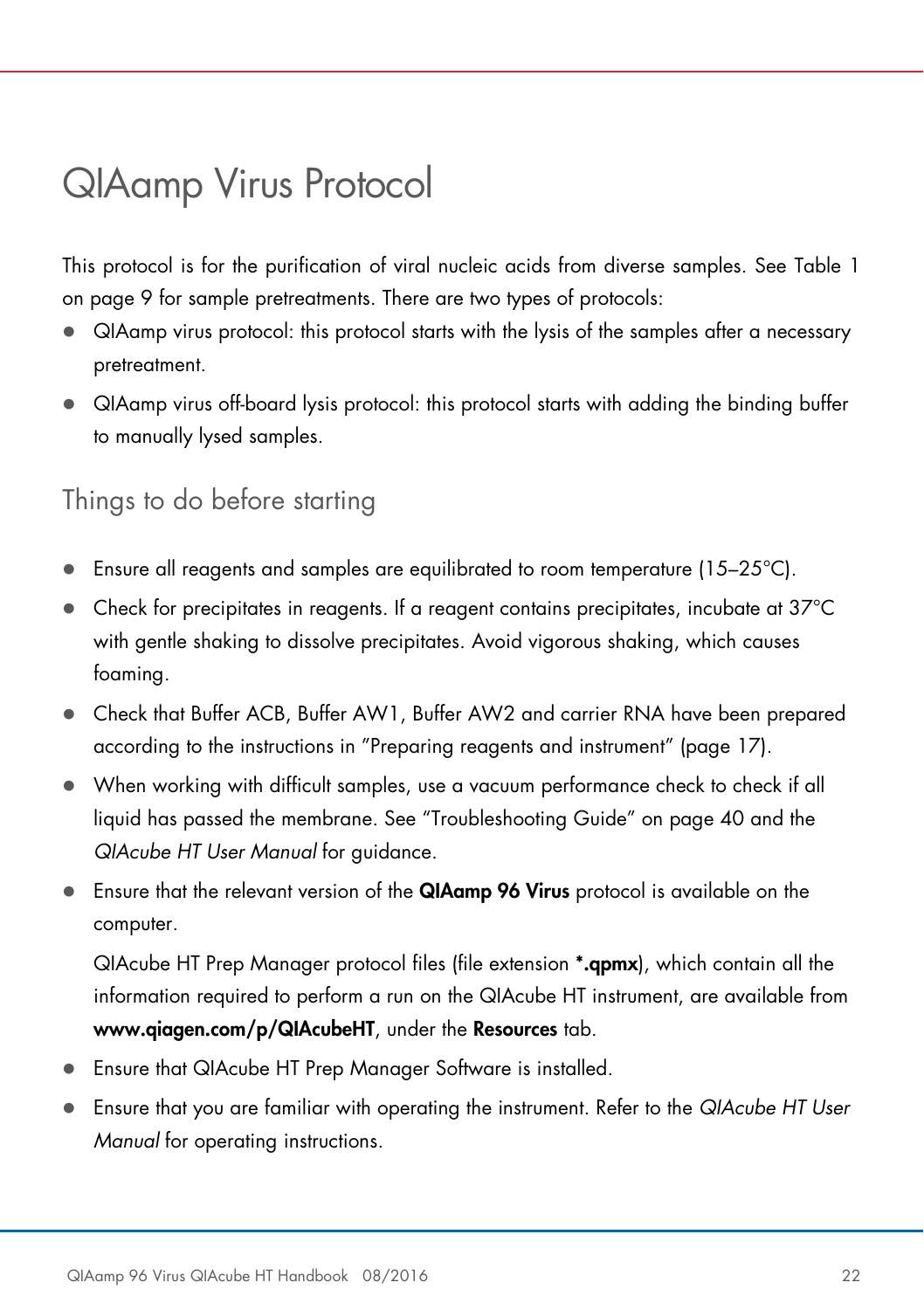- If the volume of the samples is less than 200 µl, add PBS or 0.9% NaCl to a final volume of 200 µl.
- Prepare a mixture of Buffer ACL, carrier RNA and internal control (if applicable) according to [Table 2](#page-25-0) on page [26.](#page-25-1)

## <span id="page-22-0"></span>Manual lysis procedure

Follow this procedure for manual sample lysis if using the QIAamp virus off-board lysis protocol.

- 1. Add 200 µl of each fluid sample to the bottom of an S-Block well.
- 2. Add 20 µl of QIAGEN Proteinase K to each sample.
- 3. Prepare a mixture of Buffer ACL, carrier RNA and internal control (if applicable), according to [Table 2](#page-25-0) on page [26.](#page-25-0) Add 160 µl of the Buffer ACL mixture to each sample and mix well.
- 4. Cover the S-Block with adhesive tape.
- 5. Incubate for at least 30 min at 56°C.
- 6. Proceed with ["QIAamp virus protocol on the QIAcube HT"](#page-22-1) on page [23](#page-22-1) and select the QIAamp virus off-board lysis protocol.

## <span id="page-22-1"></span>QIAamp virus protocol on the QIAcube HT

- 1. Switch on the QIAcube HT instrument and the connected laptop computer. We recommend leaving the vacuum station switched on at all times.
- 2. Launch the QIAcube HT Prep Manager Software.
- 3. On the Home screen, select QIAamp 96 Virus experiment.
- 4. Enter the kit information.
- 5. Select the type of sample to be processed. Sample types are combined in categories. Select the category that best fits your sample type.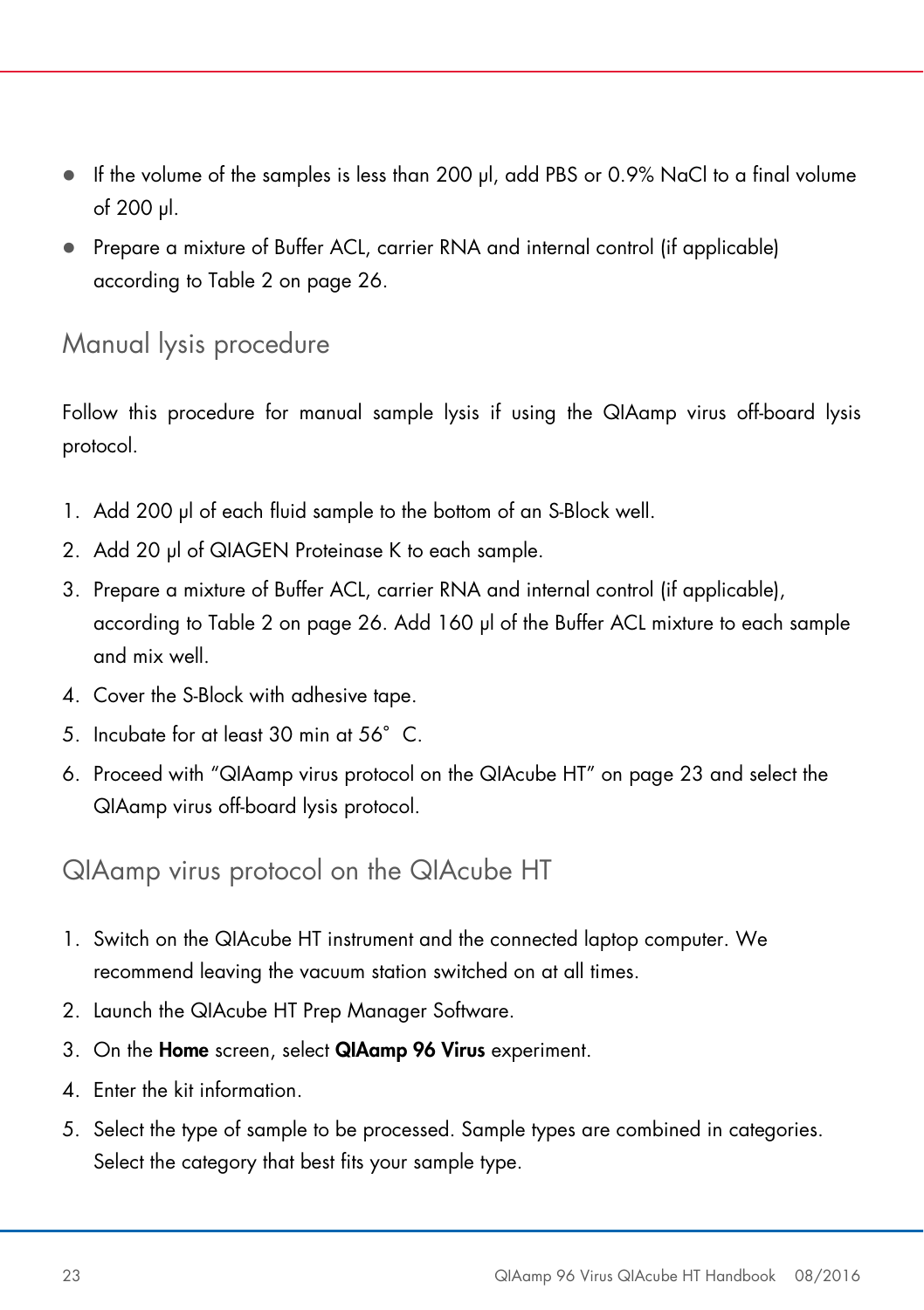6. Select the pre-treatment from the drop-down menu.

Note: The selected sample type will determine which pre-treatment options appear.

Note: The sample type and pre-treatment information are only for documentation and do not influence the purification protocol.

- 7. Select the protocol: QIAamp Virus protocol or QIAamp Virus off-board lysis protocol (see section ["Off-board lysis"](#page-20-2) on page [21\)](#page-20-2).
- 8. Optional: Set optional steps for checking vacuum performance.

Note: The run script provided by QIAGEN includes all necessary steps to guarantee best performance. Nevertheless, there is the possibility to check the vacuum performance during the run. If this option is selected, the instrument will pause after the binding step, so you can check if any wells may be clogged. For more information, see section ["Vacuum performance check"](#page-27-1) on page [28.](#page-27-1)

- 9. Click Next.
- 10. Optionally, click **Save**. With QIAcube HT Prep Manager software it is possible to save an experiment at any step in the run setup procedure.
- 11.In the Labware Selection screen, select Use sample ID or existing sample input file and define the samples.

To enter sample IDs manually or to automatically generate sample IDs, select **Enter** sample IDs. Then, start naming the samples by clicking Define Samples. For information about how to automatically create sample IDs, refer to the *QIAcube HT User Manual*. Alternatively, to load an existing sample file select **Load existing sample files** and then either click Load sample file or use the Scan button to import the data.

Note: Changing the input labware is not recommended by QIAGEN.

12.In the Plate Assignment screen, select the samples from the input and assign them to the output plate. Then, click **Next**.

The input plate is set according to your definition in the Labware selection screen. Select the sample columns on the input labware and then click Assign to assign them to the output plate.

It is possible to change the assignment, if required. Select the columns on the output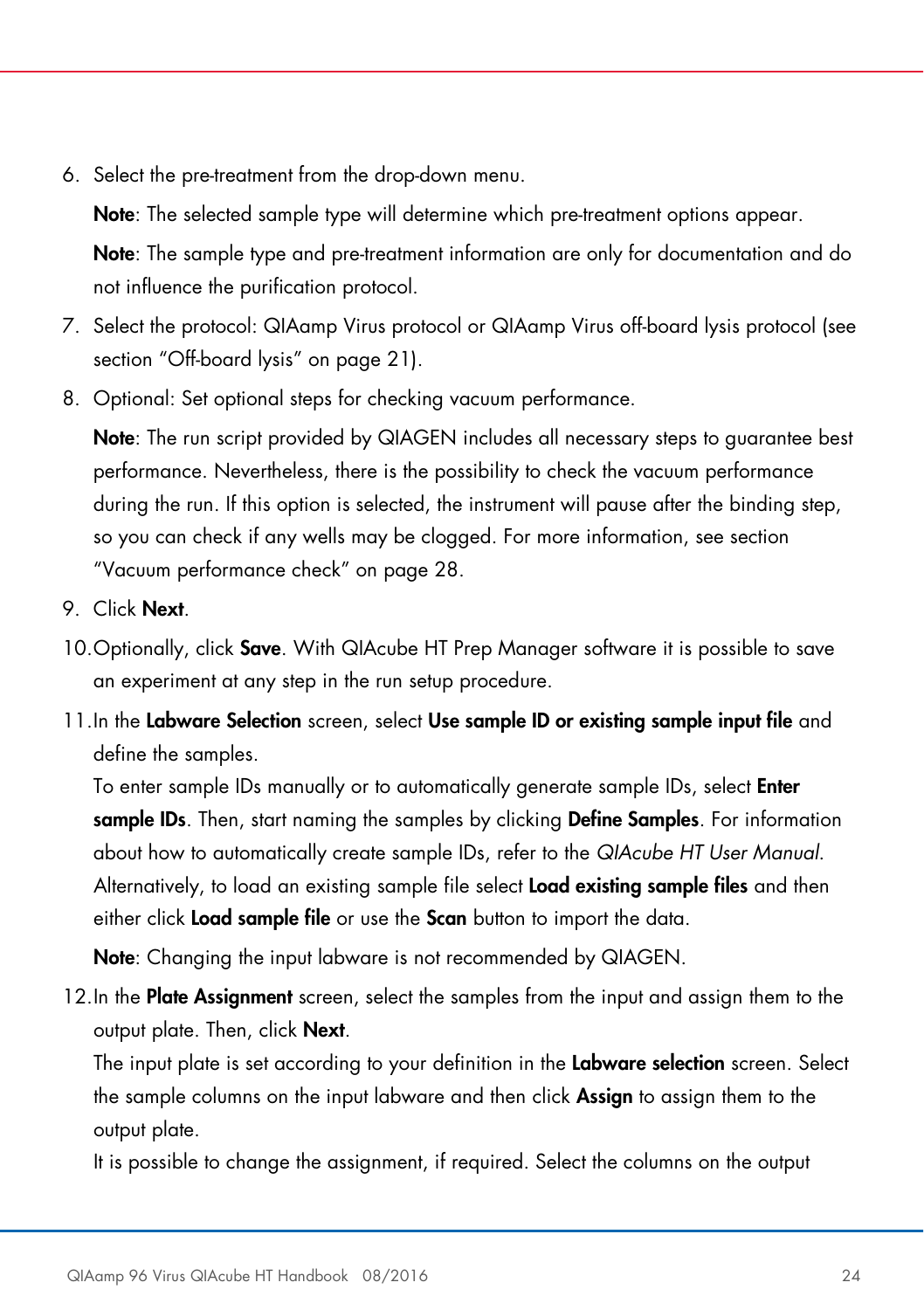labware and click **Remove assignment**. Click and hold the left mouse button to mark the columns and rearrange them as needed.

13. In the Worktable setup screen, click on any worktable positions marked with yellow color and follow the instructions to set up the worktable.

Important: All positions to be used on the worktable must be calibrated. If the Calibrate Labware button appears yellow, calibration is required. For further information, see the *QIAcube HT User Manual*.

- 14.Confirm that the liquid waste level in the waste bottle matches the level indicated in the software. The waste bottle status has three states: green indicates that the bottle has enough space for another run; yellow indicates that the bottle is nearly full, but the run can be started; red indicates that the bottle needs to be emptied before starting the run.
- 15.Place the tip chute on the worktable so that the chute is over the tip disposal box. Ensure that the tip chute is open and unblocked. Remove the UV protective cap from the tip chute. Ensure that the tip disposal box is empty and that the opening is aligned with the tip chute.
- 16.Prepare the vacuum chamber as shown in [Figure 1](#page-19-0) on page [20.](#page-19-0) This assembly is also described in the *QIAcube HT User Manual*.

Important: If fewer than 12 columns (96 wells) are to be processed, seal the unused columns of the QIAamp 96 plate with adhesive tape (supplied). Unused wells must be sealed to ensure proper vacuum operation.

Note: Trim any excess tape.

Note: When reusing a QIAamp 96 plate, S-Block or elution plate, take care to avoid cross-contamination.

Note: Make sure the QIAamp 96 plate is aligned to the left in the carriage and that the carriage is positioned to the left inside the vacuum chamber.

17.Load the tips in the indicated positions and remove the lids from the tip boxes. Ensure that there are sufficient numbers of tips for all steps, at least up to and including lysate transfer.

Check that the number and position of available and unused tips is the same on the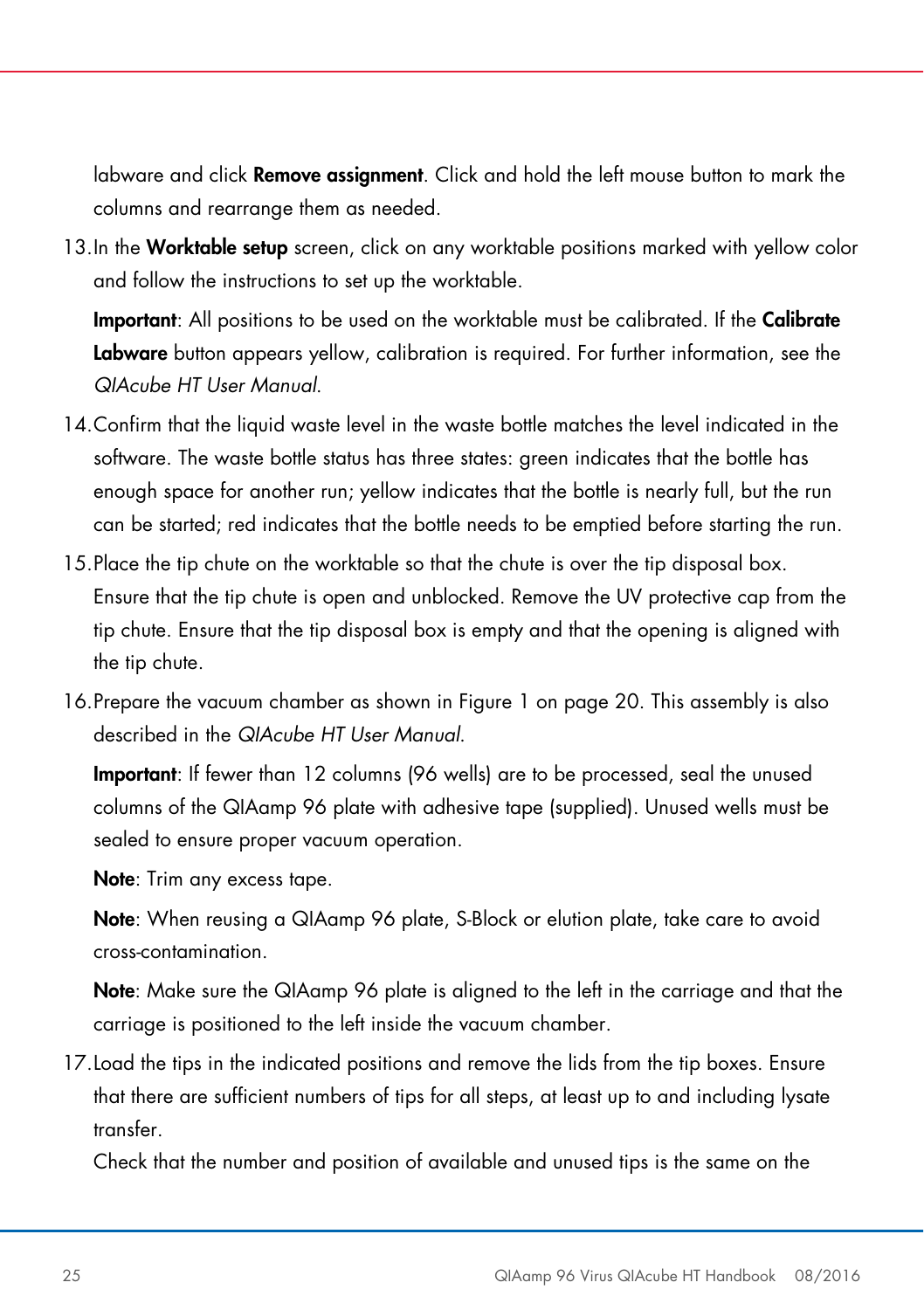instrument worktable and in the software workspace.

If more tips are required, you will be prompted to replace empty tip racks with new tip racks during the run. Information about the approximate time for refill will be given in the run screen. For more information, see the *QIAcube HT User Manual*.

- 18.Transfer the indicated volumes of all reagents into the corresponding reagent troughs. Close the lids and place the troughs in the indicated positions on the worktable
- 19.Prepare a mixture of Buffer ACL, carrier RNA and internal control (if applicable), according to [Table 2.](#page-25-0)

Important: Prepare ACL mixture immediately before starting the run.

For the QIAamp Virus protocol place the ACL mixture in the indicated positions on the worktable.

<span id="page-25-1"></span>For the QIAamp Virus off-board lysis protocol, you will need the ACL mixture during the manual lysis procedure.

|                        | Number of samples |      |      |      |      |       |       |       |       |       |
|------------------------|-------------------|------|------|------|------|-------|-------|-------|-------|-------|
|                        | 24                | 32   | 40   | 48   | 56   | 64    | 72    | 80    | 88    | 96    |
| Buffer ACL (ml)        | 4.16              | 5.44 | 6.72 | 8.00 | 9.28 | 10.56 | 11.84 | 13.12 | 14.40 | 15.68 |
| Carrier RNA* (µl)      | 130               | 170  | 210  | 250  | 290  | 330   | 370   | 410   | 450   | 490   |
| Internal Control* (µl) | 130               | 170  | 210  | 250  | 290  | 330   | 370   | 410   | 450   | 490   |

<span id="page-25-0"></span>Table 2. Preparation of Buffer ACL, carrier RNA, and internal control (if applicable)

\*If you are not using the Internal Control or Carrier RNA, then use RNase-free water instead.

20.Add the samples to the selected S-Block wells. Place the S-Block in the indicated position of the QIAcube HT worktable.

For the QIAamp Virus protocol, add 200 µl of each sample.

For the QIAamp Virus off-board lysis protocol, add 380 µl of each lysed sample.

Note: Samples are processed in columns of 8 wells. We recommend covering unused wells during pipetting so that unused S-Block wells can be used in subsequent runs.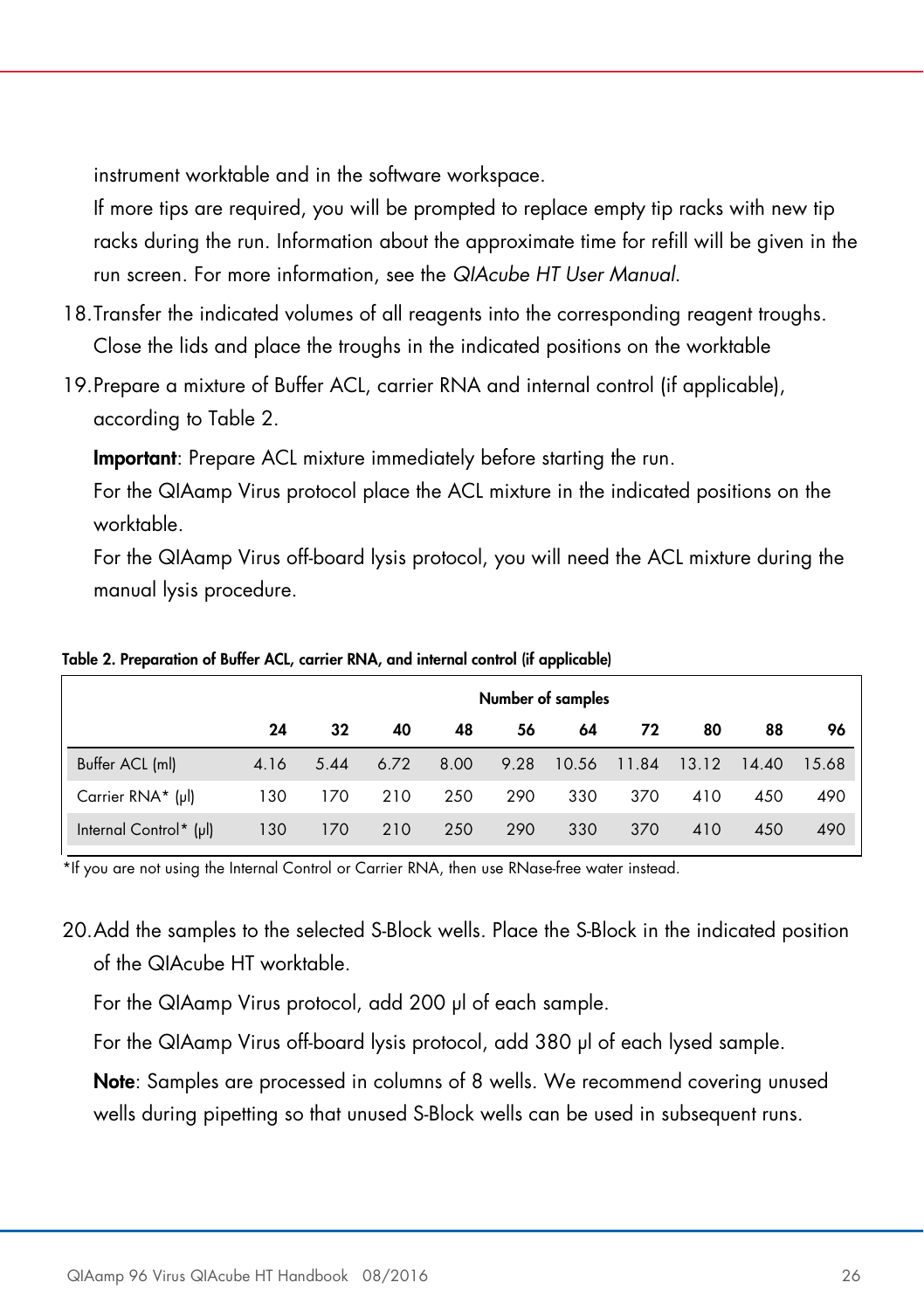Note: If fewer than 8 samples in a column are to be processed, add water or buffer to the unused wells in the column. To avoid foaming, the volume of water or buffer added to the unused wells should be the same as the sample volume.

- 21. Close the instrument hood and start the run by clicking **Start run**.
- 22.The protocol run begins.

Important: At the beginning of each run, an open circuit test and a plate detection test are performed automatically. If the QIAamp 96 plate in the transfer carriage is improperly aligned to the left compartment of the vacuum chamber, you will be prompted to position it correctly. After adjusting the position, click Retry to initiate the tests again. For more information about the system tests, see the *QIAcube HT User Manual*.

- 23. Optional: If you selected to use a vacuum performance check, the protocol stops for a manual interaction after the binding step.
- 24.After the protocol is finished, create a report if necessary.
- 25.Cover the elution plate (EMTR) with the lid and remove from the elution chamber.
- 26.Two liquid phases might be found in the Elution Microtubes. If this is the case, TopElute Fluid will be found as a top layer over the elution buffer. It is inert and has no effect on downstream applications.

Important: Please ensure that you only take the eluate from below the top layer.

## <span id="page-26-0"></span>Cleaning the instrument after completing a run

- 1. Follow the instructions in the QIAcube HT Prep Manager Software for cleaning the instrument after a run.
- 2. Cover tip racks that contain only unused tips with the lid and remove them from the worktable.
- 3. Cover fractions of partly used tip racks with an adhesive tape. Then cover the tip racks with the lid and remove from the worktable. Discard empty tip racks.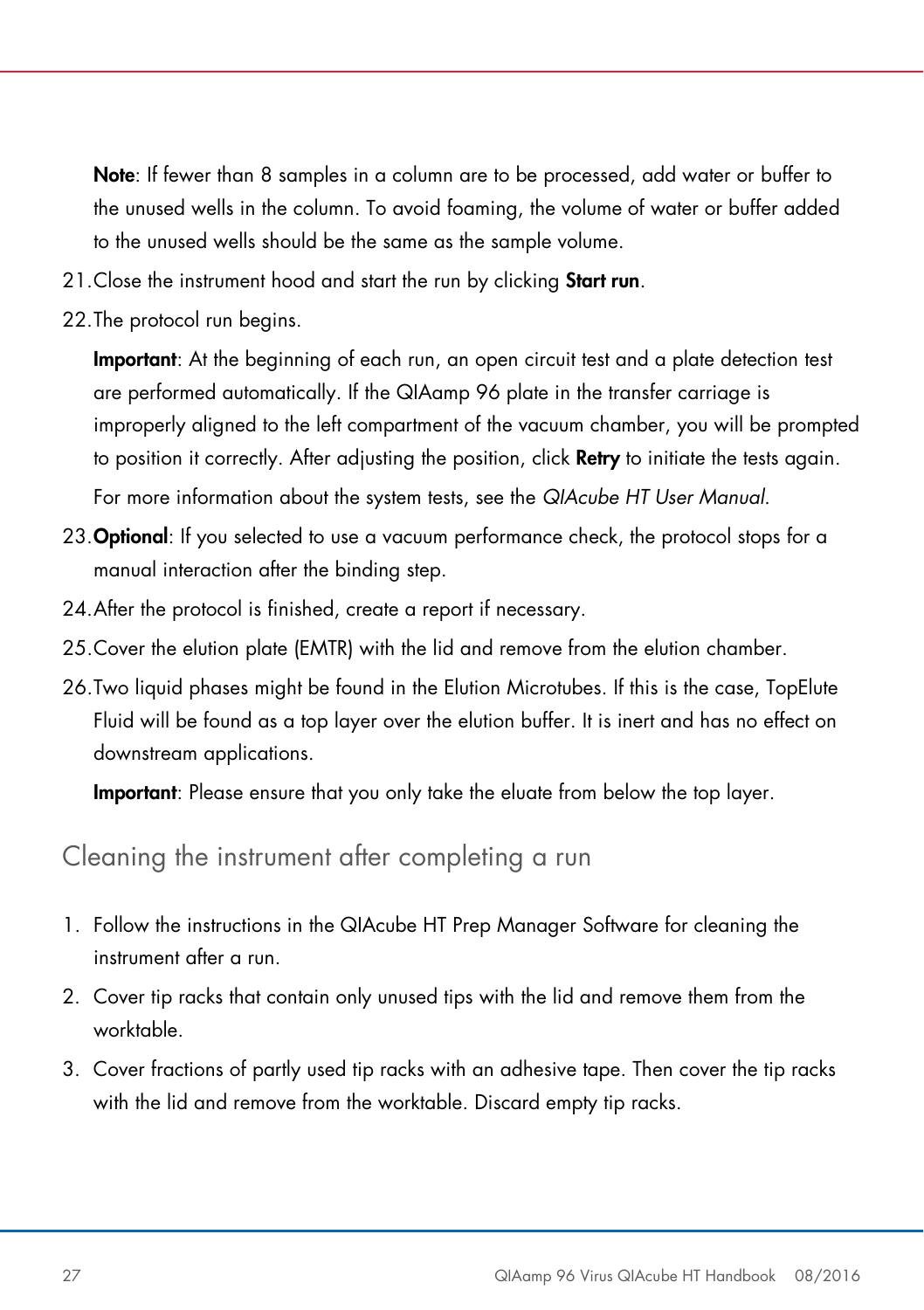- 4. If the run has been stopped and the instrument did not remove all used tips, remove them now and discard them.
- 5. Remove all reagent troughs and discard them.

Note: We recommend not reusing reagents for multiple runs.

- 6. Remove the input plate.
- 7. Discard the QIAamp 96 plate or keep partially used QIAamp 96 plates for subsequent reuse. In this case cover used fractions with an adhesive tape.
- 8. Remove the tip chute and all adapters from the worktable. Remove the carriage, channeling adapter and riser block from the vacuum chamber. Clean all parts as described in the *QIAcube HT User Manual*.
- 9. Discard the tip disposal box.
- 10.Clean any reagents that may have spilled on the instrument worktable or vacuum chamber with a damp cloth.
- 11.Discard all waste according to local safety regulations.

Note: For all further cleaning and maintenance operations, see the *QIAcube HT User Manual* for detailed instructions.

## <span id="page-27-0"></span>Optional steps

### <span id="page-27-1"></span>Vacuum performance check

Using the vacuum performance check option results in one manual interaction pause after the binding step. This optional setting allows the user to check whether all the liquid has passed through the membranes. By default, this step is unchecked.

Optional Steps (for details refer to kit handbook)

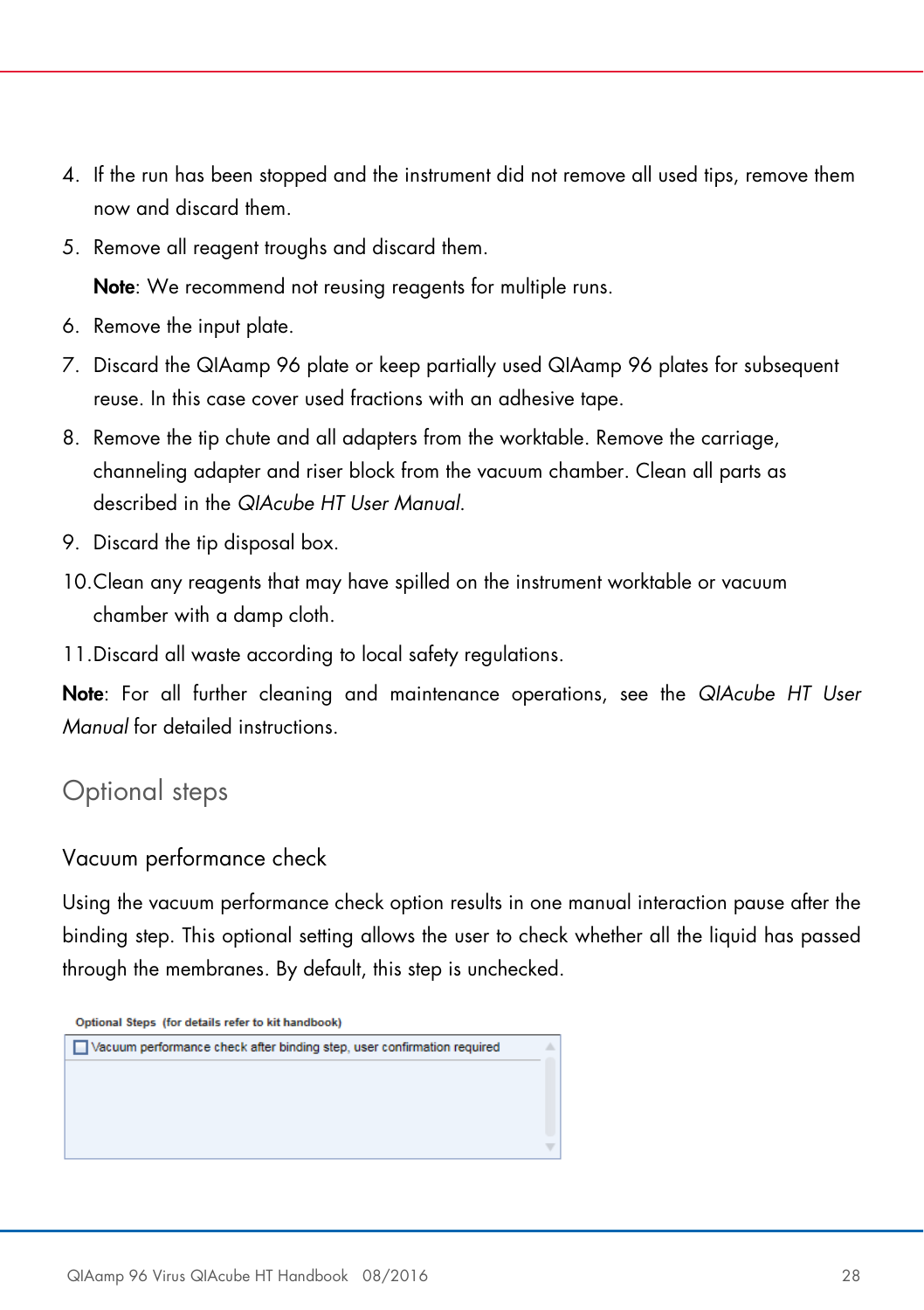If the vacuum performance check step is checked, the instrument will pause after the binding step. The user can then look to see whether all liquid has passed through the membranes and decide whether to switch on the vacuum again (Re-do vacuum) or to continue (Proceed).

| <b>Filter plate</b> |   |                          |                |   |   |                |   |   |    |    |    |         |                                                                                                                                                    |  |  |  |
|---------------------|---|--------------------------|----------------|---|---|----------------|---|---|----|----|----|---------|----------------------------------------------------------------------------------------------------------------------------------------------------|--|--|--|
|                     | 1 | $\overline{\phantom{a}}$ | $\overline{3}$ | 5 | 6 | $\overline{7}$ | R | 9 | 10 | 11 | 12 |         | Position                                                                                                                                           |  |  |  |
| А                   |   |                          |                |   |   |                |   |   |    |    |    |         | Marked                                                                                                                                             |  |  |  |
| B                   |   |                          |                |   |   |                |   |   |    |    |    | $\circ$ | Open the lid. Visually check<br>the wells on the filter plate.                                                                                     |  |  |  |
| c                   |   |                          |                |   |   |                |   |   |    |    |    |         | Refer to the kit handbook in<br>case of clogged wells. To<br>mark wells in the report,<br>select the positions in the<br>graphic and check the box |  |  |  |
| D                   |   |                          |                |   |   |                |   |   |    |    |    |         |                                                                                                                                                    |  |  |  |
| E                   |   |                          |                |   |   |                |   |   |    |    |    |         | next to "Marked". To retry<br>vacuum click "Re-do                                                                                                  |  |  |  |
| F                   |   |                          |                |   |   |                |   |   |    |    |    |         | vacuum" Close the lid and<br>click "Proceed" to continue<br>the run.                                                                               |  |  |  |
| G                   |   |                          |                |   |   |                |   |   |    |    |    |         |                                                                                                                                                    |  |  |  |
| н                   |   |                          |                |   |   |                |   |   |    |    |    |         |                                                                                                                                                    |  |  |  |

1. Open the instrument lid.

Note: The lid sensor is disabled during the vacuum performance check, allowing to the user to observe the wells.

2. Check the wells on the QIAamp 96 plate for any remaining liquid.

If no liquid is visible in the wells after the vacuum step, click **Proceed** to continue the run. If liquid remains in the wells, click the Re-do vacuum button to apply the same vacuum pressure again. The vacuum will be activated for a certain time or until you press the Stop vacuum button.

3. Mark any well that is clogged or not empty in the dialog that appears. This information will be included in the run report. To mark a well, select the position in the dialog. To select multiple positions, either press the **Shift** key and left-click with the mouse to select adjacent positions, press the CTRL key and left-click with the mouse to select multiple, nonadjacent positions, or drag the mouse to select adjacent positions in a rectangle.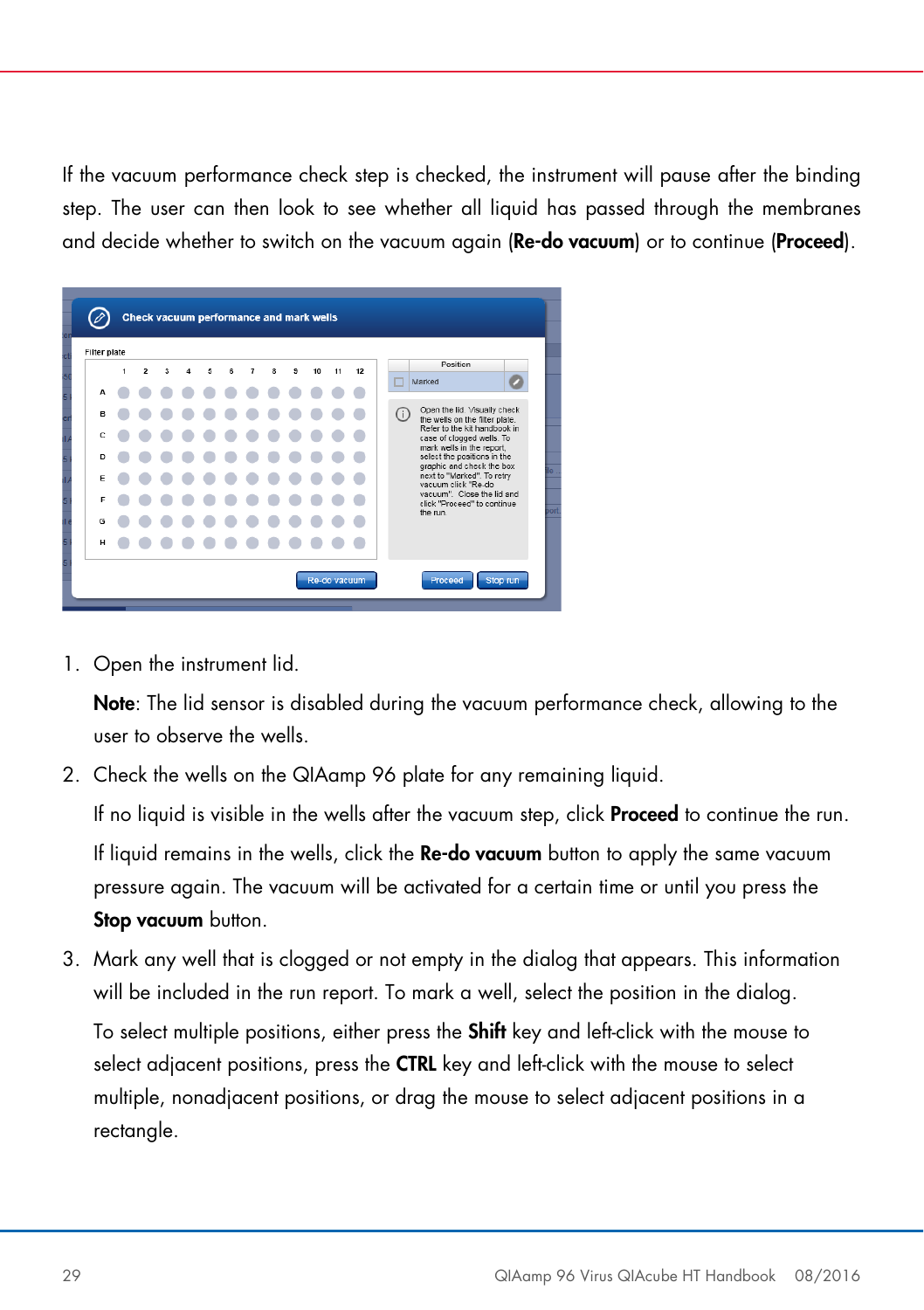In the position table at the right, check the box next to **Marked**. The selected position on the QIAamp 96 plate will be displayed as marked

Note: To unmark a position, select the position and uncheck the box next to Marked.



- 4. If liquid still remains in any well, manually remove the liquid using a pipet.
- 5. After the instrument has added additional reagents, open the hood to pause the run. Check to see whether the affected well is still blocked. If so, manually remove the liquid from the affected well using a pipet.
- 6. Either click Proceed to continue the run, or click Stop run to stop the run.

## <span id="page-29-0"></span>Advanced options

Important: QIAGEN does not recommend modifying any of the parameters found in the Advanced options section.

These parameters have been optimized for each QIAcube HT Kit to guarantee accurate and valid experiment results. QIAGEN is not responsible for the outcome and does not support experiments performed using modified advanced options. Please note that any changes to these options are carried out at your own risk.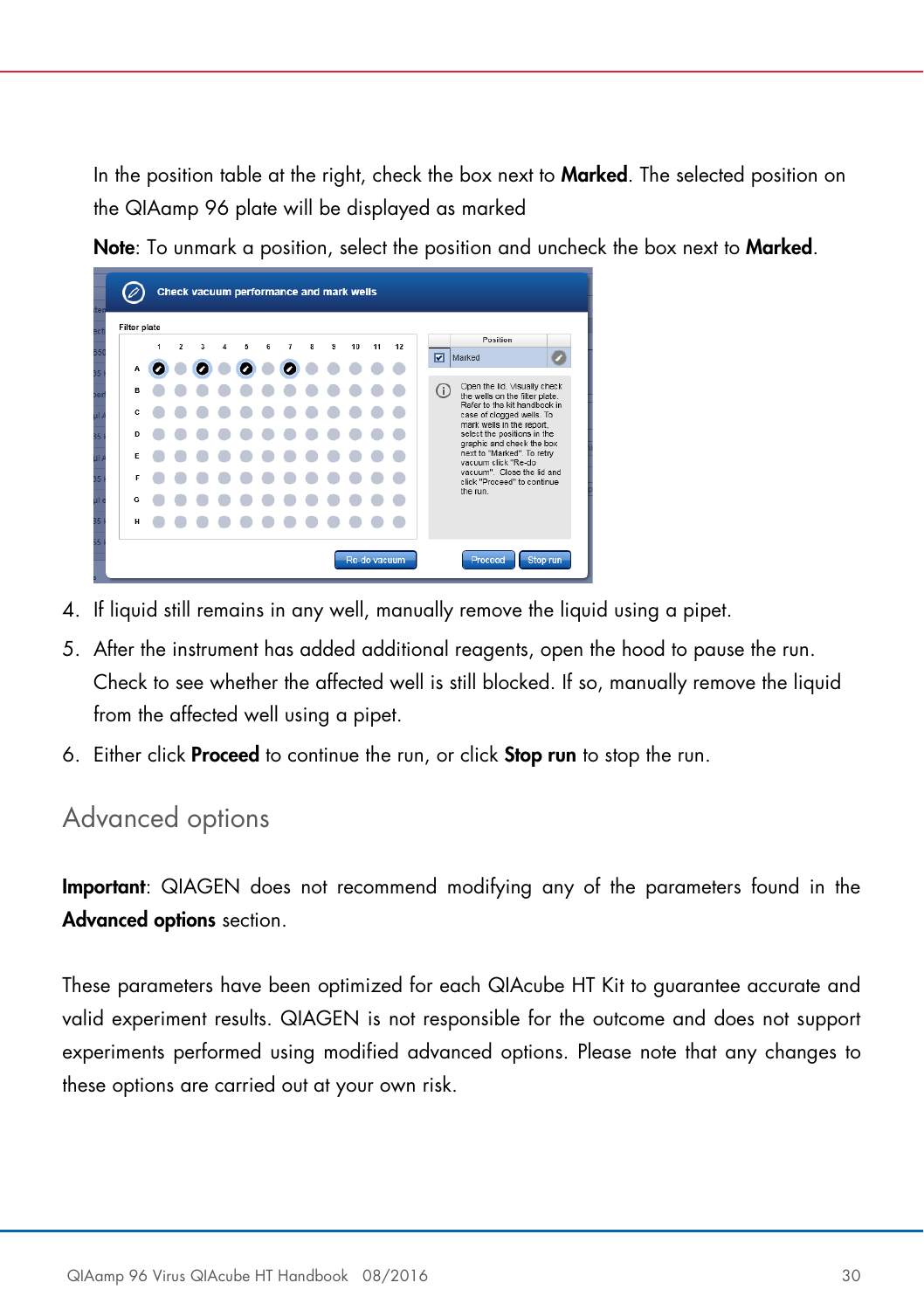Note: A warning icon and a corresponding warning message will be displayed if you change any parameter. The warning text contains the recommended value. If you return to the recommended value, the warning message will disappear.

| Advanced options<br>ы                                 |                                 |                                |
|-------------------------------------------------------|---------------------------------|--------------------------------|
| Vacuum parameter<br><b>Vacuum intensity</b><br>35 kPa | <b>Vacuum time</b><br>$180$ sec |                                |
| <b>Elution parameter</b>                              |                                 |                                |
| <b>Total elution volume</b>                           | <b>Elution steps</b>            |                                |
| 100 µl [90 - 400 µl]                                  | 1                               | $\boxed{\mathbf{v}}$ Top elute |
|                                                       |                                 |                                |
|                                                       |                                 |                                |
|                                                       |                                 |                                |
|                                                       |                                 |                                |
|                                                       |                                 |                                |
|                                                       |                                 |                                |
|                                                       |                                 |                                |
|                                                       |                                 |                                |
|                                                       |                                 |                                |

#### Vacuum parameter

In the Vacuum parameter section, it is possible to change two parameters: vacuum intensity and vacuum time.

The default settings are 35 kPa for the vacuum intensity and 180 sec for the vacuum time.

If you want to adapt your protocol you could change the vacuum intensity from 35 kPa to 70 kPa. Please note that these changes are not recommended by QIAGEN.

If you change the vacuum intensity parameter, this only affects the vacuum intensity following the binding step. All other vacuum steps will be unaffected.

If you want to adapt your protocol you could change the vacuum time from 60 sec to 360 sec. Please note that these changes are not recommended by QIAGEN.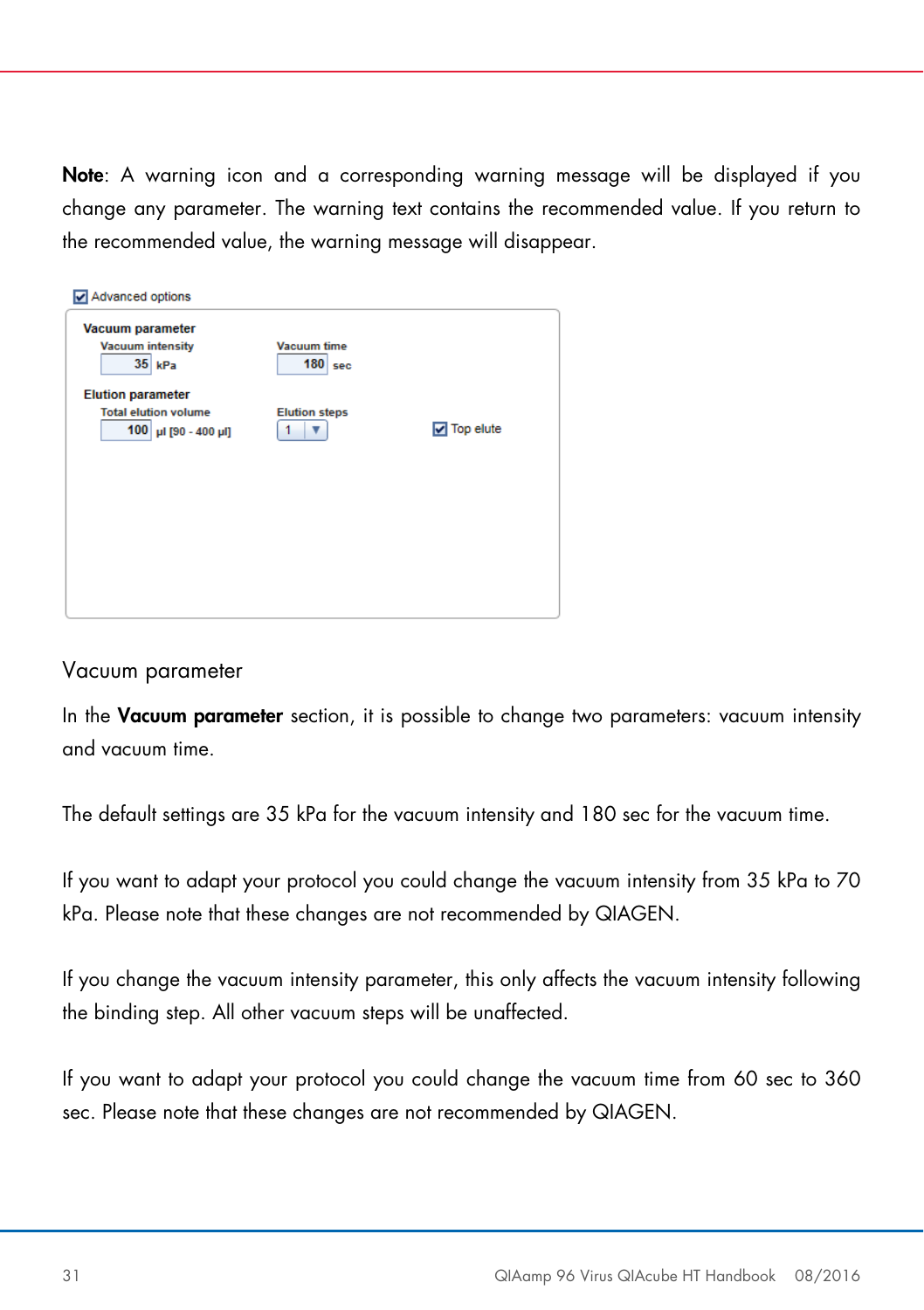If you change the vacuum time parameter, this will only affect the vacuum time following the binding step. All other vacuum steps will be unaffected.

#### Elution parameter

In the **Elution parameter** section, it is possible to change the total elution volume and the elution step.

The recommended values for these parameters are shown in the QIAcube HT Prep Manager Software.

If you want to adapt your protocol you could change the total elution volume to another value within the defined range. Please note that these changes are not recommended by QIAGEN.

In some cases it might be helpful to elute multiple times with a lower volume than one time using the complete elution volume. Increasing the number of elution steps will result in a multiplication of elution buffer distribution, incubation pause and vacuum step(s) without influencing the total amount of elution volume.

If you want to adapt your protocol you could change the elution step from 1 to 2. Please note that these changes are not recommended by QIAGEN.

### **TopElute**

TopElute Fluid is used during elution of nucleic acids from the QIAamp membrane. It enables application of a stable and high vacuum and results in equal eluate volumes. In addition, TopElute Fluid eliminates the formation of drops of elution buffer at the outlet nozzles of the QIAamp 96 plates.

By default, the Top Elute option is checked.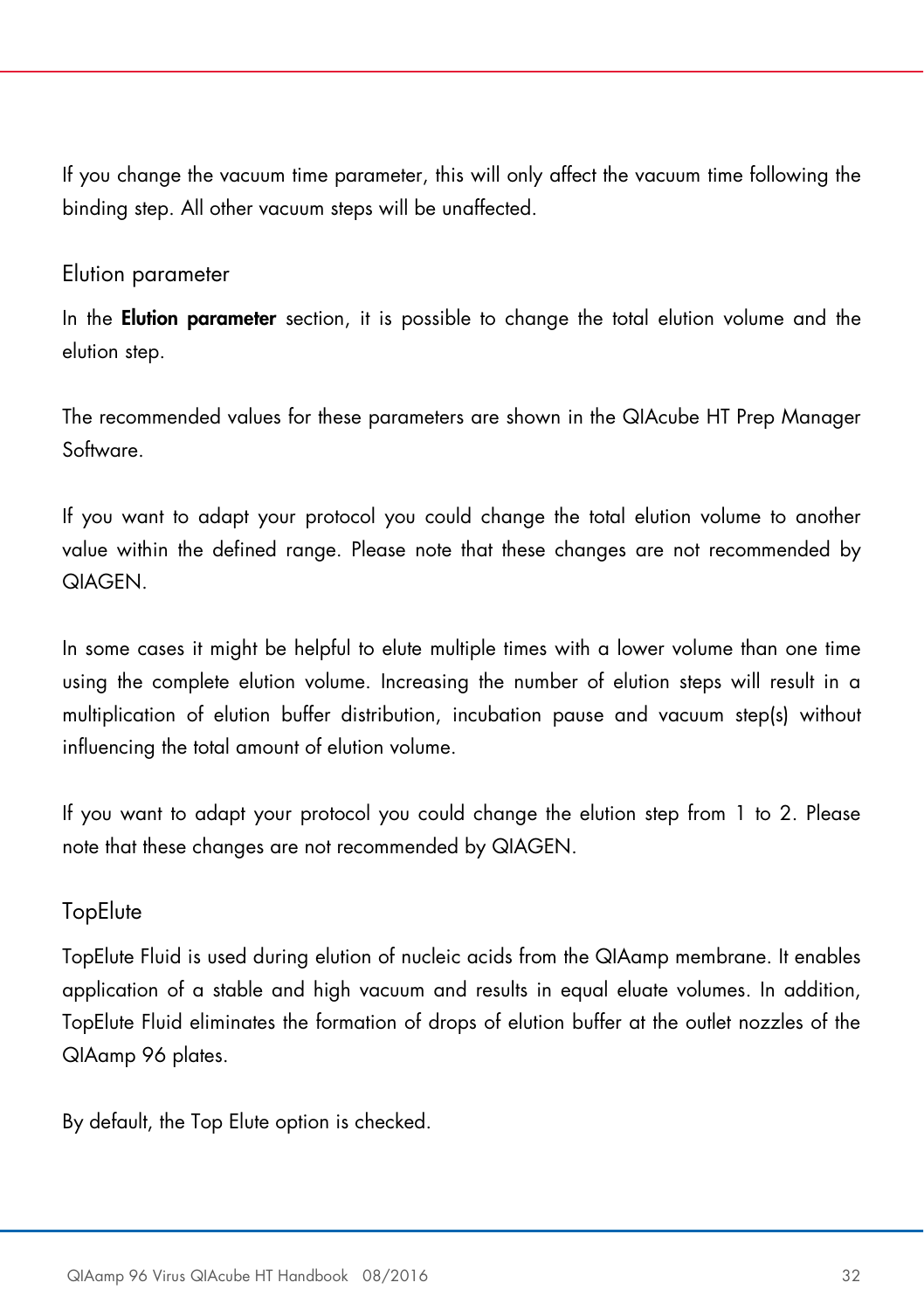In case TopElute Fluid should not be used during the run, uncheck the TopElute option under Advanced options.

Important: Changing the usage of TopElute Fluid is not recommended or tested by QIAGEN.

Note: TopElute Fluid might be found as a top layer over the elution buffer. It is inert and has no effects on downstream applications.

Important: Please ensure that you only take the eluate from below the top layer.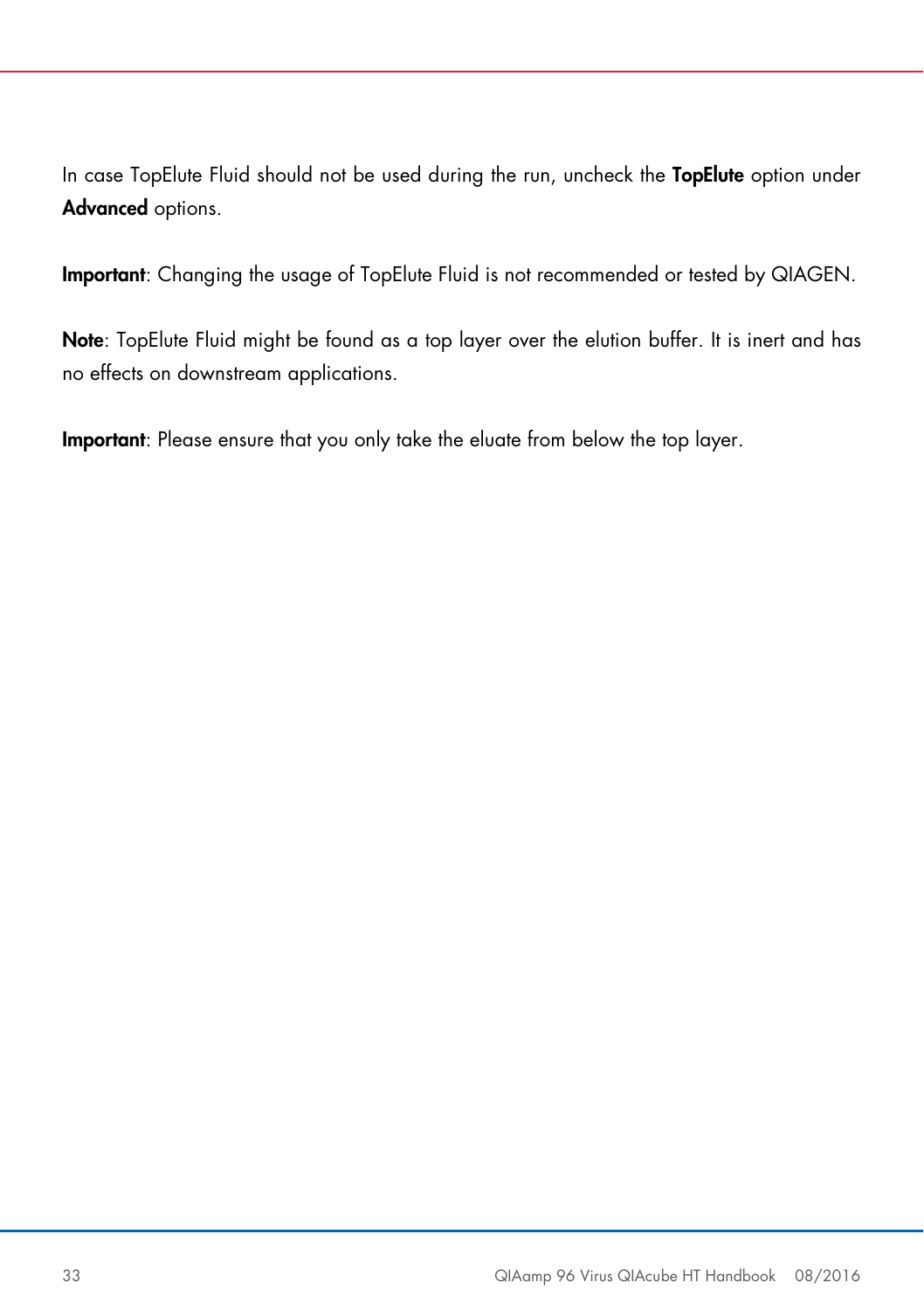## <span id="page-33-0"></span>Sample Pretreatment Protocols

<span id="page-33-1"></span>Pretreatment B1 for Respiratory Samples

This protocol is intended for viscous respiratory samples. Non-viscous respiratory samples do not require pretreatment and can be used directly as starting material in "with ["QIAamp](#page-21-0)  [Virus Protocol"](#page-21-0), page [21.](#page-20-0)

### Procedure

- 1. Liquefy the sample according to either step 1a. or 1b.
	- 1a. Add 1 volume of Sputasol solution to 1 volume of sample, and shake well. Place in a 37°C water bath, and incubate with periodic shaking until the sample is completely liquefied.
	- 1b. Mix 1 volume of sample with 1 volume of NAC buffer (10 g N-acetylcysteine per liter of 0.9% NaCl solution). If the sample is very viscous or solid (e.g., when working with lower respiratory samples), try to disrupt it mechanically by pipetting up and down. Incubate at room temperature (15–25°C) for 30 min with constant shaking.

For easier pipetting, it may be necessary to cut off the end of the pipette tip. If the sample is solid, the incubation time needs to be increased to completely liquefy the sample.

- 2. Centrifuge the liquefied sample to pellet debris, and transfer the clear supernatant to a clean tube.
- 3. Use 200 µl lysate as starting material and proceed directly with ["QIAamp Virus](#page-21-0)  [Protocol"](#page-21-0), page [21.](#page-20-0)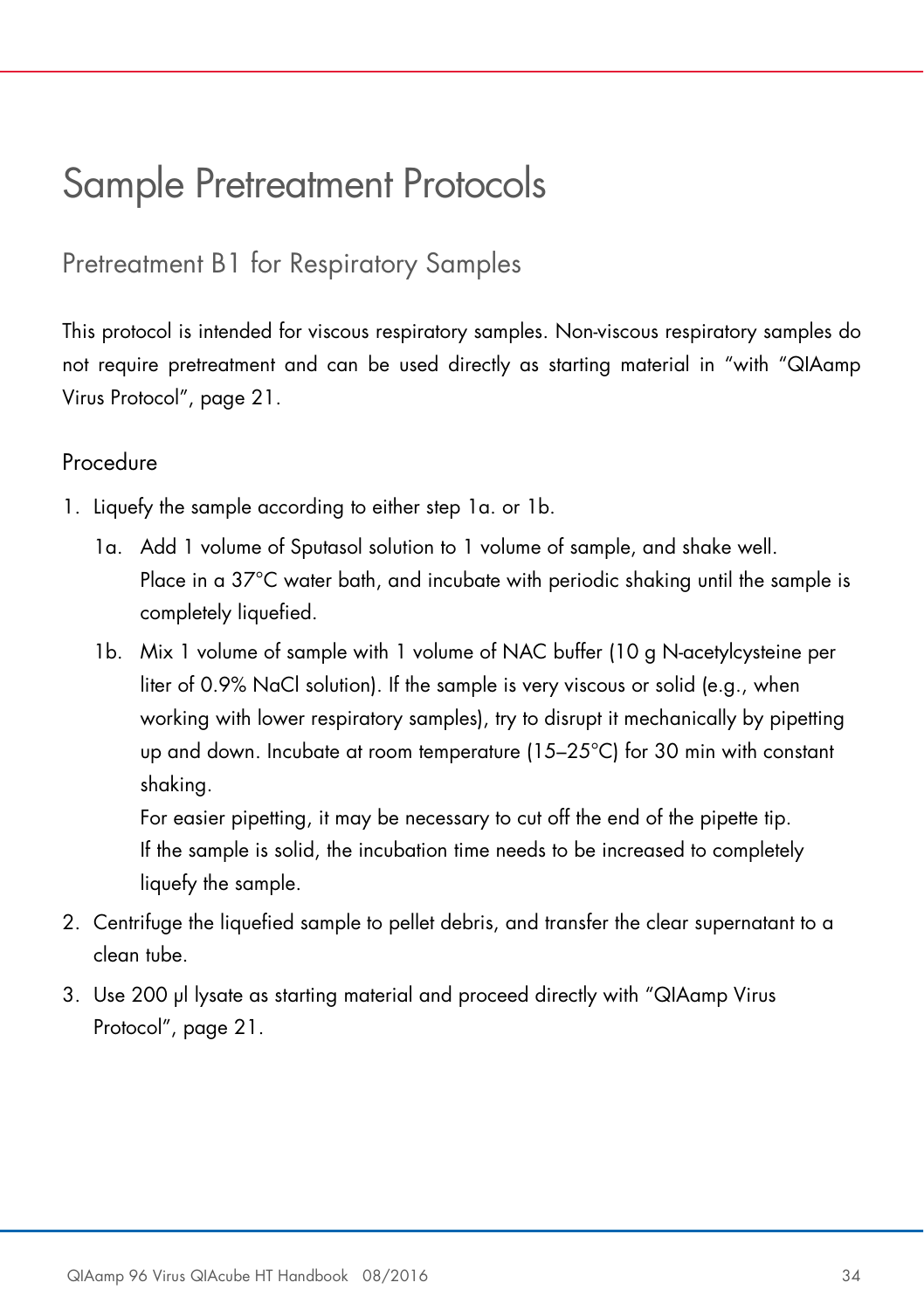## <span id="page-34-0"></span>Pretreatment B2 for Liquid Transport Media

Most transport media, such as PreservCyt® solution, require no pretreatment and can be used directly as starting material in ["QIAamp Virus Protocol"](#page-21-0), page [21.](#page-20-0) For some media such as SurePath® solution, a pretreatment prior to nucleic acid purification can improve extraction efficiency.

### Procedure

- 1. Add 400 µl media to 120 µl Buffer ATL and 30 µl proteinase K solution. The Buffer ATL and proteinase K solution supplied with the kit might not be sufficient for all users. If necessary, please order separately.
- 2. Mix the solution carefully.
- 3. Use 200 µl lysate as starting material and proceed directly with ["QIAamp Virus](#page-21-0)  [Protocol"](#page-21-0), page [21.](#page-20-0)

Note: Proteinase K can be replaced by Buffer ACL on the QIAcube HT worktable.

## <span id="page-34-1"></span>Pretreatment B3 for Urine

### Procedure

- 1. Add 400 µl urine to 120 µl Buffer ATL and 30 µl proteinase K solution. The Buffer ATL and proteinase K solution supplied with the kit might not be sufficient for all users. If necessary, please order separately. See ["Ordering Information"](#page-45-0) on page [46.](#page-45-0)
- 2. Mix the solution carefully.
- 3. Use 200 µl lysate as starting material and proceed directly with ["QIAamp Virus](#page-21-0)  [Protocol"](#page-21-0), page [21.](#page-20-0)

Note: Proteinase K can be replaced by Buffer ACL on the QIAcube HT worktable.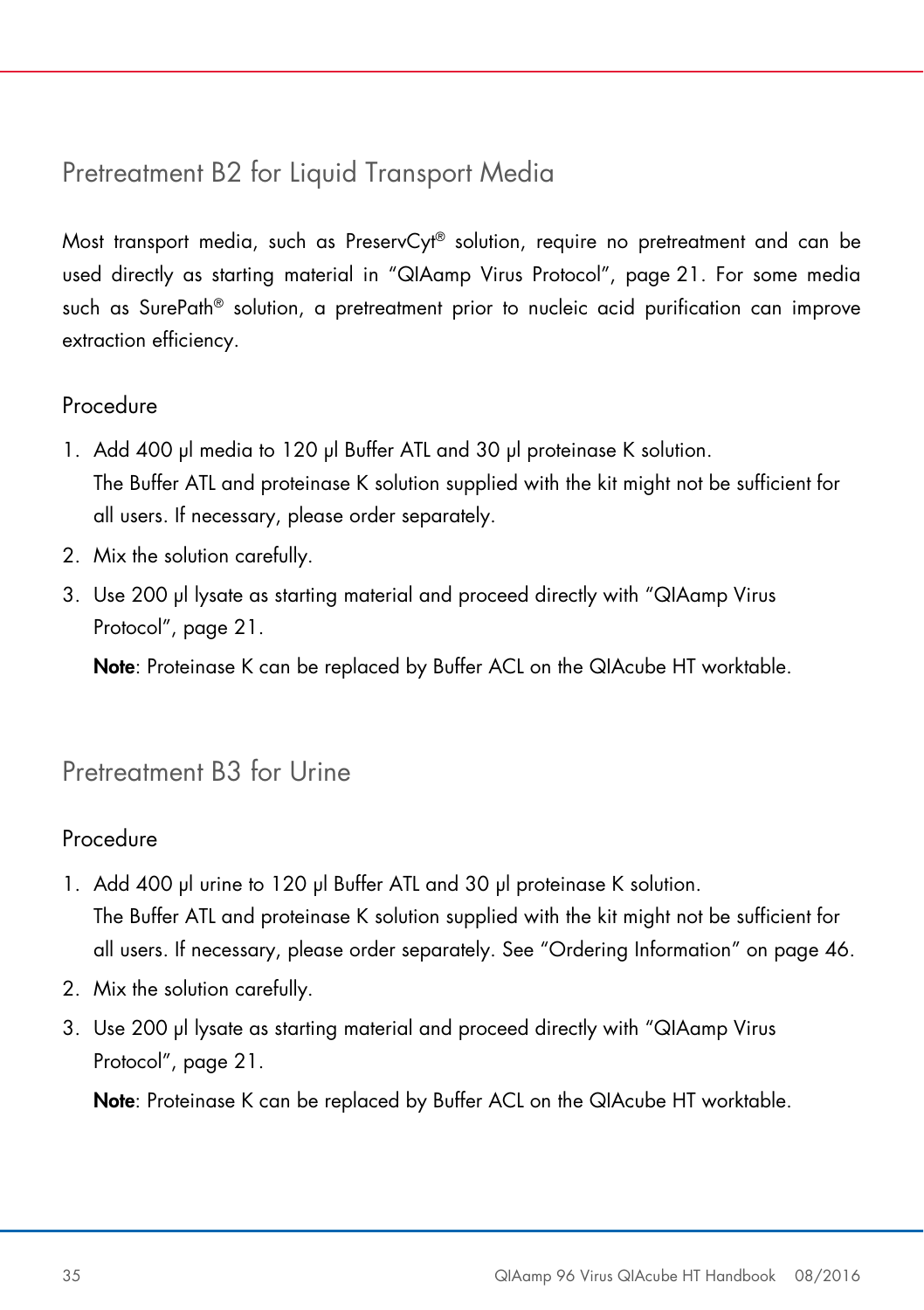<span id="page-35-0"></span>Pretreatment B4 for Dried Blood Spots

Things to do before starting

Read ["Dried blood spots"](#page-13-1) on page [14.](#page-13-1)

### Procedure

1. Add dried blot spots (e.g., from Whatman FTA Cards) to 500 µl Buffer ATL and 30 µl proteinase K solution.

The Buffer ATL and proteinase K solution supplied with the kit might not be sufficient for all users. If necessary, please order separately. See ["Ordering Information"](#page-45-0) on page [46.](#page-45-0)

- 2. Incubate at 56°C for 1 h with constant agitation.
- 3. Centrifuge briefly, and transfer 500 ul supernatant to a clean tube.
- 4. Use 200 µl lysate as starting material and proceed directly with ["QIAamp Virus](#page-21-0)  [Protocol"](#page-21-0), page [21.](#page-20-0)

Note: Proteinase K can be replaced by Buffer ACL on the QIAcube HT worktable.

## <span id="page-35-1"></span>Pretreatment B5 for Swabs and Buccal Cells

Things to do before starting

Read ["Swabs"](#page-12-0) on page [13.](#page-12-0)

### Procedure

1. Add the swab to 800 µl Buffer ATL and 30 µl proteinase K solution.

The Buffer ATL and proteinase K solution supplied with the kit might not be sufficient for all users. If necessary, please order separately. See ["Ordering Information"](#page-45-0) on page [46.](#page-45-0)

- 2. Incubate at 56°C for 1 h with constant agitation.
- 3. Remove the swab from the tube, and centrifuge the tube to collect condensation.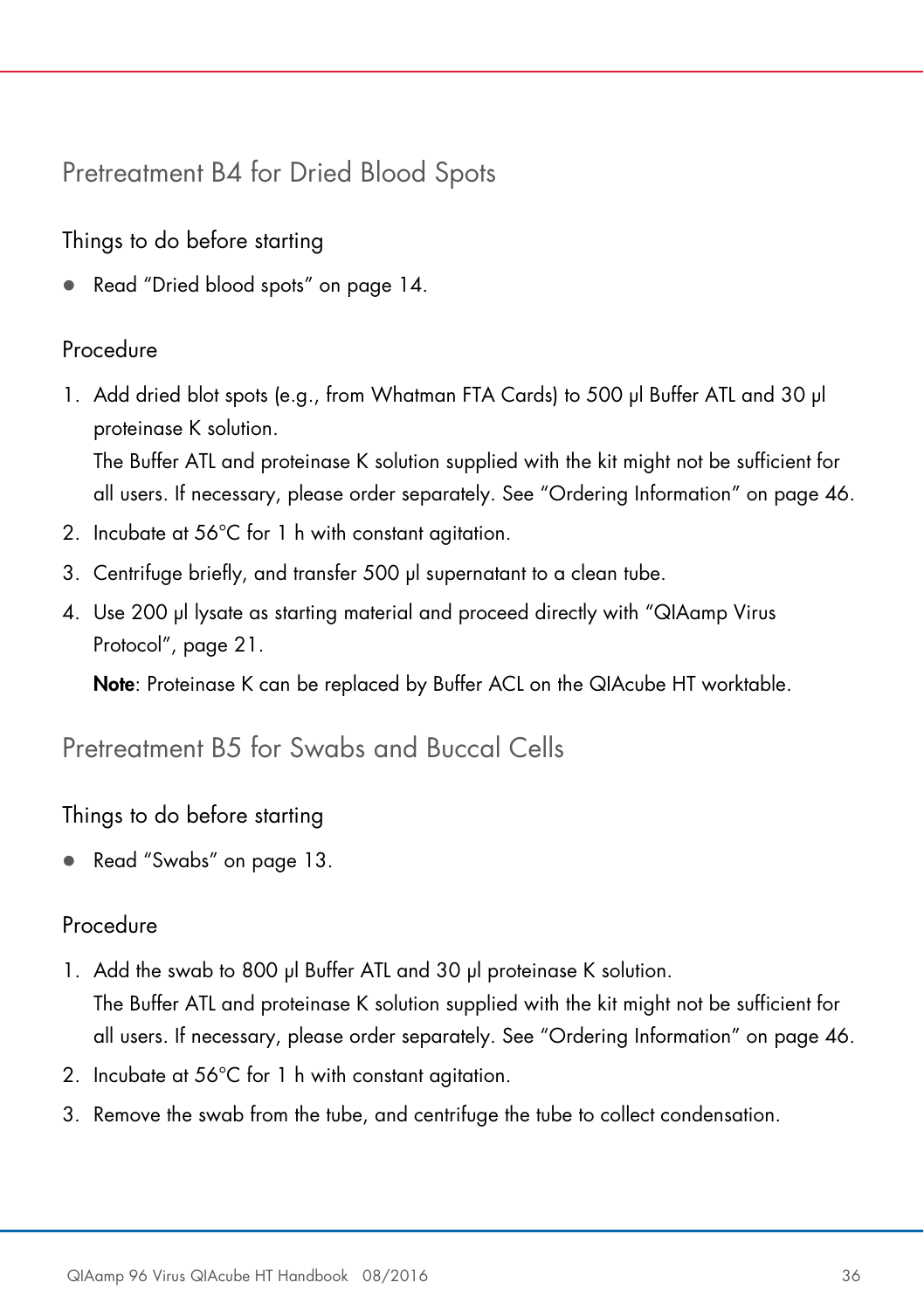- 4. Use 200 µl lysate as starting material and proceed directly with ["QIAamp Virus](#page-21-0)  [Protocol"](#page-21-0), page [21.](#page-20-0)
- 5. Note: Proteinase K can be replaced by Buffer ACL on the QIAcube HT worktable.

## <span id="page-36-0"></span>Pretreatment F1 for Stool Suspensions

### Procedure

- 1. Mix 1 volume of stool with 9 volumes of 0.9 % NaCl.
- 2. Vortex vigorously to prepare a homogeneous suspension.
- 3. Centrifuge the suspension to pellet debris, and transfer the clear supernatant to a clean tube.

Note: Depending on the bacteria species and the speed of centrifugation, bacteria will be present in the pellet.

4. Use 200 µl lysate as starting material and proceed directly with ["QIAamp Virus](#page-21-0)  [Protocol"](#page-21-0), page [21.](#page-20-0)

## <span id="page-36-1"></span>Pretreatment T1 Mechanical Disruption of Tissue

This pretreatment is for the extraction of viral RNA and viral DNA from most types of tissue.

#### Important point before starting

 Stainless steel beads must be ordered separately (see ["Ordering Information"](#page-45-0) on page [46\)](#page-45-0).

#### Procedure

1. Place up to 5 mg tissue in 2 ml microcentrifuge tubes each containing 1 stainless steel bead (5 mm mean diameter).

Note: Up to 20 mg tissue can be processed. We recommend starting with 5 mg and increasing the amount if needed. For tissues with a very high number of cells for a given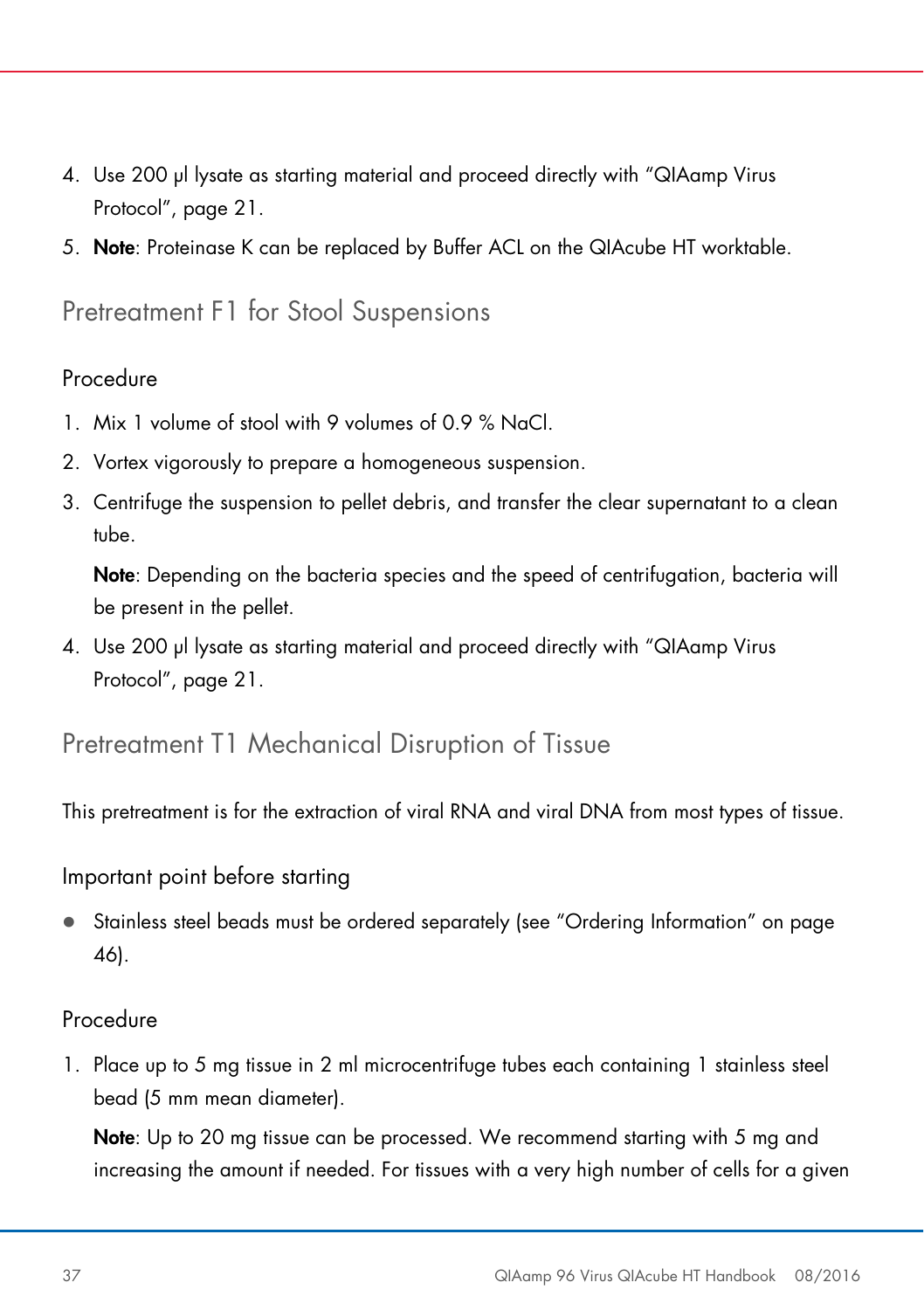mass of tissue (e.g., spleen), a reduced amount of starting material (5–10 mg) should be used.

If working with fibrous tissue, cutting the tissue into smaller pieces before starting disruption will improve disruption efficiency.

- 2. Add 300 µl PBS or 0.9% NaCl solution to each tube.
- 3. Place the tubes in the TissueLyser II Adapter Set.
- 4. Operate the TissueLyser II for 2 min at 25 Hz.

Optional: If working with fiber-rich tissue, disassemble the adapter set, rotate the rack of tubes so that the tubes nearest to the TissueLyser II are now outermost, and reassemble the adapter set. Operate the TissueLyser II for a further 2 min at 25 Hz.

- 5. Disassemble the adapter set. Centrifuge the samples at 14,000 x *g* for 2 min at room temperature (15–25°C).
- 6. Use 200 µl of the supernatant from step 5 as the starting material for "with ["QIAamp](#page-21-0)  [Virus Protocol"](#page-21-0), page [21.](#page-20-0)
- 7. For fiber-rich tissues, complete disruption may not always be possible. Ensure that no solid particles are transferred to the purification protocol.

## <span id="page-37-0"></span>Pretreatment T2 for Enzymatic Digestion of Tissue

This pretreatment is for the extraction of viral DNA from most types of tissue. It is not suitable for viral RNA because the lysis conditions do not sufficiently conserve RNA integrity.

#### Things to do before starting

- Check Buffer ATL for precipitate upon storage. If it contains precipitates, warm to 56°C to dissolve precipitates.
- Heat a thermomixer block, shaking water bath or rocking platform to 56°C for use in step 3 of the pretreatment protocol.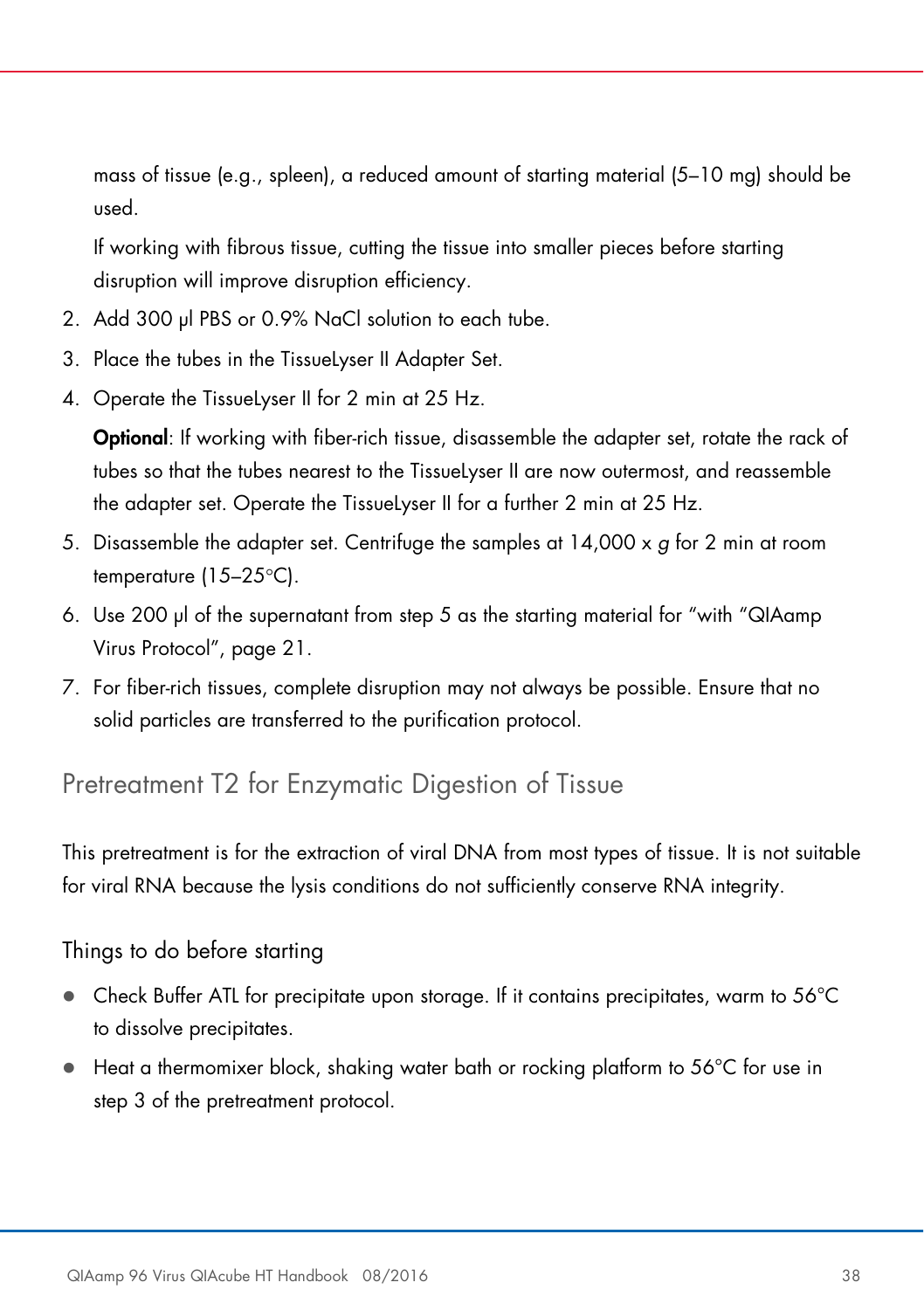### <span id="page-38-0"></span>Procedure

1. Cut up to 5 mg tissue into small pieces and place in a 2 ml microcentrifuge tube. Add 180 µl Buffer ATL.

Note: Up to 20 mg tissue can be processed. We recommend starting with 5 mg and increasing the amount if needed. For tissues with a very high number of cells for a given mass of tissue (e.g., spleen), a reduced amount of starting material (5–10 mg) should be used.

We recommend cutting the tissue into small pieces for efficient lysis.

- 2. Add 20 µl QIAGEN Proteinase K. Close the cap and mix thoroughly by vortexing. Briefly centrifuge the tube to collect any solution from the cap.
- 3. Incubate at 56°C with constant agitation until the tissue is completely lysed.

Lysis time varies depending on the type of tissue processed. Lysis is usually complete in 1–3 h. If more convenient, overnight lysis is possible but should be evaluated for specific sample types.

After incubation, the lysate may appear viscous, but should not be gelatinous. If a substantial gelatinous pellet remains after incubation and vortexing, extend incubation time at 56°C for the QIAGEN Proteinase K digest and/or increase the amount of QIAGEN Proteinase K to 40 µl. Reduce the amount of starting material in future preparations of this tissue type.

If no thermomixer, shaking water bath or rocking platform is available, incubate in a heating block or water bath and vortex occasionally during incubation to disperse the sample.

- 4. Optional: If solid tissue or debris remains in the tubes after lysis, add 50 µl Buffer ATL. Mix by vortexing and centrifuge at 6,000 x *g* (8,000 rpm) for 1 min. Use 200 µl of the supernatant in the next step.
- 5. Use 200 µl lysate as starting material and proceed directly with ["QIAamp Virus](#page-21-0)  [Protocol"](#page-21-0), page [21.](#page-20-0)

Note: Proteinase K can be replaced by Buffer ACL on the QIAcube HT worktable.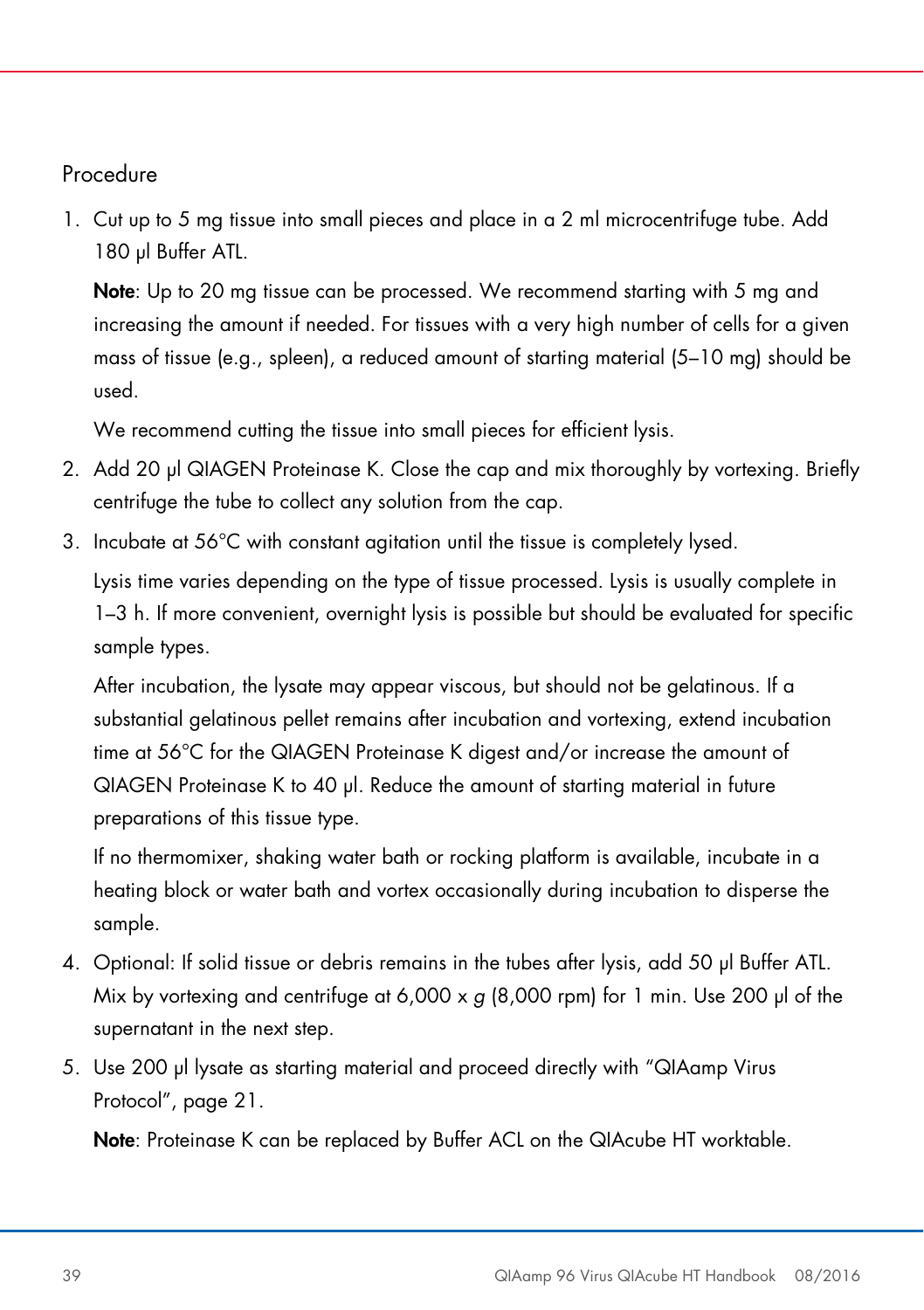## <span id="page-39-0"></span>Troubleshooting Guide

This troubleshooting guide may be helpful in solving any problems that may arise. For more information, see also the Frequently Asked Questions page at our Technical Support Center: www.qiagen.com/FAQ/FAQList.aspx. The scientists in QIAGEN Technical Services are always happy to answer any questions you may have about either the information and/or protocols in this handbook or sample and assay technologies (for contact information, visit www.qiagen.com).

Comments and suggestions

|    | <b>Instrument issues</b>                                          |                                                                                                                                                                                                                                                                                                                                            |
|----|-------------------------------------------------------------------|--------------------------------------------------------------------------------------------------------------------------------------------------------------------------------------------------------------------------------------------------------------------------------------------------------------------------------------------|
| a) | Recovery in case of<br>instrument failure or user<br>interruption | The QIAcube HT interrupts a run upon opening of the hood. The run will<br>proceed normally once the hood is closed. To ensure process safety, this<br>incident is reported in the post-run report.                                                                                                                                         |
| bì | Instrument<br>failure/cancelled run                               | It is not possible to recover the run. Please continue manually.                                                                                                                                                                                                                                                                           |
| c) | <b>Blocked membranes</b>                                          | When processing samples that might potentially block the membrane, we<br>recommend using a vacuum performance check.                                                                                                                                                                                                                       |
|    |                                                                   | If liquid is still visible, remove 500 µl using a pipet. Then scrape the surface of<br>the membrane with a fresh pipet tip in order to relocate any solid particles<br>that may block the membrane. Take care not to damage the membrane. If<br>there is still no liquid flow, pipet all liquid from the well and proceed with the<br>run. |
|    |                                                                   | After the instrument has added wash buffer, open the hood to pause the run.<br>Check if the well is still blocked. If so, remove all liquid using a pipet.                                                                                                                                                                                 |
|    |                                                                   | Do not perforate the membrane. Uncovered perforated wells will disturb<br>vacuum integrity during elution across the whole plate.                                                                                                                                                                                                          |
|    |                                                                   | Proceed the run. No buffer will float over from the blocked well into other<br>wells from this step on.                                                                                                                                                                                                                                    |
|    |                                                                   | Next time, use less sample (tissue).                                                                                                                                                                                                                                                                                                       |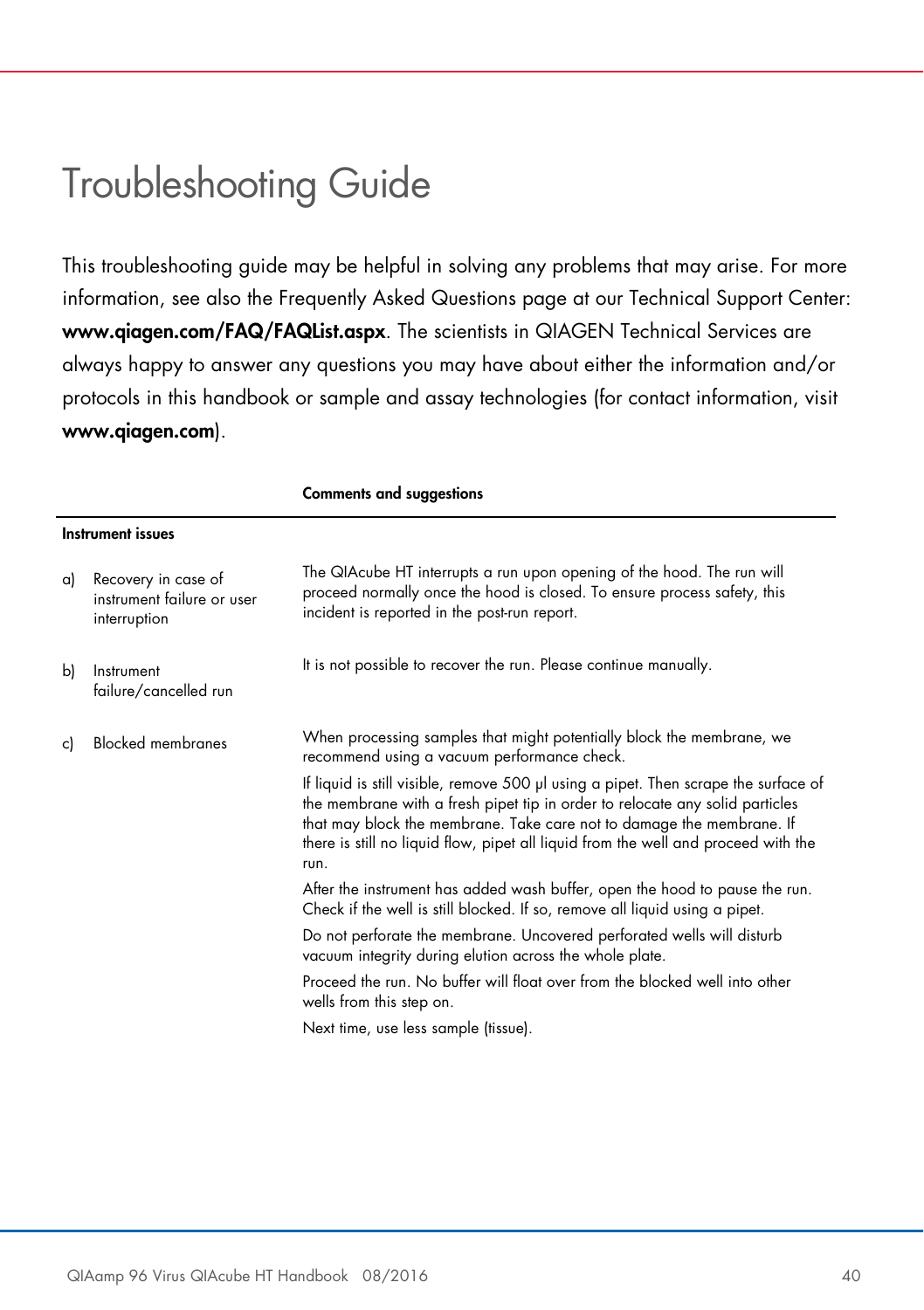#### Comments and suggestions

#### Little or no viral DNA or RNA in the eluate

| a) | Buffer ACB prepared<br>incorrectly                                    | Check that Buffer ACB concentrate was diluted with the correct volume of<br>isopropanol, as indicated on the bottle. Use 100% isopropanol. Repeat the<br>purification protocol with new samples.                                                                                                                                                                                                                 |
|----|-----------------------------------------------------------------------|------------------------------------------------------------------------------------------------------------------------------------------------------------------------------------------------------------------------------------------------------------------------------------------------------------------------------------------------------------------------------------------------------------------|
| b) | Buffer AW1 or Buffer AW2<br>prepared incorrectly                      | Check that Buffer AW1 or Buffer AW2 concentrate was diluted with the correct<br>volume of ethanol, as indicated on the bottle. Use<br>96-100% ethanol. Do not use denatured alcohol, which contains other substances<br>such as methanol or methylethylketone. Repeat the purification protocol with new<br>samples.                                                                                             |
| c) | Insufficient sample lysis                                             | QIAGEN Proteinase K was stored at elevated temperatures for too long. Repeat the<br>purification procedure using new samples and fresh QIAGEN Proteinase K (see<br>storage recommendations on page 5).                                                                                                                                                                                                           |
|    |                                                                       | For some DNA viruses and bacteria, heated lysis may improve lysis efficiency. In<br>this case, choose the off-board lysis protocol.                                                                                                                                                                                                                                                                              |
| d) | Carrier RNA not added to<br>Buffer ACL mix or degraded<br>carrier RNA | Please refer to the recommendations for preparation, storage and addition of<br>carrier RNA.                                                                                                                                                                                                                                                                                                                     |
| e) | RNase contamination in Buffer<br>AVE                                  | Take care not to introduce RNases, which can degrade viral RNA. This may occur<br>if tubes containing Buffer AVE are opened repeatedly. In case of RNase<br>contamination, replace the open vial of Buffer AVE with a new vial. Repeat the<br>purification procedure with new samples.                                                                                                                           |
| f) | Nucleic acids in samples<br>already degraded prior to<br>purification | Samples were frozen and thawed more than once or stored at room temperature<br>(15-25°C) for too long. Always use fresh samples or samples thawed only once.<br>Repeat the purification protocol with new samples.                                                                                                                                                                                               |
|    | DNA or RNA does not perform well in downstream applications           |                                                                                                                                                                                                                                                                                                                                                                                                                  |
| a) | Little or no DNA or RNA in<br>the eluate                              | See "Little or no viral DNA or RNA in the eluate", above.                                                                                                                                                                                                                                                                                                                                                        |
| b) | Too much eluate in the<br>amplification reaction                      | Some sample types may contain high amounts of background nucleic acids (e.g.<br>whole blood, tissue) or PCR inhibiting substances (stool). High amounts of<br>background nucleic acids may inhibit amplification reactions, and removal of<br>inhibitors may not be complete without additional treatment. Reduce the amount of<br>sample input and/or the amount of eluate added to the amplification reaction. |
| c) | Too much background nucleic<br>acids in the eluate                    | Determine the maximum amount of carrier RNA suitable for the amplification<br>reaction.                                                                                                                                                                                                                                                                                                                          |
|    |                                                                       | In RT-PCR, a low DNA background is preferable. Use less eluate.                                                                                                                                                                                                                                                                                                                                                  |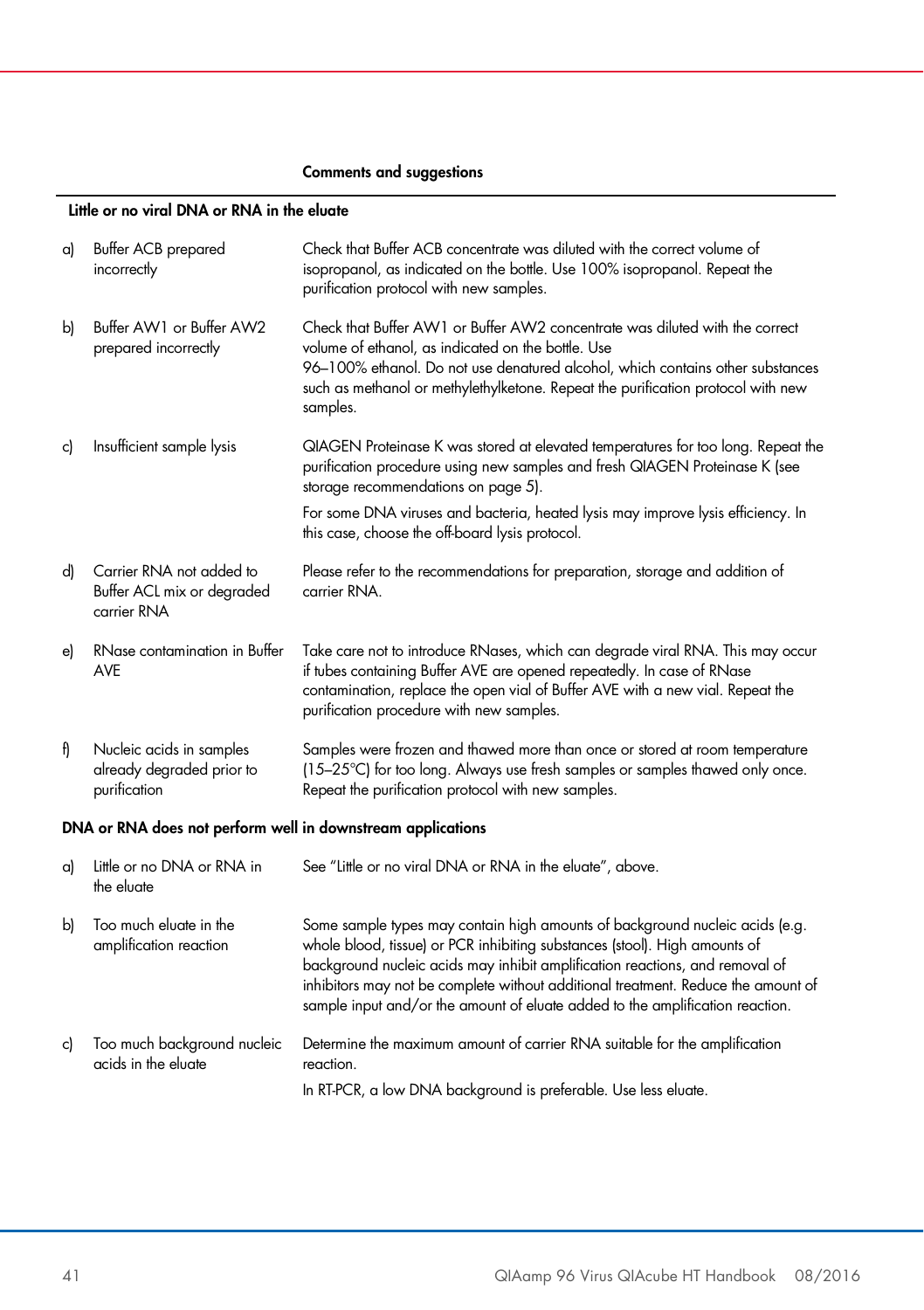#### Comments and suggestions

occasional shaking.

| d) | Performance of purified<br>nucleic acids in assays varies<br>with aging of reconstituted<br>wash buffers | Salt and ethanol components of Buffer AW1 or Buffer AW2 may have separated<br>out after being left for a long period between preparations. Always mix buffers<br>thoroughly before each preparation. |
|----|----------------------------------------------------------------------------------------------------------|------------------------------------------------------------------------------------------------------------------------------------------------------------------------------------------------------|
|    | Precipitate in buffers                                                                                   |                                                                                                                                                                                                      |
| a) | Precipitate in Buffer ACL or<br><b>Buffer ACB</b>                                                        | Precipitate may form after storage at low temperature or prolonged storage. To<br>dissolve precipitate, incubate Buffer ACL or ACB for 30 min at 37°C with                                           |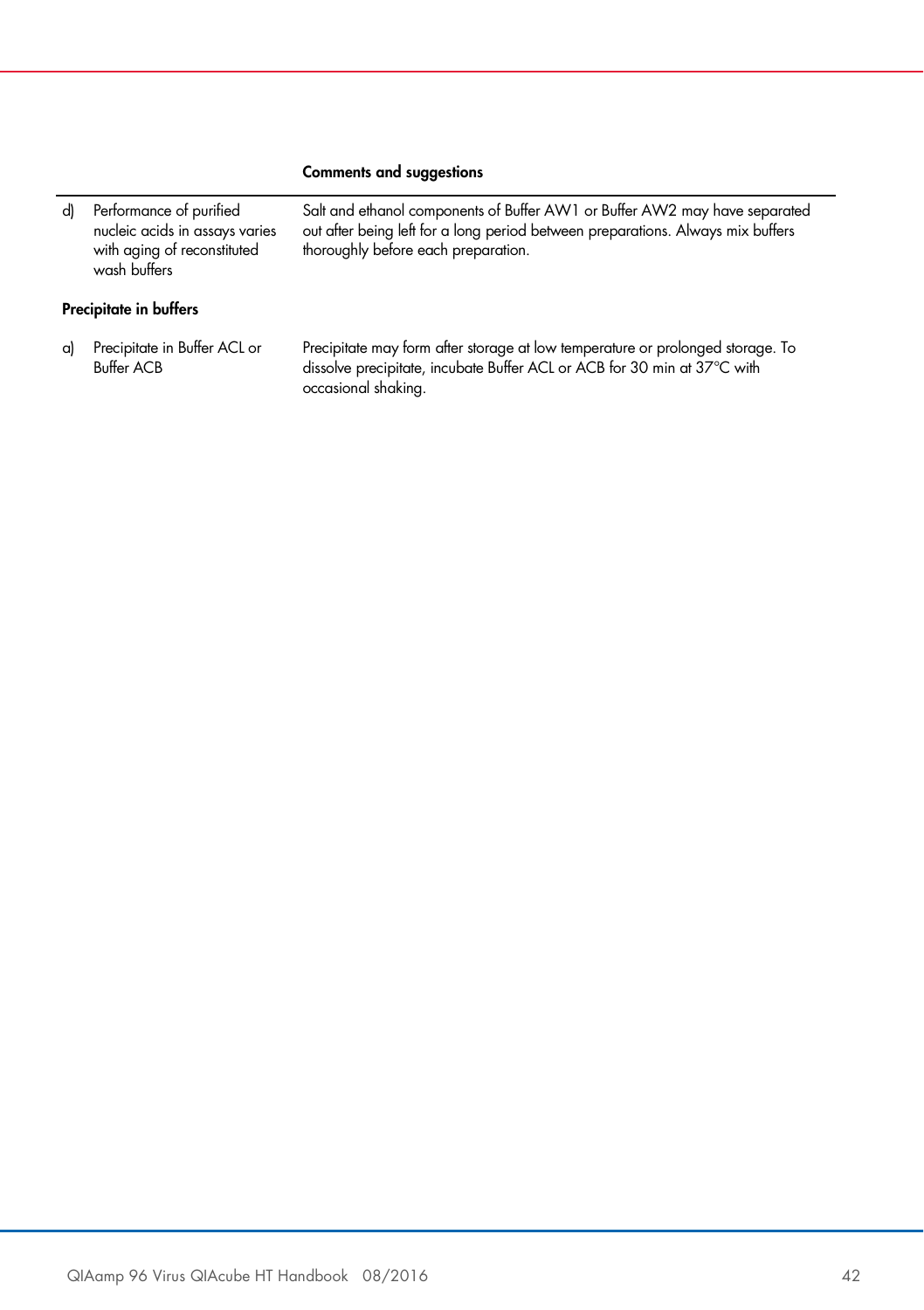## <span id="page-42-0"></span>Appendix A: General Remarks on Handling RNA

### Handling RNA

Ribonucleases (RNases) are very stable and active enzymes that generally do not require cofactors to function. Since RNases are difficult to inactivate and even minute amounts are sufficient to destroy RNA, do not use any plasticware or glassware without first eliminating possible RNase contamination. Great care should be taken to avoid inadvertently introducing RNases into the RNA sample during or after the purification procedure. To create and maintain an RNase-free environment, the following precautions must be taken during pretreatment and use of disposable and nondisposable vessels and solutions while working with RNA.

### General handling

Proper microbiological, aseptic technique should always be used when working with RNA. Hands and dust particles may carry bacteria and molds and are the most common sources of RNase contamination. Always wear latex or vinyl gloves while handling reagents and RNA samples to prevent RNase contamination from the surface of the skin or from dusty laboratory equipment. Change gloves frequently and keep tubes closed whenever possible. Keep purified RNA on ice when aliquots are pipetted for downstream applications.

Remove RNase contamination from bench surfaces, nondisposable plasticware and laboratory equipment (e.g., pipets and electrophoresis tanks) using general laboratory reagents. To decontaminate plasticware, rinse with 0.1 M NaOH, 1 mM EDTA[\\*](#page-42-1) followed by RNase-free water (see ["Solutions"](#page-43-0), page [44\)](#page-43-0), or rinse with chloroform\* if the plasticware is chloroform-resistant. To decontaminate electrophoresis tanks, clean with detergent (e.g.,

<span id="page-42-1"></span><sup>\*</sup> When working with chemicals, always wear a suitable lab coat, disposable gloves, and protective goggles. For more information, consult the appropriate safety data sheets (SDSs), available from the product supplier.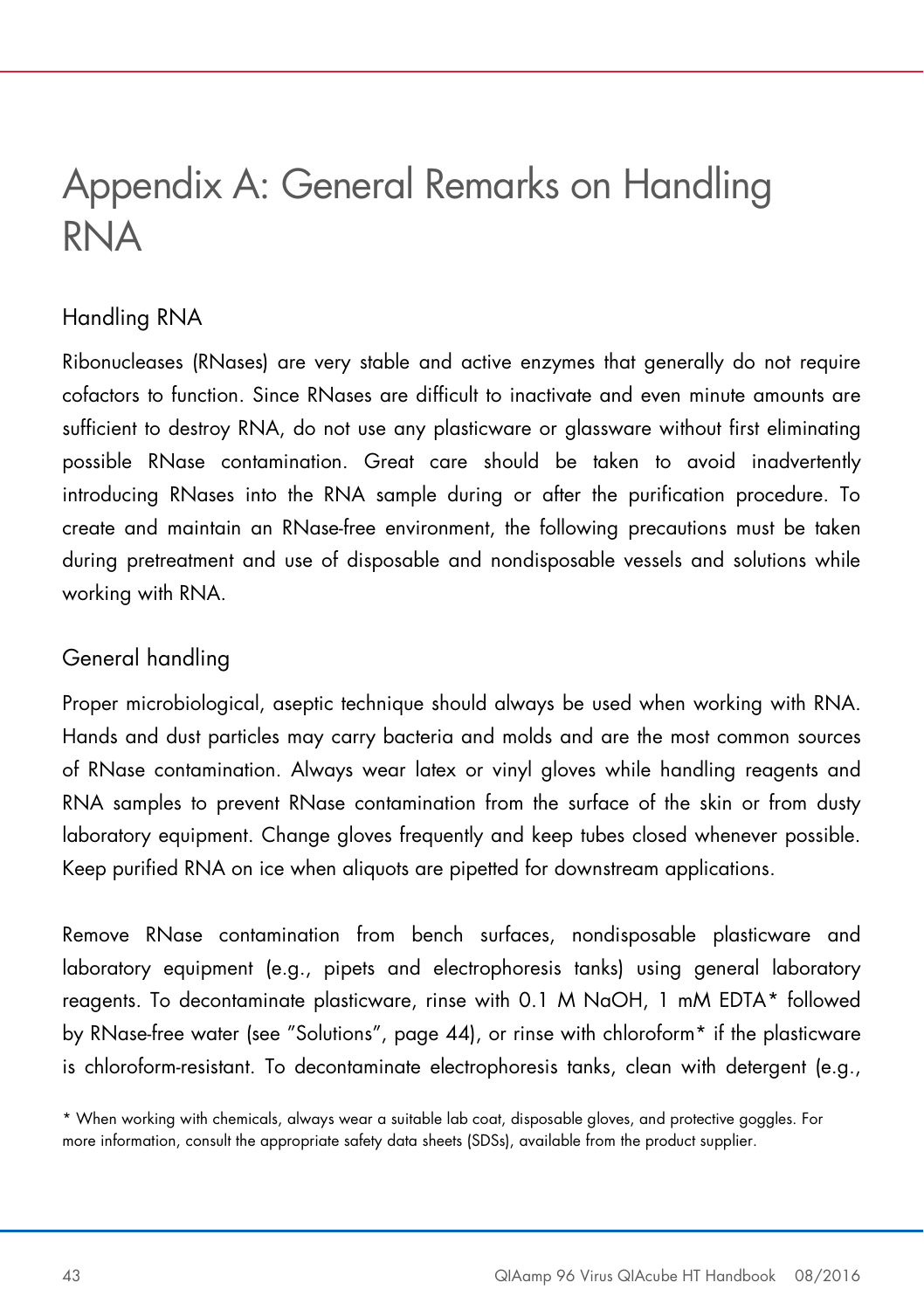0.5% SDS),\* rinse with RNase-free water, rinse with ethanol (if the tanks are ethanolresistant), and allow to dry.

#### Disposable plasticware

The use of sterile, disposable polypropylene tubes is recommended throughout the procedure. These tubes are generally RNase-free and do not require pretreatment to inactivate RNases.

#### Glassware

Glassware should be treated before use to ensure that it is RNase-free. Glassware used for RNA work should be cleaned with a detergent[\\*](#page-43-1), thoroughly rinsed and oven baked at 240°C for at least 4 hours (overnight, if more convenient) before use. Autoclaving alone will not fully inactivate many RNases. Alternatively, glassware can be treated with DEPC\* (diethyl pyrocarbonate), as described in ["Solutions"](#page-43-0) below.

#### <span id="page-43-0"></span>Solutions

Solutions should be purchased RNase-free or treated with 0.1% DEPC. We recommend purchasing RNase-free water. This is because, if trace amounts of DEPC remain after autoclaving buffer, purine residues in RNA might be modified by carbethoxylation and performance of enzymatic reactions such as PCR may be negatively affected. Therefore, residual DEPC must always be eliminated from solutions or vessels by autoclaving or heating to 100°C for at least 15 minutes.

DEPC is a strong, but not absolute, inhibitor of RNases. It is commonly used at a concentration of 0.1% to inactivate RNases on glass or plasticware or to create RNase-free solutions. DEPC inactivates RNases by covalent modification. Add 0.1 ml DEPC to 100 ml of the solution to be treated and shake vigorously to bring the DEPC into solution. Let the

<span id="page-43-1"></span><sup>\*</sup> When working with chemicals, always wear a suitable lab coat, disposable gloves, and protective goggles. For more information, consult the appropriate safety data sheets (SDSs), available from the product supplier.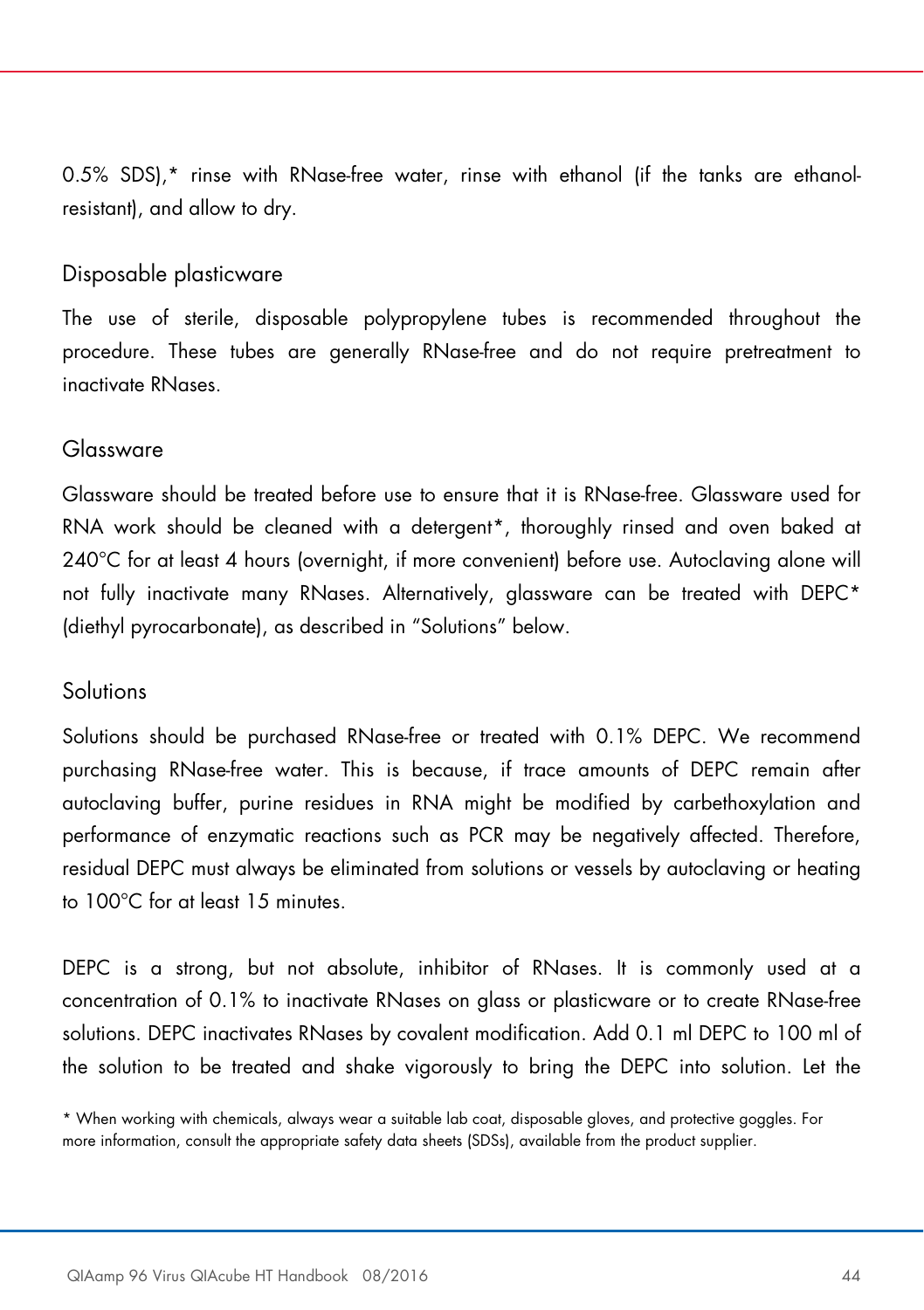solution incubate for 12 hours at 37°C. Autoclave for 15 minutes to remove any trace of DEPC. DEPC will react with primary amines and cannot be used directly to treat Tris\*, buffers. DEPC is highly unstable in the presence of Tris buffers and decomposes rapidly into ethanol and CO<sub>2</sub>. When preparing Tris buffers, use RNase-free water to dissolve Tris to make the appropriate buffer.

<span id="page-44-0"></span><sup>\*</sup> When working with chemicals, always wear a suitable lab coat, disposable gloves, and protective goggles. For more information, consult the appropriate safety data sheets (SDSs), available from the product supplier.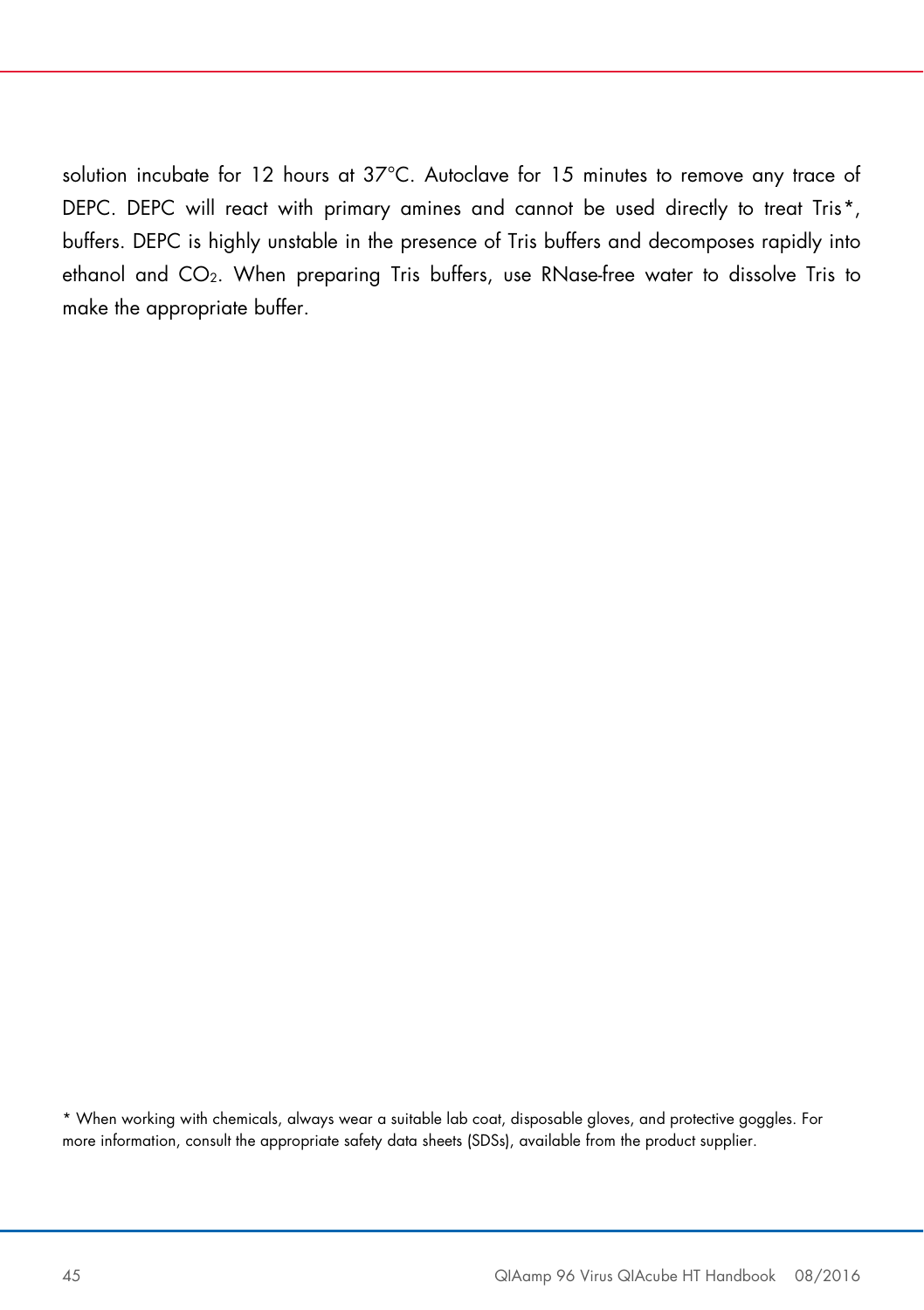## <span id="page-45-0"></span>Ordering Information

| Product                                  | <b>Contents</b>                                                                                                                          | Cat. no. |
|------------------------------------------|------------------------------------------------------------------------------------------------------------------------------------------|----------|
| QlAamp 96 Virus<br>QIAcube HT Kit        | For 480 preps: QIAamp plates, QIAGEN<br>Proteinase K, Carrier RNA, Buffers                                                               | 57731    |
| <b>QIAcube HT Plasticware</b>            | For 480 preps: 5 S-Blocks, 5 EMTR RS, $2 \times 50$<br>Caps for EMTR, 9 x 96 Filter-Tips OnCor C,<br><b>TapePad</b>                      | 950067   |
| <b>Elution Microtubes RS</b>             | 24 x 96 Elution Microtubes, racks of 96; includes<br>cap strips                                                                          | 120008   |
| S-Blocks                                 | 24 x 96-well blocks with 2.2 ml wells                                                                                                    | 19585    |
| Buffer ATL (200 ml)                      | 200 ml Tissue Lysis Buffer for 1000 preps                                                                                                | 19076    |
| <b>Buffer ASL</b>                        | 4 x 140 ml Stool Lysis Buffer                                                                                                            | 19082    |
| TissueLyser                              |                                                                                                                                          |          |
| TissueLyser II                           | Bead mill, 100-120/220-240 V, 50/60 Hz;<br>requires the Tissuelyser Adapter Set 2 x 24 or<br>TissueLyser Adapter Set 2 x 96 <sup>*</sup> | 85300    |
| TissueLyser Adapter Set<br>$2 \times 24$ | 2 sets of adapter plates and 2 racks for use with<br>2 ml microcentrifuge tubes on the TissueLyser II                                    | 69982    |
| TissueLyser Adapter Set<br>$2 \times 96$ | 2 sets of adapter plates for use with Collection<br>Microtubes (racked) on the TissueLyser II                                            | 69984    |
| TissueLyser LT                           | Compact bead mill, 100-240 V AC, 50-60 Hz;<br>requires the Tissuelyser LT Adapter, 12-Tube <sup>t</sup>                                  | 85600    |

<span id="page-45-2"></span>† The TissueLyser LT must be used in combination with the TissueLyser LT Adapter, 12-Tube.

<span id="page-45-1"></span><sup>\*</sup> The TissueLyser II must be used in combination with the TissueLyser Adapter Set 2 x 24 or TissueLyser Adapter Set 2 x 96.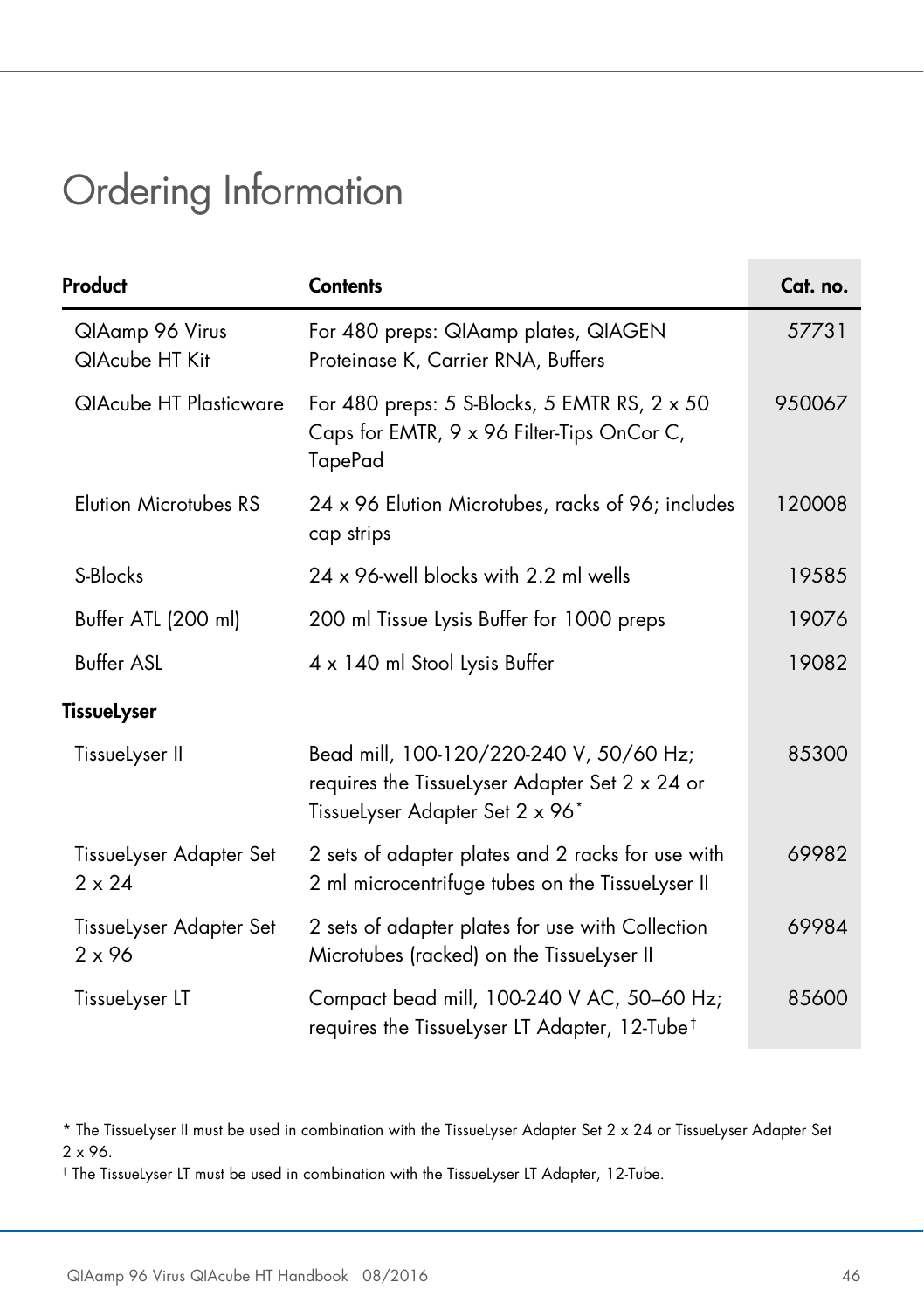| Product                              | <b>Contents</b>                                                                                                                                                             | Cat. no. |  |  |
|--------------------------------------|-----------------------------------------------------------------------------------------------------------------------------------------------------------------------------|----------|--|--|
| TissueLyser LT Adapter,<br>12-Tube   | Adapter for disruption of up to 12 samples in<br>2 ml microcentrifuge tubes on the Tissuelyser LT                                                                           | 69980    |  |  |
| Pathogen Lysis Tubes L               | 50 Pathogen Lysis Tubes and 1 vial of Reagent<br>DX                                                                                                                         | 19092    |  |  |
| Pathogen Lysis Tubes S               | 50 Pathogen Lysis Tubes and 1 vial of Reagent<br>DX.                                                                                                                        | 19091    |  |  |
| Stainless Steel Beads,<br>5 mm (200) | 200 stainless steel beads (5 mm diameter),<br>suitable for use with TissueLyser systems                                                                                     | 69989    |  |  |
| <b>QIAcube HT instrument</b>         |                                                                                                                                                                             |          |  |  |
| QIAcube HT System                    | Robotic workstation with UV lamp, HEPA filter,<br>laptop, QIAcube HT operating software, start-up<br>pack, installation and training, 1-year warranty<br>on parts and labor |          |  |  |
| <b>Accessories</b>                   |                                                                                                                                                                             |          |  |  |
| Collection Microtubes<br>(racked)    | (10 x 96) nonsterile polypropylene tubes; 960 in<br>racks of 96                                                                                                             | 19560    |  |  |
| Collection Microtube<br>Caps         | For capping collection microtubes and round-well<br>blocks; 960 in strips of 8                                                                                              | 19566    |  |  |

For a complete list of accessories, visit [www.qiagen.com/p/QIAcubeHT.](http://www.qiagen.com/p/QIAcubeHT)

For up-to-date licensing information and product-specific disclaimers, see the respective QIAGEN kit handbook or user manual. QIAGEN kit handbooks and user manuals are available at www.qiagen.com or can be requested from QIAGEN Technical Services or your local distributor.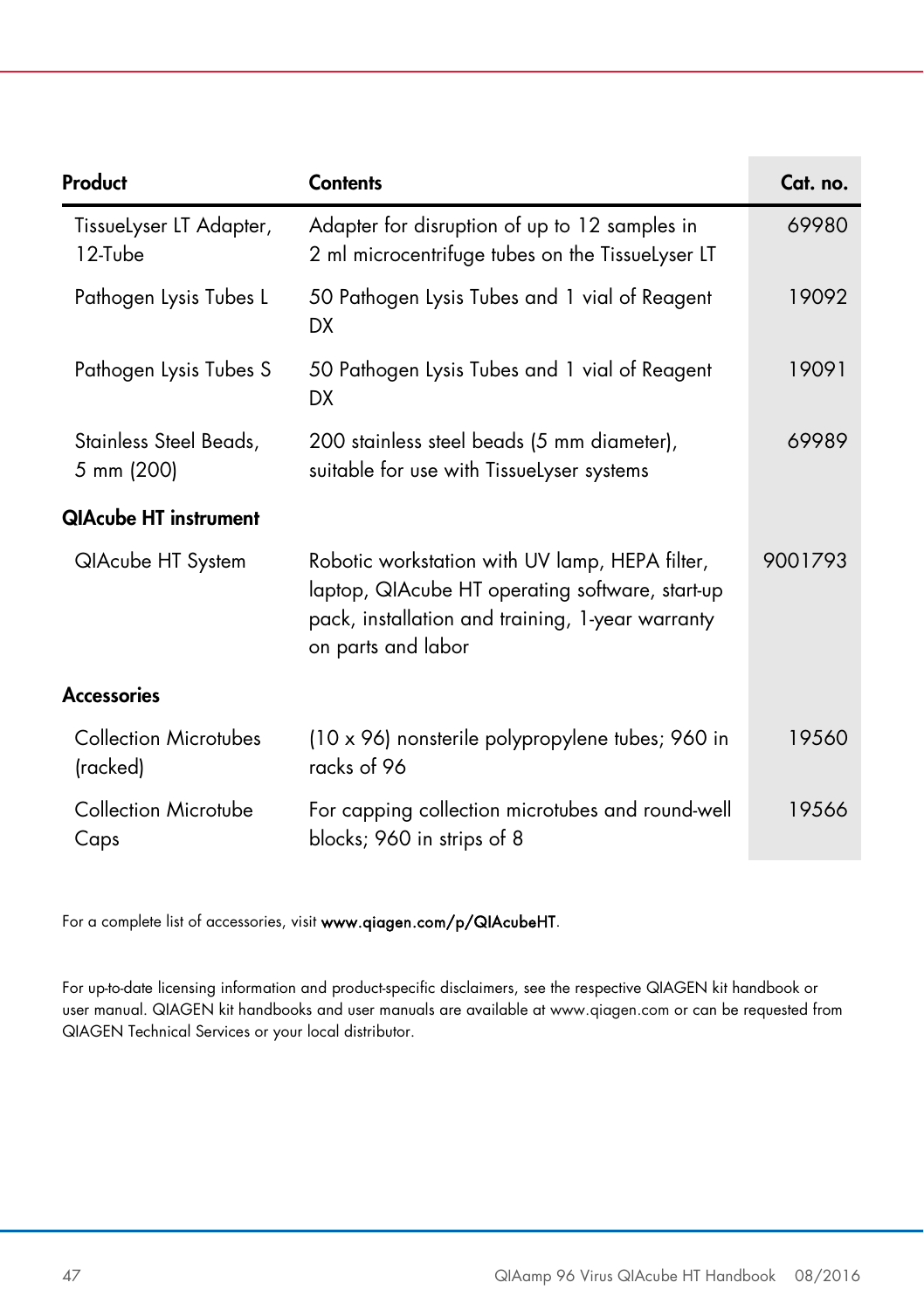## <span id="page-47-0"></span>Quick-Start Protocol

This protocol is for use with QIAcube HT Prep Manager software. If you are using QIAcube HT 4.17 software, download the corresponding protocol at www.qiagen.com/HB-1569.

#### Further information

- *QIAamp 96 Virus QIAcube HT Handbook:* www.qiagen.com/HB-2160
- Safety Data Sheets: www.qiagen.com/safety
- Technical assistance: support.aiagen.com

#### Notes before starting

- This protocol is for the purification of viral nucleic acids from fluid samples using the QIAamp 96 Virus QIAcube HT Kit and QIAcube HT Prep Manager software.
- See the kit handbook for information on handling various sample types.
- Prepare Buffers ACB, AW1, AW2 and carrier RNA according to the instructions in the *QIAamp 96 Virus QIAcube HT Handbook*.
- Prepare a mixture of Buffer ACL, carrier RNA and internal control (if applicable) immediately before starting the run according to Table 1.
- 1. Start the QIAcube HT Prep Manager software. Click on the Home icon in the main toolbar to access the Home screen.
- 2. Select QIAamp 96 Virus from the **Create Experiment** list. Follow the instructions in the wizard and fill in all required fields.
- 3. In the Setup step, select Sample type and Pre-treatment for documentation.
- 4. Select the protocol: QIAamp virus protocol (including lysis) or QIAamp virus off-board lysis protocol (without lysis). For information about optional steps and advanced options see the kit handbook.
- 5. Define samples in the Labware selection step.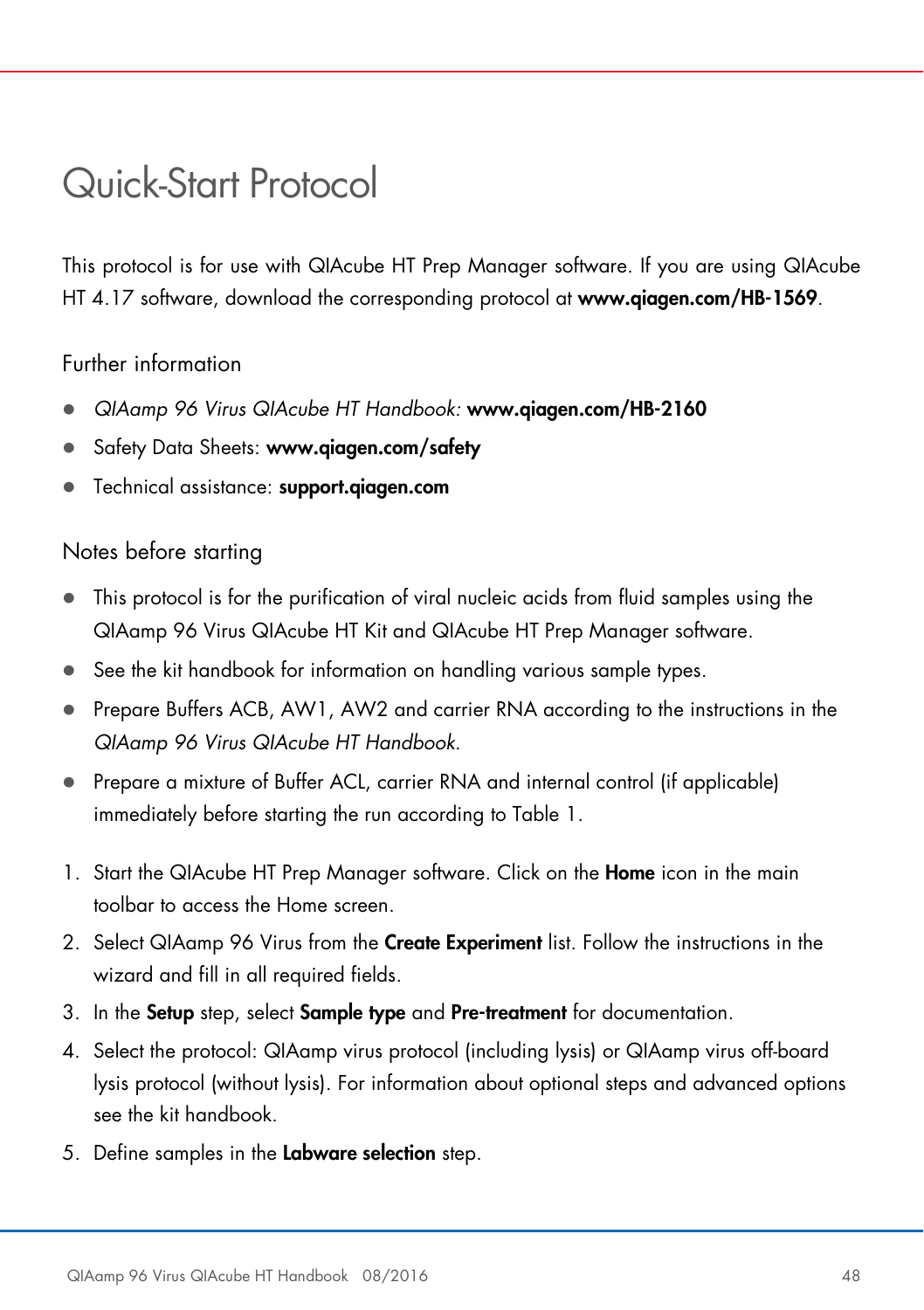- 6. Arrange samples to the output plate in the Assignment step. Note: The instrument must be switched on and connected to the software before entering the **Worktable** step.
- 7. Follow the instructions for loading the worktable.
- 8. Add the volume of sample indicated in the Worktable step to the selected S-Block wells.
- 9. Save the experiment by clicking the **Save** button in the button bar.
- 10. Click the **Start** run button to start the run.

Important: If the optional Vacuum performance check has been selected, the software will show a dialog that needs to be confirmed after defined vacuum steps.

11.When the protocol is complete, cover the elution plate (EMTR) with the lid and remove it from the elution chamber.

Note: If using Top Elute fluid, there may be 2 liquid phases in the elution microtubes. Top Elute fluid will be the top layer over the elution buffer.

- 12.Create a report (if required).
- 13.Follow the cleaning procedure.

| Samples                                    | 24  | 32                                                     | 40  | 48      | 56 | 64  | 72          | 80  | 88  | 96  |
|--------------------------------------------|-----|--------------------------------------------------------|-----|---------|----|-----|-------------|-----|-----|-----|
| Buffer ACL (ml)                            |     | 4.16 5.44 6.72 8.00 9.28 10.56 11.84 13.12 14.40 15.68 |     |         |    |     |             |     |     |     |
| Carrier RNA* $(\mu$                        | 130 | 170                                                    | 210 | 250 290 |    |     | 330 370 410 |     | 450 | 490 |
| Internal Control* (µl) 130 170 210 250 290 |     |                                                        |     |         |    | 330 | 370         | 410 | 450 | 490 |

#### Table 1. Buffer ACL mixture preparation.

\* If you are not using the IC or Carrier RNA then use RNase-free water instead.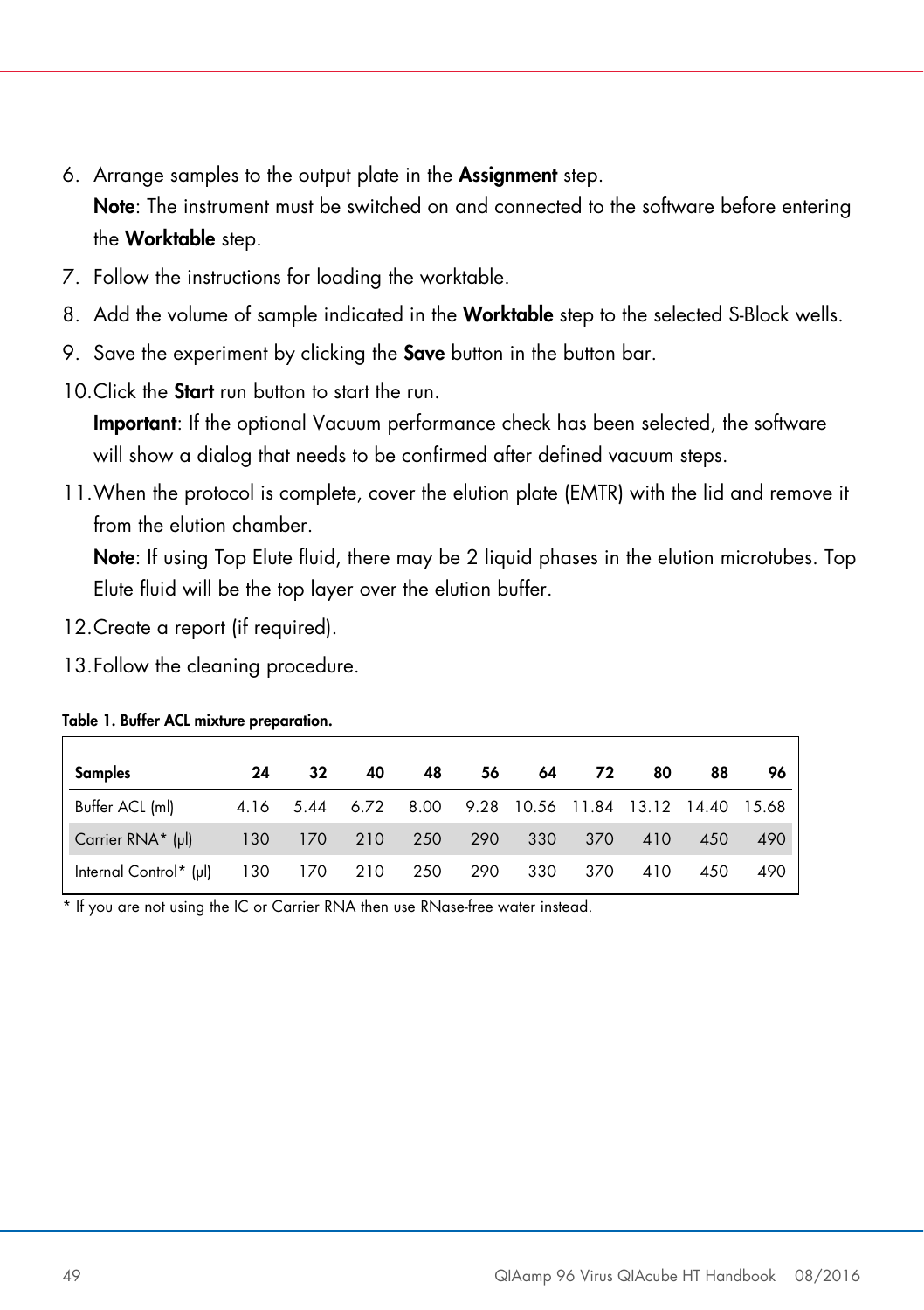#### Limited License Agreement for QIAamp 96 Virus QIAcube HT Kit

Use of this product signifies the agreement of any purchaser or user of the product to the following terms:

- The product may be used solely in accordance with the protocols provided with the product and this handbook and tor use with components contained in the kit (15)<br>only. QIAGEN grants no license under any of its intellectual within this kit except as described in the protocols provided with the product, this handbook, and additional protocols available at www.qiagen.com. Some of these additional protocols have been provided by QIAGEN users for QIAGEN users. These protocols have not been thoroughly tested or optimized by QIAGEN. QIAGEN neither guarantees them nor warrants that they do not infringe the rights of third-parties.
- 2. Other than expressly stated licenses, QIAGEN makes no warranty that this kit and/or its use(s) do not infringe the rights of third-parties.
- 3. This kit and its components are licensed for one-time use and may not be reused, refurbished, or resold.
- 4. QIAGEN specifically disclaims any other licenses, expressed or implied other than those expressly stated.
- 5. The purchaser and user of the kit agree not to take or permit anyone else to take any steps that could lead to or facilitate any acts prohibited above. QIAGEN may enforce the prohibitions of this Limited License Agreement in any Court, and shall recover all its investigative and Court costs, including attorney fees, in any action to enforce this Limited License Agreement or any of its intellectual property rights relating to the kit and/or its components.

#### For updated license terms, se[e www.qiagen.com.](http://www.qiagen.com/)

Trademarks: QIAGEN®, QIAamp®, QIAcube®, QIAxtractor®, Sample to Insight® (QIAGEN Group); DACRON® (Invista North America S.A.R.L. Corporation); PreservCyt® (Hologic, Inc.); Puritan® (Puritan Medical Products Company); SurePath® (Becton Dickinson and Company).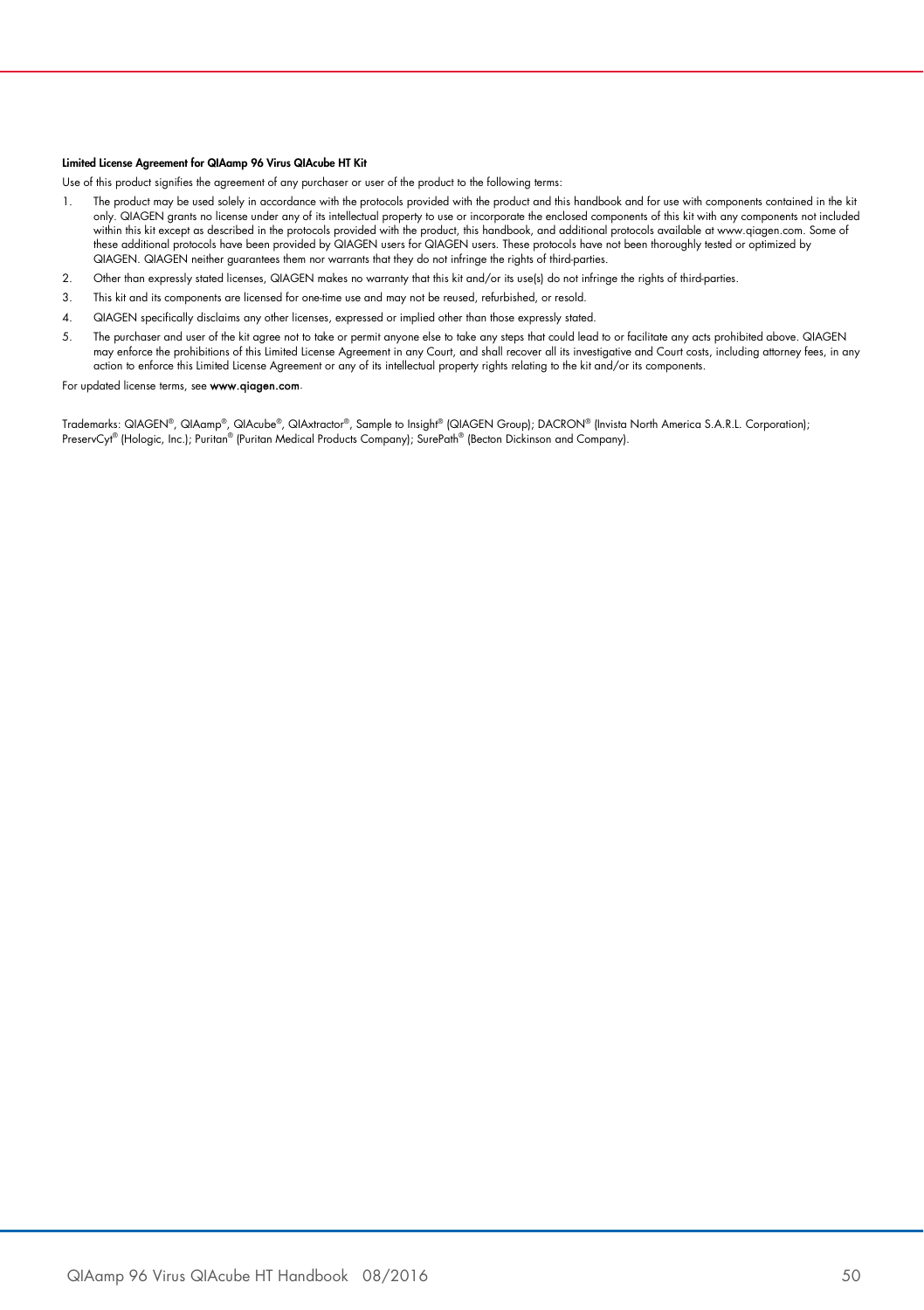**Notes**